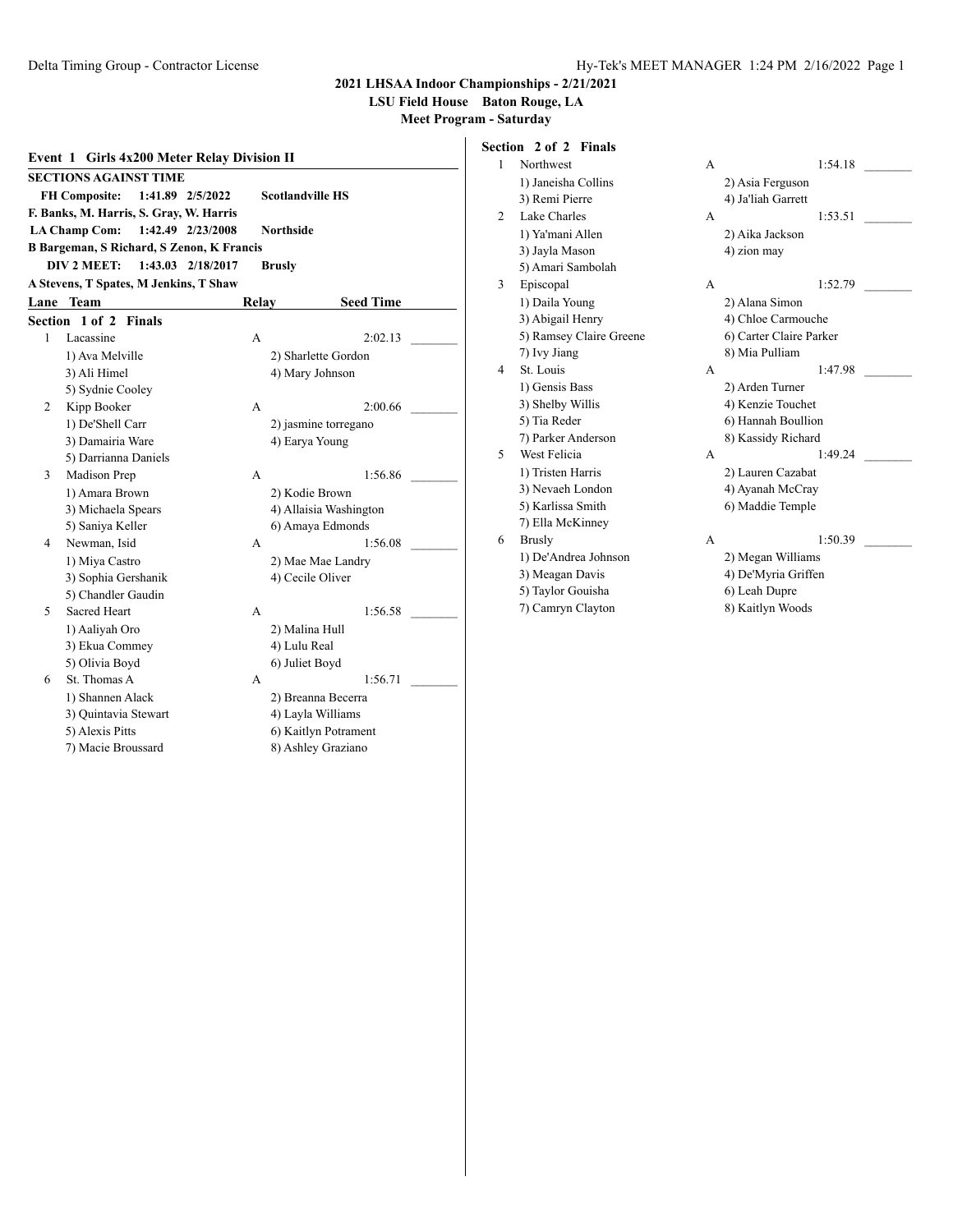**LSU Field House Baton Rouge, LA**

**Meet Program - Saturday**

| Event 2 Girls 4x200 Meter Relay Division I                          |                                                               |                   |                        |  |  |  |  |  |
|---------------------------------------------------------------------|---------------------------------------------------------------|-------------------|------------------------|--|--|--|--|--|
|                                                                     | <b>SECTIONS AGAINST TIME</b>                                  |                   |                        |  |  |  |  |  |
| <b>Scotlandville HS</b><br><b>FH Composite:</b><br>1:41.89 2/5/2202 |                                                               |                   |                        |  |  |  |  |  |
|                                                                     | F. Banks, M. Harris, S. Gray, W. Harris                       |                   |                        |  |  |  |  |  |
|                                                                     | 1:42.49 2/23/2008<br><b>LA Champ Com:</b><br><b>Northside</b> |                   |                        |  |  |  |  |  |
|                                                                     | <b>B Bargeman, S Richard, S Zenon, K Francis</b>              |                   |                        |  |  |  |  |  |
|                                                                     | <b>DIV 1 MEET:</b>                                            | 1:42.49 2/23/2008 | <b>Northside</b>       |  |  |  |  |  |
|                                                                     | <b>B Bargeman, S Richard, S Zenon, K Francis</b>              |                   |                        |  |  |  |  |  |
|                                                                     | Lane Team                                                     | Relay             | <b>Seed Time</b>       |  |  |  |  |  |
|                                                                     | Section 1 of 2 Finals                                         |                   |                        |  |  |  |  |  |
| 1                                                                   | Covington                                                     | A                 | 1:53.72                |  |  |  |  |  |
|                                                                     | 1) Kerrington Baham                                           |                   | 2) Marissa Porter      |  |  |  |  |  |
|                                                                     | 3) Julia Jenkins                                              |                   | 4) Syniah Thompson     |  |  |  |  |  |
|                                                                     | 5) Gabriella Lopez                                            |                   |                        |  |  |  |  |  |
| 2                                                                   | West Jeffers                                                  | A                 | 1:53.10                |  |  |  |  |  |
|                                                                     | 1) Destiny Gary                                               |                   | 2) Donjanae Mansion    |  |  |  |  |  |
|                                                                     | 3) Elise Garrison                                             |                   | 4) Alise Revader       |  |  |  |  |  |
|                                                                     | 5) Tyriell Shenall                                            |                   | 6) Leilani Drake       |  |  |  |  |  |
|                                                                     | 7) Aariyon Hockins                                            |                   |                        |  |  |  |  |  |
| 3                                                                   | Parkway                                                       | A                 | 1:52.21                |  |  |  |  |  |
|                                                                     | 1) Courtney Fisher                                            |                   | 2) Maya Jackson        |  |  |  |  |  |
|                                                                     | 3) Jillian Walton                                             |                   | 4) Kyla Williams       |  |  |  |  |  |
|                                                                     | 5) Kennedi Lee                                                |                   |                        |  |  |  |  |  |
| 4                                                                   | St. Joseph's                                                  | A                 | 1:49.98                |  |  |  |  |  |
|                                                                     | 1) Dillon Landry                                              |                   | 2) Simone Castelluccio |  |  |  |  |  |
|                                                                     | 3) Ava Dunn                                                   |                   | 4) Hannah Jones        |  |  |  |  |  |
|                                                                     | 5) Anna Alleman                                               |                   | 6) Katherine Gonsoulin |  |  |  |  |  |
| 5                                                                   | Alexandria                                                    | A                 | 1:50.96                |  |  |  |  |  |
|                                                                     | 1) Reana Dupar                                                |                   | 2) Jakyra Edwards      |  |  |  |  |  |
|                                                                     | 3) Brandi Goldman                                             |                   | 4) Breanna Washington  |  |  |  |  |  |
|                                                                     | 5) Breana Quinney                                             |                   | 6) Melyssa Mitchell    |  |  |  |  |  |
| 6                                                                   | Karr, Edna                                                    | A                 | 1:51.05                |  |  |  |  |  |
|                                                                     | 1) Kori Dupree                                                |                   | 2) laila Johnson       |  |  |  |  |  |
|                                                                     | 3) Mya Richardson                                             |                   | 4) Anila Green         |  |  |  |  |  |

# **Section 2 of 2 Finals**

| 1 | Lafayette            | А | 1:49.67              |  |
|---|----------------------|---|----------------------|--|
|   | 1) Chloe Leblanc     |   | 2) Ayden Breaux      |  |
|   | 3) Daija Bickham     |   | 4) Courtney Wiltz    |  |
|   | 5) Destiny Hooper    |   | 6) Kennedy Brown     |  |
| 2 | Northside            | A | 1:47.93              |  |
|   | 1) Danaisha George   |   | 2) Zirra Wilson      |  |
|   | 3) Danya Curry       |   | 4) Quincy Simon      |  |
|   | 5) Shaylin Lawrence  |   |                      |  |
| 3 | Zachary              | A | 1:46.98              |  |
|   | 1) Ja'Myia Woodall   |   | 2) Jaala Thymes      |  |
|   | 3) Brittany Hitchens |   | 4) Sariah Bethley    |  |
|   | 5) Lanay Mealey      |   | 6) Hannah Bradford   |  |
|   | 7) Kameron Roussell  |   |                      |  |
| 4 | Scotlandvill         | A | 1:41.89              |  |
|   | 1) Fatima Banks      |   | 2) Sade Gray         |  |
|   | 3) Makeriah Harris   |   | 4) Whitney Harris    |  |
|   | 5) Madyson Kent      |   |                      |  |
| 5 | Ruston               | A | 1:44.77              |  |
|   | 1) Jada Williams     |   | 2) Chelsi Tatum      |  |
|   | 3) Shinaya Branch    |   | 4) Tyana Jackson     |  |
|   | 5) Kiona Mccallister |   | 6) Faith Miller      |  |
| 6 | <b>Baton Rouge</b>   | A | 1:46.36              |  |
|   | 1) Kiearra Wallace   |   | 2) Jessica Pitcher   |  |
|   | 3) Paris Auzenne     |   | 4) Ca'Myria Holliday |  |
|   | 5) Aaryona Kinchen   |   |                      |  |
|   |                      |   |                      |  |

| A |                      | 1:49.67 |  |
|---|----------------------|---------|--|
|   | 2) Ayden Breaux      |         |  |
|   | 4) Courtney Wiltz    |         |  |
|   | 6) Kennedy Brown     |         |  |
| A |                      | 1:47.93 |  |
|   | 2) Zirra Wilson      |         |  |
|   |                      |         |  |
|   | 4) Quincy Simon      |         |  |
|   |                      |         |  |
| A |                      | 1:46.98 |  |
|   | 2) Jaala Thymes      |         |  |
|   | 4) Sariah Bethley    |         |  |
|   | 6) Hannah Bradford   |         |  |
|   |                      |         |  |
| A |                      | 1:41.89 |  |
|   | 2) Sade Gray         |         |  |
|   | 4) Whitney Harris    |         |  |
|   |                      |         |  |
| A |                      | 1:44.77 |  |
|   | 2) Chelsi Tatum      |         |  |
|   | 4) Tyana Jackson     |         |  |
|   | 6) Faith Miller      |         |  |
| A |                      | 1:46.36 |  |
|   |                      |         |  |
|   | 2) Jessica Pitcher   |         |  |
|   | 4) Ca'Myria Holliday |         |  |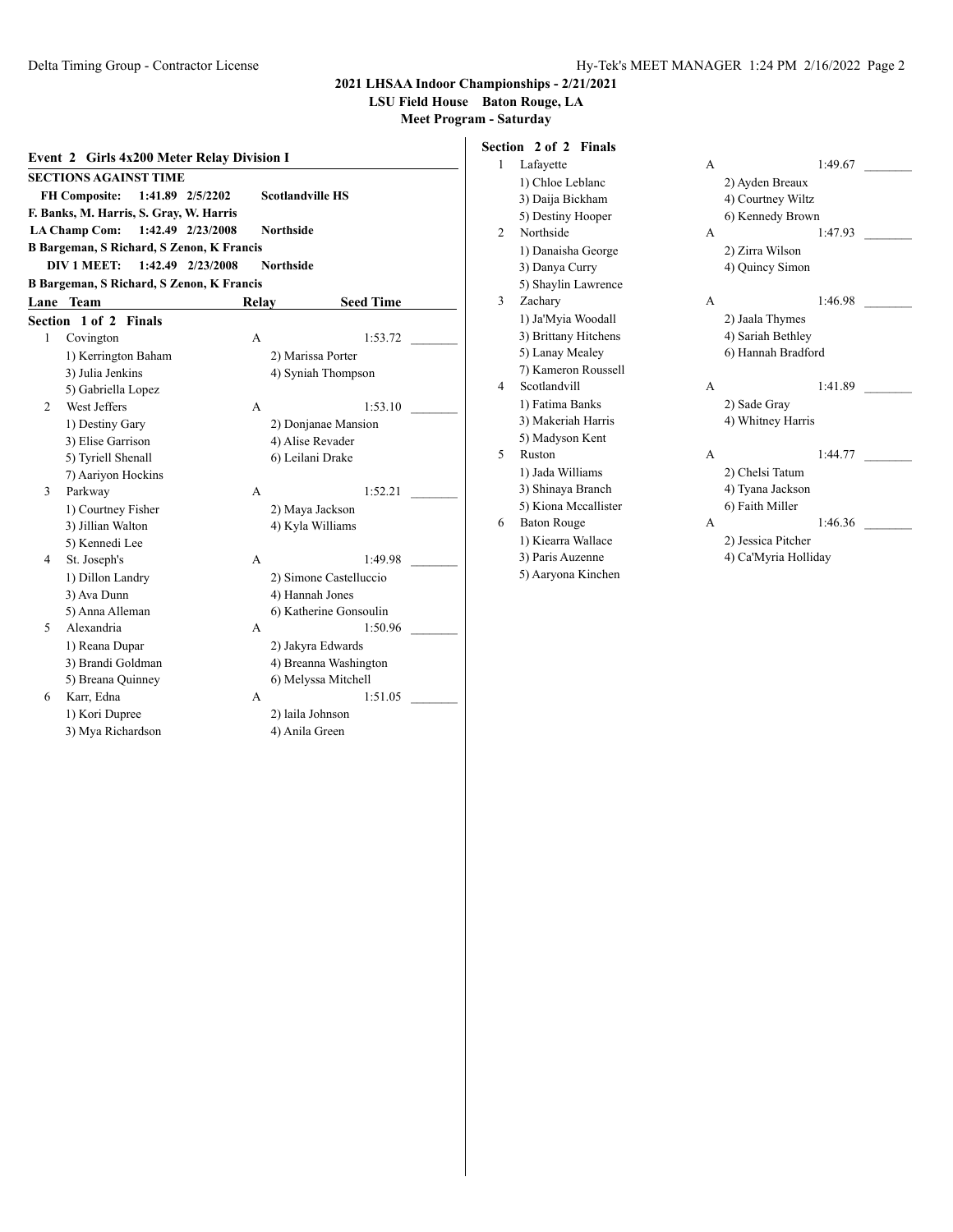**LSU Field House Baton Rouge, LA**

| Event 3 Boys 4x200 Meter Relay Division II |                                                                   |       |                       |  |  |  |  |
|--------------------------------------------|-------------------------------------------------------------------|-------|-----------------------|--|--|--|--|
| <b>SECTIONS AGAINST TIME</b>               |                                                                   |       |                       |  |  |  |  |
|                                            | <b>FH Composite:</b><br>1:28.87 2/8/2020<br>Westgate              |       |                       |  |  |  |  |
|                                            | D. Green, K. Boutte, B. Delahoussaye, J. Doucet                   |       |                       |  |  |  |  |
|                                            | <b>LA Champ Com:</b><br>1:28.99 1997<br><b>Catholic High (BR)</b> |       |                       |  |  |  |  |
|                                            | K. Shanklin, T.Minor, C. Williams, A. Boone                       |       |                       |  |  |  |  |
|                                            | DIV 2 MEET:<br>1:30.42 2003                                       |       | <b>Southern Lab</b>   |  |  |  |  |
| Lane                                       | <b>Team</b>                                                       | Relav | <b>Seed Time</b>      |  |  |  |  |
|                                            | Section 1 of 2 Finals                                             |       |                       |  |  |  |  |
| 1                                          | Kipp Booker                                                       | А     | 1:42.12               |  |  |  |  |
|                                            | 1) Torren County                                                  |       | 2) Kendrick Wilkerson |  |  |  |  |
|                                            | 3) Santana Richardson                                             |       | 4) Jamaaj Nellon      |  |  |  |  |
|                                            | 5) Demine Lee                                                     |       |                       |  |  |  |  |
| 2                                          | Kenner Disco                                                      | A     | 1:41.66               |  |  |  |  |
|                                            | 1) Dallas Horton                                                  |       | 2) Marcus Clark       |  |  |  |  |
|                                            | 3) Zander Milton                                                  |       | 4) Herman Mack        |  |  |  |  |
|                                            | 5) Edgar Perdomo-Figueora                                         |       | 6) Jordan Andrus      |  |  |  |  |
|                                            | 7) Maurice Clark                                                  |       |                       |  |  |  |  |
| 3                                          | University L                                                      | A     | 1:41.29               |  |  |  |  |
|                                            | 1) Austin Ausberry                                                |       | 2) Jaiden Ausberry    |  |  |  |  |
|                                            | 3) Carsen Manuel                                                  |       | 4) Jacob Phillips     |  |  |  |  |
|                                            | 5) Edan Stagg                                                     |       | 6) Jordan Phillips    |  |  |  |  |
|                                            | 7) Landon Martin                                                  |       | 8) Liam Moran         |  |  |  |  |
| 4                                          | Lafayette Ch                                                      | А     | 1:38.34               |  |  |  |  |
|                                            | 1) Devin Walton                                                   |       | 2) JuJuan Johnson     |  |  |  |  |
|                                            | 3) Alonzo Ryes                                                    |       | 4) Ty Lee             |  |  |  |  |
|                                            | 5) Braelon Batiste                                                |       | 6) Treanders Marzel   |  |  |  |  |
| 5                                          | Episcopal                                                         | A     | 1:39.27               |  |  |  |  |
|                                            | 1) Dryden Duggins                                                 |       | 2) Jayden Hiles       |  |  |  |  |
|                                            | 3) Akshay Basireddy                                               |       | 4) Justin Dynes       |  |  |  |  |
|                                            | 5) Thomas D'Armond                                                |       | 6) Cooper Braud       |  |  |  |  |
|                                            | 7) Will Ribes                                                     |       | 8) Nathan Sanchez     |  |  |  |  |
| 6                                          | Newman, Isid                                                      | A     | 1:40.95               |  |  |  |  |
|                                            | 1) Tee Williams                                                   |       | 2) Seth Perrilliat    |  |  |  |  |
|                                            | 3) Parker Davis                                                   |       | 4) Hudson Mazzanti    |  |  |  |  |
|                                            | 5) Joe Carey                                                      |       | 6) Landry Beard       |  |  |  |  |

| Section 2 of 2 Finals |  |  |
|-----------------------|--|--|
|                       |  |  |

| 1) Terry Simmons       |                 |                      |  |  |  |
|------------------------|-----------------|----------------------|--|--|--|
|                        |                 | 2) Jordan Winder     |  |  |  |
| 3) Dale Albert         |                 | 4) Dallas Hughes     |  |  |  |
| 5) Levar Humble        |                 | 6) Takwan Daniels    |  |  |  |
| 7) Christoff Williams  |                 | 8) Karyon Reed       |  |  |  |
| Madison Prep           | A               | 1:36.51              |  |  |  |
| 1) Hezekiah Dantlzer   | 2) Germari Wyre |                      |  |  |  |
| 3) Keilan Sherman      |                 | 4) Semaj Pierre      |  |  |  |
| 5) Carlos Freeman      |                 | 6) Ke'juan Eackles   |  |  |  |
| Mansfield              | A               | 1:35.45              |  |  |  |
| 1) Carneil Maxie       |                 | 2) Nick Davis        |  |  |  |
| 3) Jamarius Washington |                 | 4) Kedarious Terrell |  |  |  |
| 5) Jaden Youngblood    |                 |                      |  |  |  |
| Lake Charles           | A               | 1:33.83              |  |  |  |
| 1) Eric Belony         |                 | 2) Kevin Thomas      |  |  |  |
| 3) Trevonte Citizen    |                 | 4) Jarell Joseph     |  |  |  |
| 5) Braylen Walker      |                 |                      |  |  |  |
| McDonogh $#35$         | A               | 1:35.04              |  |  |  |
| 1) Santana Price       |                 | 2) Tyrus Morris      |  |  |  |
| 3) Ronald Payne        |                 | 4) Dameon McCloud    |  |  |  |
| <b>Berwick</b>         | A               | 1:35.18              |  |  |  |
| 1) Nisaiah Bennett     |                 | 2) Brett Bearb       |  |  |  |
| 3) Namon Bennett       |                 | 4) Kaden Thomas      |  |  |  |
| 5) Luke Tarver         |                 | 6) Andre Engleton    |  |  |  |
|                        |                 |                      |  |  |  |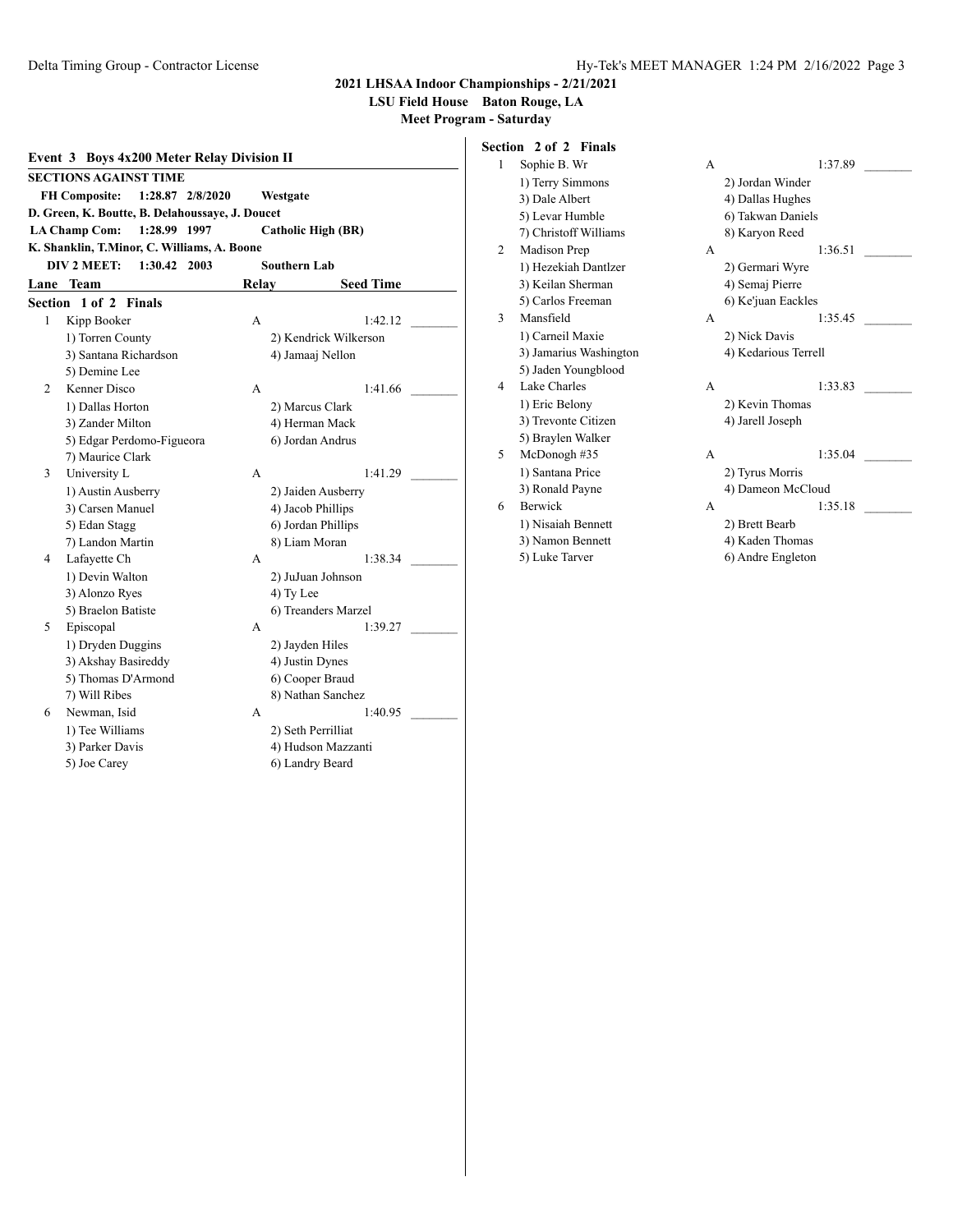## **LSU Field House Baton Rouge, LA**

**Meet Program - Saturday**

| <b>Event 4 Boys 4x200 Meter Relay Division I</b>     |                                                 |         |                           |  |  |  |  |  |
|------------------------------------------------------|-------------------------------------------------|---------|---------------------------|--|--|--|--|--|
|                                                      | <b>SECTIONS AGAINST TIME</b>                    |         |                           |  |  |  |  |  |
| <b>FH Composite:</b><br>1:28.87 2/8/2020<br>Westgate |                                                 |         |                           |  |  |  |  |  |
|                                                      | D. Green, K. Boutte, B. Delahoussaye, J. Doucet |         |                           |  |  |  |  |  |
|                                                      | 1:28.99 1997<br><b>LA Champ Com:</b>            |         | <b>Catholic High (BR)</b> |  |  |  |  |  |
|                                                      | K. Shanklin, T.Minor, C. Williams, A. Boone     |         |                           |  |  |  |  |  |
|                                                      | DIV 1 MEET:<br>$1:29.10$ $2/22/2020$            | Zachary |                           |  |  |  |  |  |
|                                                      | C Hilton, S Burrell, D Jones, K Tate            |         |                           |  |  |  |  |  |
|                                                      | Lane Team                                       | Relay   | <b>Seed Time</b>          |  |  |  |  |  |
|                                                      | Section 1 of 3 Finals                           |         |                           |  |  |  |  |  |
| 1                                                    |                                                 |         |                           |  |  |  |  |  |
| $\overline{c}$                                       | Carver, G.W.                                    | A       | 1:36.18                   |  |  |  |  |  |
|                                                      | 1) Savon Jefferson                              |         | 2) Stephan Lemay          |  |  |  |  |  |
|                                                      | 3) Terrold Jerome                               |         | 4) Jamar King             |  |  |  |  |  |
|                                                      | 5) Tory Pinkney                                 |         | 6) Nydeam Maddred         |  |  |  |  |  |
| 3                                                    | <b>Ouachita</b> Par                             | A       | 1:35.39                   |  |  |  |  |  |
|                                                      | 1) Austin Willis                                |         | 2) Jeremy Nelson          |  |  |  |  |  |
|                                                      | 3) Chaunky Lewis                                |         | 4) Omari Randle           |  |  |  |  |  |
|                                                      | 5) Jaylen Kincaid                               |         |                           |  |  |  |  |  |
| 4                                                    | Zachary                                         | A       | 1:34.65                   |  |  |  |  |  |
|                                                      | 1) Tylon Williams                               |         | 2) Kameran Senegal        |  |  |  |  |  |
|                                                      | 3) Matthew Perkins                              |         | 4) Jalen Wright           |  |  |  |  |  |
|                                                      | 5) Connor Wisham                                |         | 6) Jerome Robinson        |  |  |  |  |  |
| 5                                                    | <b>Brother Mart</b>                             | A       | 1:34.83                   |  |  |  |  |  |
|                                                      | 1) Eddie Randazzo                               |         | 2) Austin Tatum           |  |  |  |  |  |
|                                                      | 3) Corey Lambert                                |         | 4) Torey Lambert          |  |  |  |  |  |
|                                                      | 5) Elijah Williams                              |         | 6) Roland Kindell         |  |  |  |  |  |
| 6                                                    | Walker                                          | A       | 1:35.34                   |  |  |  |  |  |
|                                                      | 1) Andra Porter                                 |         | 2) Robert Jackson         |  |  |  |  |  |
|                                                      | 3) Kentrell Scott                               |         | 4) Marek Hall             |  |  |  |  |  |
|                                                      | 5) Deaunoray Levy                               |         |                           |  |  |  |  |  |

# **Section 2 of 3 Finals**

| 1              |                          |   |                     |
|----------------|--------------------------|---|---------------------|
| $\overline{c}$ |                          |   |                     |
| 3              | Catholic, Ba             | A | 1:33.36             |
|                | 1) Gunnar Tatum          |   | 2) Lucas Gawarecki  |
|                | 3) Bennett LeJeune       |   | 4) Louis Rudge      |
|                | 5) Micah Dunn            |   | 6) Adler Rice       |
|                | 7) Britton LeBlanc       |   |                     |
| 4              | Curtis, John             | A | 1:33.22             |
|                | 1) Jermal Callio         |   | 2) King Taylor      |
|                | 3) Malik Smith           |   | 4) Justin Horne     |
|                | 5) Javon Stoudmire-Davis |   | 6) Paul Facione     |
| 5              | <b>Holy Cross</b>        | A | 1:33.27             |
|                | 1) Xavier Glaude         |   | 2) Koby Young       |
|                | 3) Finn Martin           |   | 4) Krosse Johnson   |
|                | 5) Darian Blount         |   | 6) Joshua Payne     |
| 6              | Ruston                   | A | 1:33.33             |
|                | 1) Carsen McPherson      |   | 2) Andrew Mcclinton |
|                | 3) Brady Beason          |   | 4) Jayden Osborne   |
|                | 5) Jalen Paige           |   | 6) Brandon Green    |
|                | 7) Joshua Anding         |   |                     |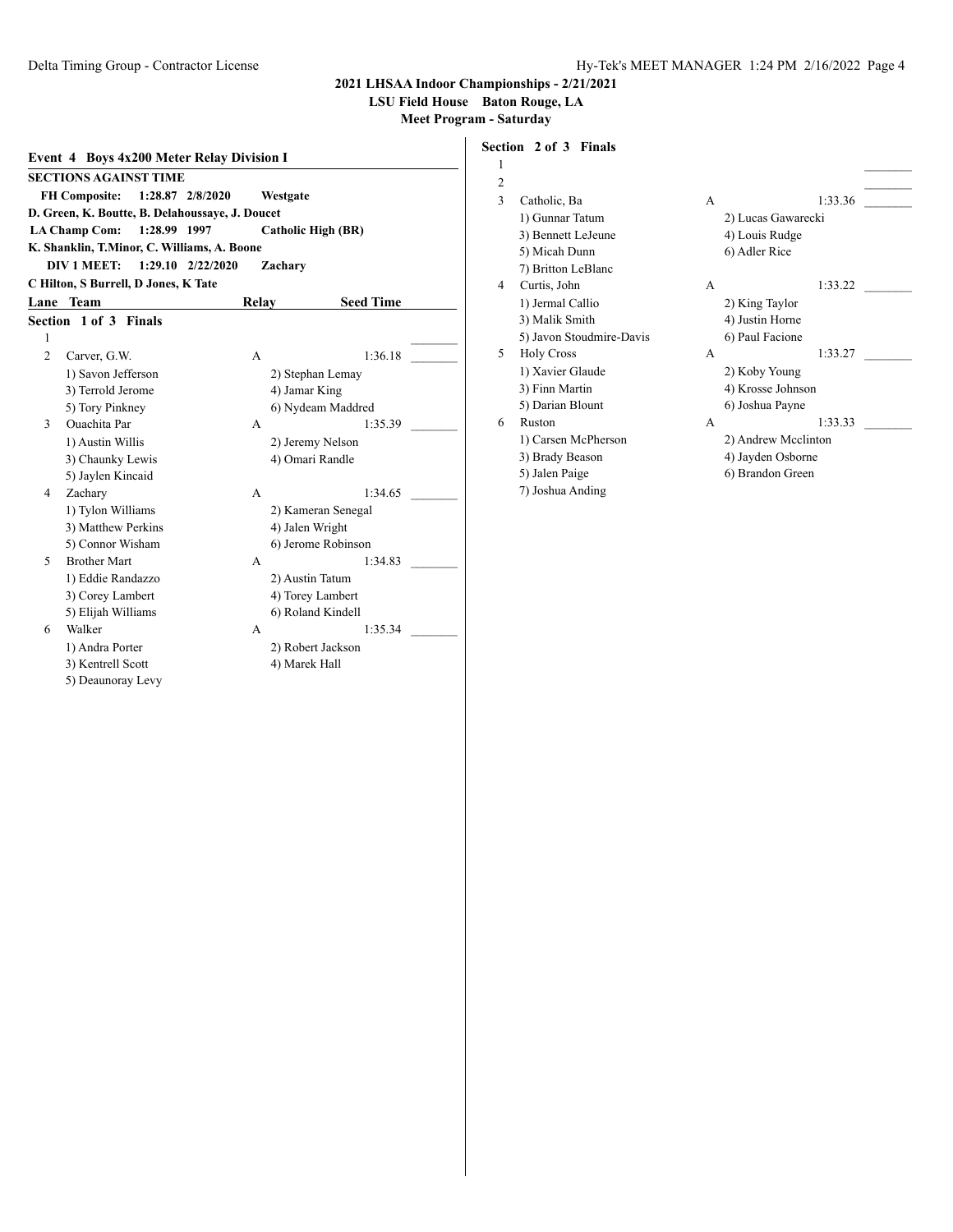**LSU Field House Baton Rouge, LA**

**Meet Program - Saturday**

#### **Section 3 of 3 Finals...(Event 4 Boys 4x200 Meter Relay Division I)**

| 2 |                        |   |                   |  |
|---|------------------------|---|-------------------|--|
| 3 | Karr, Edna             | A | 1:32.68           |  |
|   | 1) Deantre' Jackson Jr |   | 2) Ra'hji Dennis  |  |
|   | 3) Bryson Osborne      |   | 4) Kylen Lampton  |  |
|   | 5) Camren Hardy        |   |                   |  |
| 4 | Westgate               | A | 1:31.21           |  |
|   | 1) Davian Hill         |   | 2) Camron Spencer |  |
|   | 3) Jordan Doucet       |   | 4) Mekhi Boutte   |  |
|   | 5) Dedrick Latulas     |   | 6) Amaaz Eugene   |  |
| 5 | Scotlandvill           | A | 1:31.69           |  |
|   | 1) Damion Terrell      |   | 2) Darryl George  |  |
|   | 3) Kyree Langley       |   | 4) Marlon Gunn    |  |
| 6 | St. Augustin           | A | 1:31.98           |  |
|   | 1) Javin Nicholas      |   | 2) Zander Dunbar  |  |
|   | 3) Chase Barrow        |   | 4) Tyriq Wilson   |  |
|   | 5) Karaaz johnson      |   | 6) Jhamal Shelby  |  |
|   | 7) Gabriel Byrd        |   |                   |  |

#### **Event 5 Girls 1600 Meter Run Division II**

|--|

|      | <b>FH Composite:</b><br>4:55.70 | 1/10/2009         | <b>Corv McGee</b>         |                  |
|------|---------------------------------|-------------------|---------------------------|------------------|
|      | <b>LA Champ Com:</b>            | 5:03.82 2/21/2015 | <b>Gabrielle Jennings</b> |                  |
|      | DIV 2 MEET:                     | 5:03.82 2/21/2015 | <b>Gabrielle Jennings</b> |                  |
| Lane | <b>Name</b>                     |                   | School                    | <b>Seed Time</b> |
|      | Section 1 of 1 Finals           |                   |                           |                  |
|      | Ava Hartman                     |                   | Newman, Isid              | 5:29.80          |
| 2    | Maggie Smith                    |                   | Newman, Isid              | 5:32.57          |
| 3    | Emma Bourg                      |                   | Houma Christ              | 5:36.93          |
| 4    | Svenya Stoyanoff                |                   | Christ Episc              | 5:17.24          |
| 5    | Ella Segura                     |                   | St. Louis                 | 5:18.91          |
| 6    | Lucy Cramer                     |                   | Episcopal                 | 5:23.59          |
| 7    | Cayden Boudreaux                |                   | Albany                    | 5:39.15          |
| 8    | <b>Riley Ries</b>               |                   | Dunham                    | 5:39.53          |
| 9    | Bella Biggerstaff               |                   | Ascension Ep              | 5:43.36          |
| 10   | Devyn McManus                   |                   | St. Martin's              | 5:47.37          |
| 11   | Sara Godley                     |                   | Ascension Ep              | 5:51.79          |
| 12   | Gabriella Delgado               |                   | Houma Christ              | 5:56.38          |
|      |                                 |                   |                           |                  |

## **Event 6 Girls 1600 Meter Run Division I FINAL FH Composite: 4:55.70 1/10/2009 Cory McGee LA Champ Com: 5:03.82 2/21/2015 Gabrielle Jennings DIV 1 MEET: 5:04.41 2/19/2011 Kaitlyn Flattman Lane Name School Seed Time Section 1 of 1 Finals** 1 Jaci Gary Southside 5:23.09 2 Hannah Linebaugh Denham Sprin 5:25.14 3 Ella Chesnut Vandebilt Ca 5:25.21 4 Lily Garrett Ruston 5:14.42 5 Natalie Venkataraman Baton Rouge 5:15.79 6 Maddie Gardiner St. Joseph's 5:19.28 7 Anna Naff Ruston 5:29.53 8 Brooke Spalitta Fontaineblea 5:29.57 9 Lina Zacapa-Mills Leesville 5:31.50 10 Hannah Vaughan St. Joseph's 5:34.95 11 Hudson Roberts Byrd, C.E. 5:35.95 12 Sylvia White Live Oak 5:42.18

#### **Event 7 Boys 1600 Meter Run Division II**

| <b>FINAL</b>          |                                               |                         |                  |  |  |  |  |
|-----------------------|-----------------------------------------------|-------------------------|------------------|--|--|--|--|
|                       | <b>FH Composite:</b><br>$4:15.90$ $2/22/2014$ | <b>Zachary Albright</b> |                  |  |  |  |  |
|                       | <b>LA Champ Com:</b><br>4:15.90 2/22/2014     | Zachary Albright        |                  |  |  |  |  |
|                       | DIV 2 MEET:<br>4:25.38<br>2/22/2014           | Devyn Keith             |                  |  |  |  |  |
|                       | Lane Name                                     | School                  | <b>Seed Time</b> |  |  |  |  |
| Section 1 of 1 Finals |                                               |                         |                  |  |  |  |  |
| 1                     | <b>Blayton Bernard</b>                        | University L            | 4:38.62          |  |  |  |  |
| 2                     | Jack Zink                                     | Metairie Par            | 4:42.35          |  |  |  |  |
| 3                     | Cris Velasquez                                | D'Arbonne Wo            | 4:50.34          |  |  |  |  |
| 4                     | John Walker McDonald                          | Dunham                  | 4:35.31          |  |  |  |  |
| 5                     | John Hall Hays                                | University L            | 4:37.35          |  |  |  |  |
| 6                     | Owen Tauzin                                   | White, E.D.             | 4:37.91          |  |  |  |  |
| 7                     | Jay Parker                                    | Quachita Chr            | 4:53.55          |  |  |  |  |
| 8                     | Tyler Thibodeaux                              | Dunham                  | 4:53.89          |  |  |  |  |
| 9                     | <b>Tyler Blissett</b>                         | Highland Bap            | 4:54.69          |  |  |  |  |
| 10                    | Cade Fookes                                   | Grace Christ            | 4:54.81          |  |  |  |  |
| 11                    | Aiden Monistere                               | Parkview Bap            | 4:55.26          |  |  |  |  |
| 12                    | Landen Schillage                              | St. Thomas A            | 5:07.47          |  |  |  |  |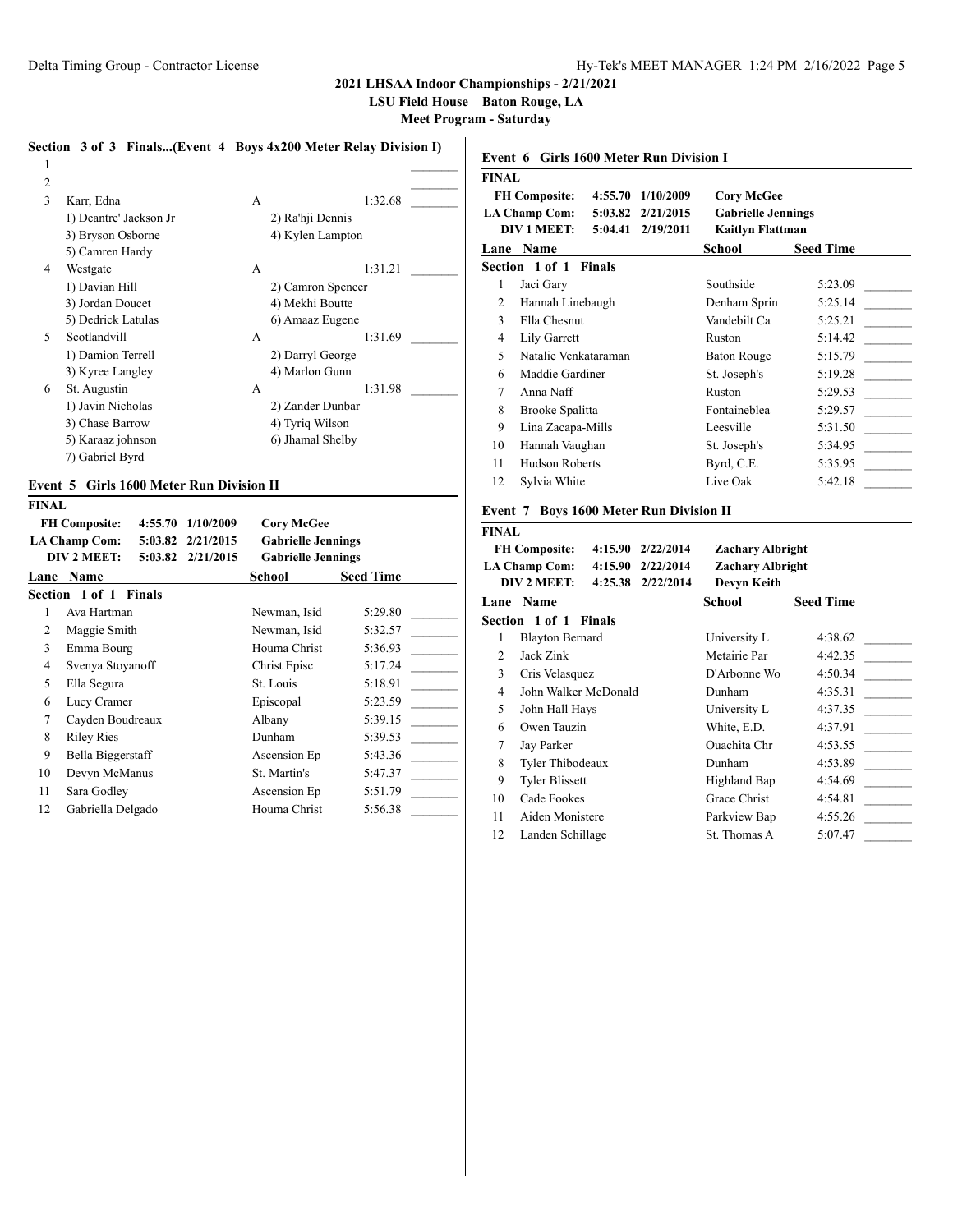**LSU Field House Baton Rouge, LA**

| <b>FINAL</b>                              | <b>FH Composite:</b>                              |      | 4:15.90 2/22/2014       | <b>Zachary Albright</b> |                  |
|-------------------------------------------|---------------------------------------------------|------|-------------------------|-------------------------|------------------|
| <b>LA Champ Com:</b><br>4:15.90 2/22/2014 |                                                   |      | <b>Zachary Albright</b> |                         |                  |
|                                           | <b>DIV 1 MEET:</b><br>4:15.90 2/22/2014           |      | Zachary Albright        |                         |                  |
|                                           | Lane Name                                         |      |                         | School                  | <b>Seed Time</b> |
|                                           | Section 1 of 1 Finals                             |      |                         |                         |                  |
| 1                                         | <b>Trent Wells</b>                                |      |                         | Byrd, C.E.              | 4:27.83          |
| 2                                         | Mason Haley                                       |      |                         | Benton                  | 4:30.59          |
| 3                                         | Ty Frazier                                        |      |                         | Fontaineblea            | 4:31.00          |
| 4                                         | Rhen Langley                                      |      |                         | Zacharv                 | 4:20.68          |
| 5                                         | Harrison Thomas                                   |      |                         | Catholic, Ba            | 4:24.54          |
| 6                                         | Daniel Sullivan                                   |      |                         | Catholic, Ba            | 4:26.99          |
| 7                                         | Caleb Ackman                                      |      |                         | Zachary                 | 4:31.20          |
| 8                                         | Caleb Babineaux                                   |      |                         | Ruston                  | 4:31.85          |
| 9                                         | Andrew McKaskle                                   |      |                         | Ruston                  | 4:32.89          |
| 10                                        | Patrick Dowd                                      |      |                         | Jesuit. New             | 4:35.25          |
| 11                                        | Gabriel Falting                                   |      |                         | Parkway                 | 4:36.22          |
| 12                                        | Ben Lewis                                         |      |                         | Fontaineblea            | 4:39.95          |
|                                           | <b>Event 9 Girls 60 Meter Hurdles Division II</b> |      |                         |                         |                  |
|                                           | <b>Top 8 Advance by Time</b>                      |      |                         |                         |                  |
|                                           | <b>TOP 8 TIMES ADVANCE TO FINAL</b>               |      |                         |                         |                  |
|                                           | <b>FH Composite:</b>                              |      | 8.45 2/22/2014          | <b>Mikiah Brisco</b>    |                  |
| <b>LA Champ Com:</b><br>8.45 2/22/2014    |                                                   |      |                         |                         |                  |
|                                           |                                                   |      |                         | <b>Mikiah Brisco</b>    |                  |
|                                           | DIV 2 MEET:                                       | 8.59 | 2/16/2019               | Alia Armstrong          |                  |
|                                           | Lane Name                                         |      |                         | School                  | <b>Seed Time</b> |
|                                           | Heat 1 of 2 Prelims                               |      |                         |                         |                  |
| $\mathbf{1}$                              | Macie Broussard                                   |      |                         | St. Thomas A            | 11.48            |
| $\overline{2}$                            | Kodie Brown                                       |      |                         | Madison Prep            | 10.80            |
| 3                                         | Gabrielle Alphonse                                |      |                         | Patrick Tayl            | 10.38            |
| 4                                         | Ava Claire Calais                                 |      |                         | Central Cath            | 9.98             |
| 5                                         | Kenzie Touchet                                    |      |                         | St. Louis               | 9.12             |
| 6                                         | Kylar Coleman                                     |      |                         | St. Martin's            | 9.94             |
| 7                                         | Leah Dupre                                        |      |                         | <b>Brusly</b>           | 10.50            |
| 8                                         | Kendalyn Morgan                                   |      |                         | Ascension Ep            | 11.29            |
|                                           | 2 of 2 Prelims                                    |      |                         |                         |                  |
| 1                                         | GiGi Browne                                       |      |                         | Newman, Isid            | 11.45            |
| 2                                         | Znyah Armant                                      |      |                         | St. James               | 10.79            |
| 3                                         | Arden Turner                                      |      |                         | St. Louis               | 10.25            |
| $\overline{4}$<br>5                       | Daila Young                                       |      |                         | Episcopal               | 10.22            |
| Heat<br>6                                 | Aly Jo Warren                                     |      |                         | <b>Holy Savior</b>      | 9.71             |
| $\tau$                                    | Madison Ackerman<br>Alana Simon                   |      |                         | Loranger<br>Episcopal   | 9.86<br>10.61    |

| <b>Event 10 Girls 60 Meter Hurdles Division I</b> |                              |  |                |                      |                  |                                                                    |  |
|---------------------------------------------------|------------------------------|--|----------------|----------------------|------------------|--------------------------------------------------------------------|--|
|                                                   | <b>Top 8 Advance by Time</b> |  |                |                      |                  |                                                                    |  |
|                                                   | TOP 8 TIMES ADVANCE TO FINAL |  |                |                      |                  |                                                                    |  |
|                                                   | <b>FH Composite:</b>         |  | 8.45 2/22/2014 | <b>Mikiah Brisco</b> |                  |                                                                    |  |
|                                                   | <b>LA Champ Com:</b>         |  | 8.45 2/22/2014 | <b>Mikiah Brisco</b> |                  |                                                                    |  |
|                                                   | <b>DIV 1 MEET:</b>           |  | 8.45 2/22/2014 | <b>Mikiah Brisco</b> |                  |                                                                    |  |
|                                                   | <b>Lane Name</b>             |  |                | School               | <b>Seed Time</b> |                                                                    |  |
|                                                   | Heat 1 of 3 Prelims          |  |                |                      |                  |                                                                    |  |
| 1                                                 |                              |  |                |                      |                  |                                                                    |  |
| $\overline{c}$                                    |                              |  |                |                      |                  |                                                                    |  |
| 3                                                 | Lanay Mealey                 |  |                | Zachary              | 10.39            |                                                                    |  |
| $\overline{4}$                                    | bridget trahan               |  |                | Sulphur              | 9.63             |                                                                    |  |
| 5                                                 | Makeriah Harris              |  |                | Scotlandvill         | 8.71             | $\mathcal{L}_{\text{max}}$ . The set of $\mathcal{L}_{\text{max}}$ |  |
| 6                                                 | Donjanae Mansion             |  |                | West Jeffers         | 9.44             |                                                                    |  |
| 7                                                 | Sierra Lowe                  |  |                | West Ouachit         | 10.41            |                                                                    |  |
| 8                                                 |                              |  |                |                      |                  |                                                                    |  |
| Heat                                              | 2 of 3 Prelims               |  |                |                      |                  |                                                                    |  |
| 1                                                 |                              |  |                |                      |                  |                                                                    |  |
| $\overline{c}$                                    | Courtney Smith               |  |                | Denham Sprin         | 10.58            |                                                                    |  |
| 3                                                 | Gabrielle Fanguy             |  |                | Thibodaux            | 10.36            |                                                                    |  |
| 4                                                 | <b>Tiffany Wiley</b>         |  |                | <b>Ouachita</b> Par  | 9.67             |                                                                    |  |
| 5                                                 | Demetria Harris              |  |                | Huntington           | 8.85             |                                                                    |  |
| 6                                                 | Courtney Wiltz               |  |                | Lafayette            | 9.21             |                                                                    |  |
| 7                                                 | Whitney Harris               |  |                | Scotlandvill         | 10.46            |                                                                    |  |
| 8                                                 |                              |  |                |                      |                  |                                                                    |  |
| Heat                                              | 3 of 3 Prelims               |  |                |                      |                  |                                                                    |  |
| 1                                                 |                              |  |                |                      |                  |                                                                    |  |
| $\overline{2}$                                    | Destiny Hooper               |  |                | Lafayette            | 10.58            |                                                                    |  |
| 3                                                 | Catina Davenport             |  |                | Huntington           | 10.31            |                                                                    |  |
| 4                                                 | Kate Wooley                  |  |                | <b>West Ouachit</b>  | 9.95             | <b>Contractor</b>                                                  |  |
| 5                                                 | Bryanna Craig                |  |                | Ruston               | 8.88             |                                                                    |  |
| 6                                                 | Jessica Pitcher              |  |                | <b>Baton Rouge</b>   | 9.18             |                                                                    |  |
| 7                                                 | Maya Calloway                |  |                | Slidell              | 10.51            |                                                                    |  |
| 8                                                 |                              |  |                |                      |                  |                                                                    |  |
|                                                   |                              |  |                |                      |                  |                                                                    |  |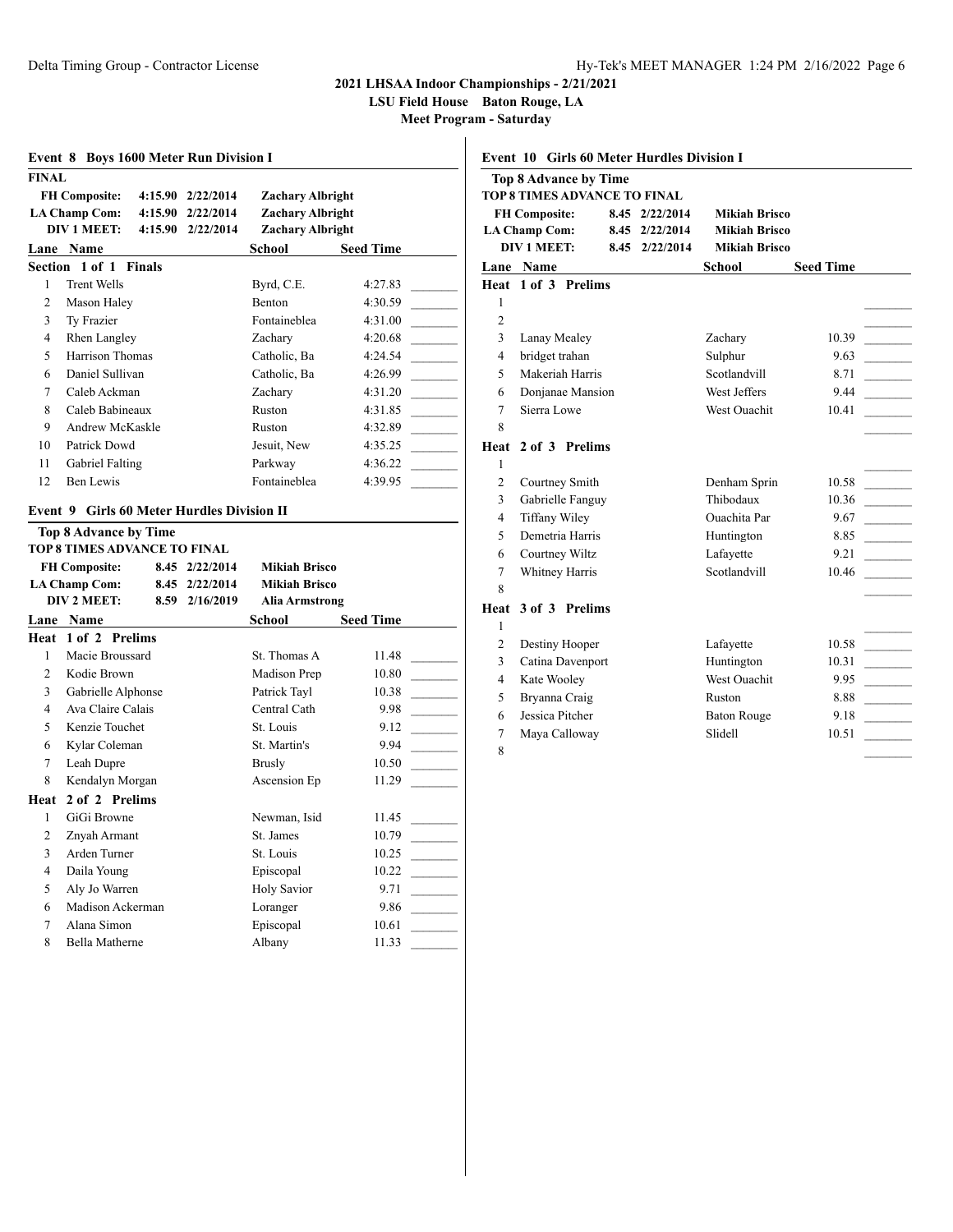**LSU Field House Baton Rouge, LA**

**Meet Program - Saturday**

| <b>Event 11 Boys 60 Meter Hurdles Division II</b> |                                     |      |                             |                          |                  |  |  |
|---------------------------------------------------|-------------------------------------|------|-----------------------------|--------------------------|------------------|--|--|
|                                                   | <b>Top 8 Advance by Time</b>        |      |                             |                          |                  |  |  |
|                                                   | <b>TOP 8 TIMES ADVANCE TO FINAL</b> |      |                             |                          |                  |  |  |
|                                                   | <b>FH Composite:</b>                |      | 7.92 2019                   | <b>Deanthony Coleman</b> |                  |  |  |
|                                                   | <b>LA Champ Com:</b><br>DIV 2 MEET: | 7.97 | 7.96 2/22/2014<br>2/22/2014 | <b>Tyler Hughes</b>      |                  |  |  |
|                                                   |                                     |      |                             | <b>Craig Rock</b>        |                  |  |  |
| Lane                                              | <b>Name</b>                         |      |                             | School                   | <b>Seed Time</b> |  |  |
| Heat                                              | 1 of 2 Prelims                      |      |                             |                          |                  |  |  |
| 1                                                 | Jack Morton                         |      |                             | Metairie Par             | 9.86             |  |  |
| $\overline{c}$                                    | Parker Davis                        |      |                             | Newman, Isid             | 9.59             |  |  |
| 3                                                 | Clayton Braud                       |      |                             | Episcopal                | 9.15             |  |  |
| $\overline{4}$                                    | Gavin White                         |      |                             | Berwick                  | 8.96             |  |  |
| 5                                                 | Caleb Johnson                       |      |                             | West Felicia             | 8.50             |  |  |
| 6                                                 | Dryden Duggins                      |      |                             | Episcopal                | 8.82             |  |  |
| 7                                                 | Ollie Brumfield                     |      |                             | Northlake Ch             | 9.26             |  |  |
| 8                                                 | Adonis Thomas                       |      |                             | Ville Platte             | 9.65             |  |  |
| Heat                                              | 2 of 2 Prelims                      |      |                             |                          |                  |  |  |
| 1                                                 | Eric Belony                         |      |                             | Lake Charles             | 9.80             |  |  |
| $\overline{c}$                                    | Dane Grow                           |      |                             | <b>Berwick</b>           | 9.51             |  |  |
| 3                                                 | Jarworski Joseph                    |      |                             | Highland Bap             | 9.15             |  |  |
| $\overline{4}$                                    | Ty'Jon Monroe                       |      |                             | West St. Joh             | 9.02             |  |  |
| 5                                                 | Jaden Youngblood                    |      |                             | Mansfield                | 8.52             |  |  |
| 6                                                 | Carlos Bell                         |      |                             | Donaldsonvil             | 8.78             |  |  |
| 7                                                 | Chase Hernandez                     |      |                             | David Thibod             | 9.29             |  |  |
| 8                                                 | Santiago Valencia                   |      |                             | Lacassine                | 9.77             |  |  |
|                                                   |                                     |      |                             |                          |                  |  |  |

## **Event 12 Boys 60 Meter Hurdles Division I**

| <b>Top 8 Advance by Time</b> |                            |  |                |                          |                  |  |  |  |
|------------------------------|----------------------------|--|----------------|--------------------------|------------------|--|--|--|
| TOP 8 TIMES ADVANCE TO FINAL |                            |  |                |                          |                  |  |  |  |
|                              | <b>FH Composite:</b>       |  | 7.92 2019      | <b>Deanthony Coleman</b> |                  |  |  |  |
|                              | <b>LA Champ Com:</b>       |  | 7.96 2/22/2014 | <b>Tyler Hughes</b>      |                  |  |  |  |
|                              | <b>DIV 1 MEET:</b>         |  | 7.96 2/22/2014 | <b>Tyler Hughes</b>      |                  |  |  |  |
| Lane                         | <b>Name</b>                |  |                | School                   | <b>Seed Time</b> |  |  |  |
|                              | <b>Heat 1 of 2 Prelims</b> |  |                |                          |                  |  |  |  |
|                              | Anochee Davis              |  |                | Carver, G.W.             | 9.21             |  |  |  |
| 2                            | Jayden Singleton           |  |                | Cecilia                  | 8.90             |  |  |  |
| 3                            | Camron Spencer             |  |                | Westgate                 | 8.69             |  |  |  |
| 4                            | Brandon Green              |  |                | Ruston                   | 8.49             |  |  |  |
| 5                            | Justin Horne               |  |                | Curtis, John             | 7.93             |  |  |  |
| 6                            | Louis Rudge                |  |                | Catholic, Ba             | 8.36             |  |  |  |
| 7                            | Lucas Gawarecki            |  |                | Catholic, Ba             | 8.78             |  |  |  |
| 8                            | Chris Williams             |  |                | <b>Broadmoor</b>         | 8.93             |  |  |  |
|                              |                            |  |                |                          |                  |  |  |  |

# **Heat 2 of 2 Prelims**

|   | Jermal Callio           | Curtis, John        | 9.04 |
|---|-------------------------|---------------------|------|
|   | Torey Lambert           | <b>Brother Mart</b> | 8.86 |
|   | <b>Vederek Matthews</b> | Zachary             | 8.67 |
| 4 | Chaunky Lewis           | <b>Ouachita</b> Par | 8.53 |
|   | <b>Broderick Davis</b>  | Scotlandvill        | 8.18 |
| 6 | Cody Smith              | Zacharv             | 8.23 |
|   | Keoby Price             | West Ouachit        | 8.82 |
|   | Kentrell Scott          | Walker              | 8.96 |

#### **Event 13 Girls 60 Meter Dash Division II**

## **Top 8 Advance by Time**

|                      | TOP 8 TIMES ADVANCE TO FINAL |                |                      |                  |
|----------------------|------------------------------|----------------|----------------------|------------------|
| <b>FH Composite:</b> |                              | 7.31 2/22/2014 | Mikiah Brisco        |                  |
|                      | <b>LA Champ Com:</b>         | 7.31 2/22/2014 | <b>Mikiah Brisco</b> |                  |
|                      | DIV 2 MEET:                  | 7.46 2/16/2019 | <b>Kiana Foster</b>  |                  |
|                      | <b>Lane Name</b>             |                | School               | <b>Seed Time</b> |
|                      | Heat 1 of 2 Prelims          |                |                      |                  |
| $\mathbf{1}$         | Meagan Davis                 |                | Brusly               | 8.56             |
| 2                    | Abryanna Marsden             |                | ARCA                 | 8.39             |
| 3                    | Arden Turner                 |                | St. Louis            | 8.23             |
| 4                    | A'Shyria Burns               |                | <b>Holy Savior</b>   | 8.17             |
| 5                    | Megan Williams               |                | <b>Brusly</b>        | 7.93             |
| 6                    | Jordyn Minor                 |                | Dunham               | 8.10             |
| 7                    | Ya'mani Allen                |                | Lake Charles         | 8.27             |
| 8                    | Amaya Shine                  |                | Rosepine             | 8.48             |
| Heat                 | 2 of 2 Prelims               |                |                      |                  |
| 1                    | Quintavia Stewart            |                | St. Thomas A         | 8.55             |
| 2                    | Ayanah McCray                |                | West Felicia         | 8.36             |
| 3                    | Jayla Mason                  |                | Lake Charles         | 8.23             |
| 4                    | Layla Williams               |                | St. Thomas A         | 8.22             |
| 5                    | <b>Tristen Harris</b>        |                | West Felicia         | 8.01             |
| 6                    | Asia Ferguson                |                | Northwest            | 8.09             |
| 7                    | Gensis Bass                  |                | St. Louis            | 8.27             |
| 8                    | Kirminee Williams            |                | Mentorship A         | 8.54             |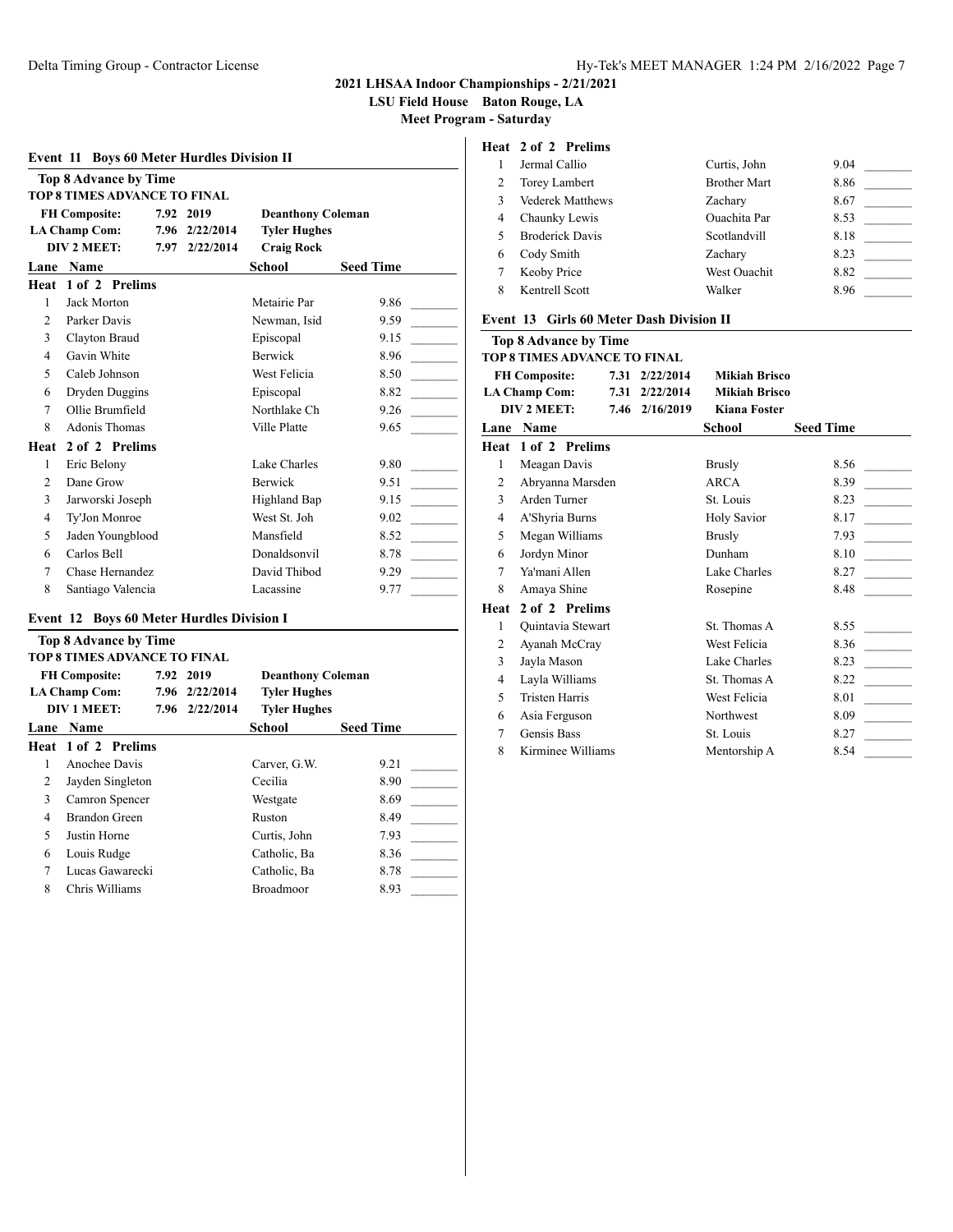**LSU Field House Baton Rouge, LA**

**Meet Program - Saturday**

| <b>Event 14 Girls 60 Meter Dash Division I</b>                      |                       |      |           |                      |                  |  |  |  |
|---------------------------------------------------------------------|-----------------------|------|-----------|----------------------|------------------|--|--|--|
| <b>Top 8 Advance by Time</b><br><b>TOP 8 TIMES ADVANCE TO FINAL</b> |                       |      |           |                      |                  |  |  |  |
| <b>FH Composite:</b><br>7.31<br>2/22/2014<br>Mikiah Brisco          |                       |      |           |                      |                  |  |  |  |
|                                                                     | <b>LA Champ Com:</b>  | 7.31 | 2/22/2014 | <b>Mikiah Brisco</b> |                  |  |  |  |
|                                                                     | <b>DIV 1 MEET:</b>    | 7.31 | 2/22/2014 | <b>Mikiah Brisco</b> |                  |  |  |  |
|                                                                     | Lane Name             |      |           | School               | <b>Seed Time</b> |  |  |  |
| Heat                                                                | 1 of 2 Prelims        |      |           |                      |                  |  |  |  |
| $\mathbf{1}$                                                        | Khailee Calloway      |      |           | Slidell              | 8.19             |  |  |  |
| $\overline{2}$                                                      | <b>Emery Prentice</b> |      |           | Vandebilt Ca         | 8.06             |  |  |  |
| $\mathcal{F}$                                                       | Reese Johnson         |      |           | Mandeville           | 7.98             |  |  |  |
| 4                                                                   | <b>Fatima Banks</b>   |      |           | Scotlandvill         | 7.88             |  |  |  |
| 5                                                                   | Ariane Linton         |      |           | Dutchtown            | 7.53             |  |  |  |
| 6                                                                   | Jessica Pitcher       |      |           | <b>Baton Rouge</b>   | 7.83             |  |  |  |
| 7                                                                   | Meghan Joshua         |      |           | Dutchtown            | 8.04             |  |  |  |
| 8                                                                   | Marley Richard        |      |           | Destrehan            | 8.10             |  |  |  |
| Heat                                                                | 2 of 2 Prelims        |      |           |                      |                  |  |  |  |
| $\mathbf{1}$                                                        | Chelsi Tatum          |      |           | Ruston               | 8.13             |  |  |  |
| $\overline{2}$                                                      | Nicole Flowers        |      |           | Byrd, C.E.           | 8.06             |  |  |  |
| 3                                                                   | Kiearra Wallace       |      |           | <b>Baton Rouge</b>   | 7.96             |  |  |  |
| 4                                                                   | Jaala Thymes          |      |           | Zacharv              | 7.91             |  |  |  |
| 5                                                                   | Sade Gray             |      |           | Scotlandvill         | 7.78             |  |  |  |
| 6                                                                   | Demetria Harris       |      |           | Huntington           | 7.79             |  |  |  |
| 7                                                                   | Courtney Wiltz        |      |           | Lafayette            | 8.05             |  |  |  |
| 8                                                                   | Jordyn Taylor         |      |           | Denham Sprin         | 8.12             |  |  |  |

## **Event 15 Boys 60 Meter Dash Division II**

| Top 8 Advance by Time<br>TOP 8 TIMES ADVANCE TO FINAL |                      |      |                   |                    |                  |  |  |
|-------------------------------------------------------|----------------------|------|-------------------|--------------------|------------------|--|--|
|                                                       | <b>FH Composite:</b> |      | $6.76$ $2/8/2020$ | <b>Corey Wren</b>  |                  |  |  |
|                                                       | <b>LA Champ Com:</b> | 6.81 | 2/22/2014         | <b>Chris Lewis</b> |                  |  |  |
|                                                       | DIV 2 MEET:          | 6.81 | 2/22/2014         | <b>Chris Lewis</b> |                  |  |  |
| Lane                                                  | <b>Name</b>          |      |                   | School             | <b>Seed Time</b> |  |  |
|                                                       | Heat 1 of 2 Prelims  |      |                   |                    |                  |  |  |
| 1                                                     | Jordan Winder        |      |                   | Sophie B. Wr       | 7.52             |  |  |
| $\mathcal{L}$                                         | <b>Omarion Frank</b> |      |                   | Ville Platte       | 7.36             |  |  |
| 3                                                     | George Mueller       |      |                   | Metairie Par       | 7.30             |  |  |
| 4                                                     | Devin Walton         |      |                   | Lafayette Ch       | 7.23             |  |  |
| 5                                                     | Christopher Gravois  |      |                   | White, E.D.        | 6.91             |  |  |
| 6                                                     | Jarell Joseph        |      |                   | Lake Charles       | 7.19             |  |  |
| 7                                                     | Orlando Harris       |      |                   | West Felicia       | 7.30             |  |  |
| 8                                                     | Keilan Sherman       |      |                   | Madison Prep       | 7.37             |  |  |

# **Heat 2 of 2 Prelims**

| Jacob Phillips         | University L   | 7.47 |
|------------------------|----------------|------|
|                        |                |      |
| Trevonte Citizen       | Lake Charles   | 7.36 |
| <b>Austin Ausberry</b> | University L   | 7.25 |
| Gabe Clement           | Kaplan         | 7.25 |
| <b>Tyrus Morris</b>    | McDonogh #35   | 7.07 |
| Terry Simmons          | Sophie B. Wr   | 7.17 |
| Jack Schwing           | Metairie Par   | 7.34 |
| <b>Brett Bearb</b>     | <b>Berwick</b> | 7.38 |

#### **Event 16 Boys 60 Meter Dash Division I**

|                | <b>Top 8 Advance by Time</b> |                    |                    |                  |
|----------------|------------------------------|--------------------|--------------------|------------------|
|                | TOP 8 TIMES ADVANCE TO FINAL |                    |                    |                  |
|                | <b>FH Composite:</b>         | $6.76$ $2/8/2020$  | <b>Corey Wren</b>  |                  |
|                | <b>LA Champ Com:</b>         | 6.79 2/22/2020     | <b>Corey Wren</b>  |                  |
|                | <b>DIV 1 MEET:</b>           | $6.79$ $2/22/2020$ | <b>Corey Wren</b>  |                  |
|                | <b>DIV 1 MEET:</b>           | 6.83 2/18/2017     | <b>Josh Lister</b> |                  |
|                | <b>Lane Name</b>             |                    | School             | <b>Seed Time</b> |
|                | Heat 1 of 3 Prelims          |                    |                    |                  |
| 1              |                              |                    |                    |                  |
| $\overline{2}$ |                              |                    |                    |                  |
| 3              | Kriston Pierson              |                    | Dutchtown          | 7.15             |
| 4              | <b>J'Marcus Sewell</b>       |                    | Woodlawn, Ba       | 7.02             |
| 5              | Ra'hji Dennis                |                    | Karr, Edna         | 6.86             |
| 6              | Koen Beavers                 |                    | Carencro           | 7.01             |
| 7              | Jalen Paige                  |                    | Ruston             | 7.15             |
| 8              |                              |                    |                    |                  |
|                | Heat 2 of 3 Prelims          |                    |                    |                  |
| $\mathbf{1}$   |                              |                    |                    |                  |
| $\overline{c}$ | <b>Tylon Williams</b>        |                    | Zachary            | 7.17             |
| 3              | armani cargo                 |                    | Ehret, John        | 7.13             |
| 4              | Camron Spencer               |                    | Westgate           | 7.06             |
| 5              | Marquez Stevenson            |                    | Captain Shre       | 6.97             |
| 6              | Krosse Johnson               |                    | <b>Holy Cross</b>  | 7.00             |
| 7              | Jayveon Haynes               |                    | Woodlawn, Ba       | 7.16             |
| 8              |                              |                    |                    |                  |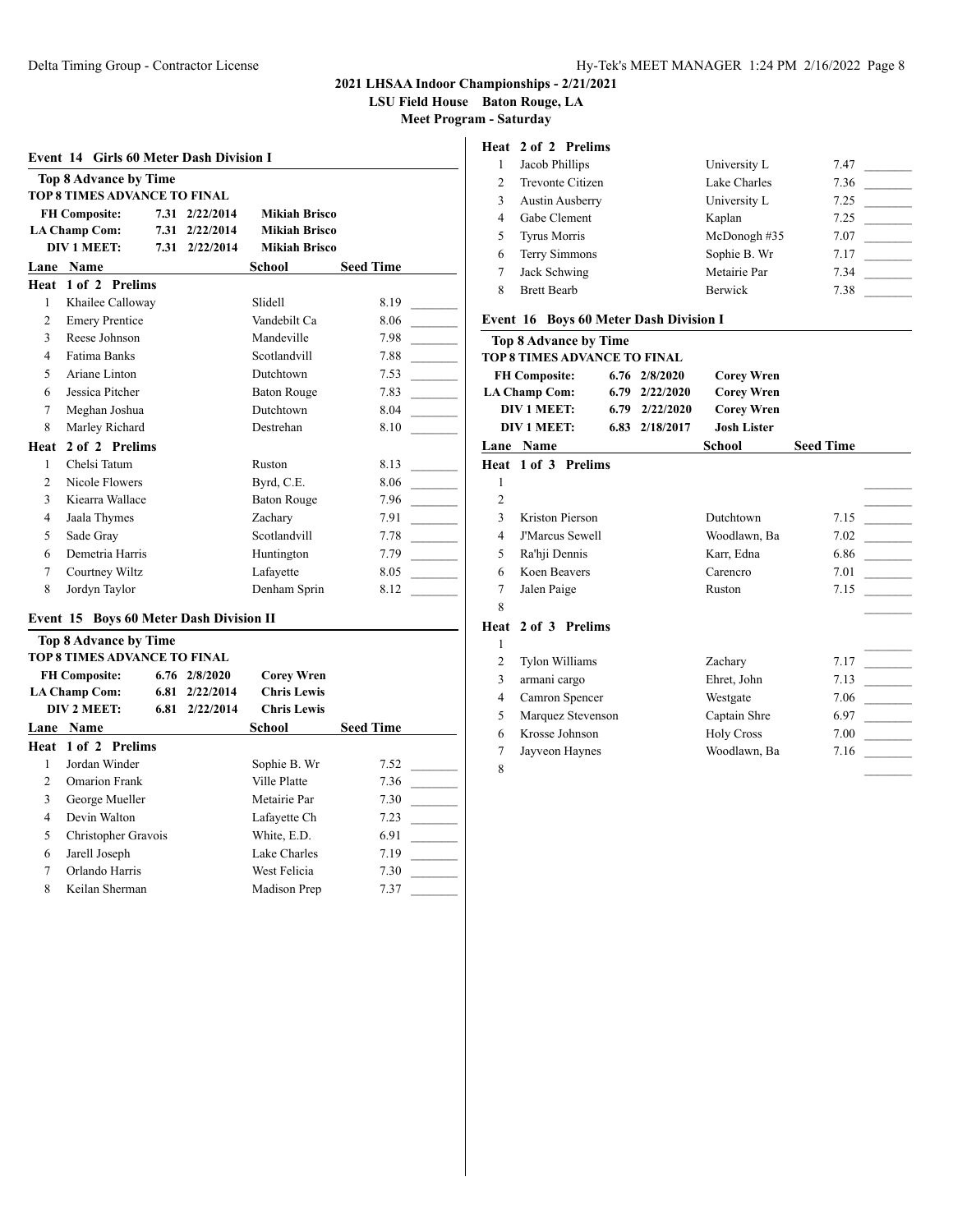**LSU Field House Baton Rouge, LA**

**Meet Program - Saturday**

#### **Heat 3 of 3 Prelims...(Event 16 Boys 60 Meter Dash Division I)**

|   | Andra Porter         | Walker              | 7.17 |
|---|----------------------|---------------------|------|
|   | Deantre' Jackson Jr  | Karr, Edna          | 7.11 |
| 4 | Kyree Langley        | Scotlandvill        | 7.10 |
|   | Darryl George        | Scotlandvill        | 6.98 |
| 6 | Jaylan White         | Parkway             | 6.99 |
|   | <b>Austin Willis</b> | <b>Ouachita</b> Par | 7.16 |
|   |                      |                     |      |

#### **Event 17 Girls 800 Meter Run Division II**

**FINAL**

| FINAL |                                 |           |                      |                  |
|-------|---------------------------------|-----------|----------------------|------------------|
|       | <b>FH Composite:</b><br>2:13.54 | 1989      | Tara Arnold          |                  |
|       | <b>LA Champ Com:</b><br>2:15.21 | 2015      | <b>Chelsey Jones</b> |                  |
|       | DIV 2 MEET:<br>2:19.07          | 2/23/2008 | <b>Ciera Johnson</b> |                  |
| Lane  | <b>Name</b>                     |           | School               | <b>Seed Time</b> |
|       | Section 1 of 1 Finals           |           |                      |                  |
| 1     | Maggie Smith                    |           | Newman, Isid         | 2:29.56          |
| 2     | Sophia Swinney                  |           | Anacoco              | 2:30.58          |
| 3     | Peyton Sievers                  |           | Midland              | 2:31.36          |
| 4     | Breanna Becerra                 |           | St. Thomas A         | 2:22.27          |
| 5     | Ella Segura                     |           | St. Louis            | 2:25.11          |
| 6     | Cayden Boudreaux                |           | Albany               | 2:25.29          |
| 7     | Mia Pulliam                     |           | Episcopal            | 2:31.89          |
| 8     | Sophia Jeffers                  |           | Rosepine             | 2:33.23          |
| 9     | Gracie Pepitone                 |           | Parkview Bap         | 2:36.74          |
| 10    | Abby Poche                      |           | Buckeye              | 2:36.76          |
| 11    | <b>Chesney Mathews</b>          |           | Holy Savior          | 2:36.97          |
| 12    | <b>Alexis Pitts</b>             |           | St. Thomas A         | 2:38.29          |
|       |                                 |           |                      |                  |

| <b>FINAL</b>                                 |                                 |                      |                      |                  |  |
|----------------------------------------------|---------------------------------|----------------------|----------------------|------------------|--|
|                                              | <b>FH Composite:</b><br>2:13.54 | 1989                 | Tara Arnold          |                  |  |
| <b>LA Champ Com:</b><br>2:15.21<br>2/21/2015 |                                 | <b>Chelsey Jones</b> |                      |                  |  |
|                                              | DIV 1 MEET:<br>2:15.21          | 2/21/2015            | <b>Chelsey Jones</b> |                  |  |
|                                              | Lane Name                       |                      | School               | <b>Seed Time</b> |  |
|                                              | Section 1 of 1 Finals           |                      |                      |                  |  |
| 1                                            | Laila Jackson                   |                      | L.W. Higgins         | 2:25.91          |  |
| 2                                            | Najah Gibson                    |                      | Curtis, John         | 2:26.25          |  |
| 3                                            | Elise Jones                     |                      | St. Joseph's         | 2:26.30          |  |
| 4                                            | London Parker                   |                      | Curtis, John         | 2:22.43          |  |
| 5                                            | Rachel Fereday                  |                      | Dutchtown            | 2:23.59          |  |
| 6                                            | Natalie Venkataraman            |                      | <b>Baton Rouge</b>   | 2:25.82          |  |
| 7                                            | Brynn Kelso                     |                      | Vandebilt Ca         | 2:28.95          |  |
| 8                                            | Caroline Spalitta               |                      | Fontaineblea         | 2:29.67          |  |
| 9                                            | Kori Dupree                     |                      | Karr, Edna           | 2:30.12          |  |
| 10                                           | Ariana Moody                    |                      | Lusher Chart         | 2:32.22          |  |
| 11                                           | Lina Zacapa-Mills               |                      | Leesville            | 2:32.75          |  |
| 12                                           | <b>Brooke Fontenot</b>          |                      | Live Oak             | 2:35.52          |  |

#### **Event 19 Boys 800 Meter Run Division II**

| <b>FINAL</b> |                                 |                       |                        |                  |
|--------------|---------------------------------|-----------------------|------------------------|------------------|
|              | <b>FH Composite:</b><br>1:50.56 | 1987                  | George Kersh           |                  |
|              | <b>LA Champ Com:</b>            | $1:55.33$ $2/18/2012$ | <b>Cyril Grayson</b>   |                  |
|              | DIV 2 MEET:<br>1:57.11          | 2/19/2011             | <b>Blair Henderson</b> |                  |
| Lane         | Name                            |                       | School                 | <b>Seed Time</b> |
|              | Section 1 of 1 Finals           |                       |                        |                  |
| 1            | Sacha Dernoncourt               |                       | Episcopal              | 2:10.09          |
| 2            | Max Bourgeois                   |                       | White, E.D.            | 2:10.16          |
| 3            | Garrett Simmons                 |                       | Ouachita Chr           | 2:10.20          |
| 4            | chase walker                    |                       | Ascension Ca           | 2:04.41          |
| 5            | Reese Davis                     |                       | Dunham                 | 2:07.61          |
| 6            | Alex Hollier                    |                       | Episcopal              | 2:10.02          |
| 7            | Trey Hauge                      |                       | Lutcher                | 2:10.29          |
| 8            | William Bellina                 |                       | Ascension Ca           | 2:10.74          |
| 9            | Gavin Bankston                  |                       | St. Thomas A           | 2:11.83          |
| 10           | Darius Charles                  |                       | Lake Charles           | 2:12.10          |
| 11           | Dylan Compton                   |                       | Sterlington            | 2:15.79          |
| 12           | Marcus Moses                    |                       | Christ Episc           | 2:15.86          |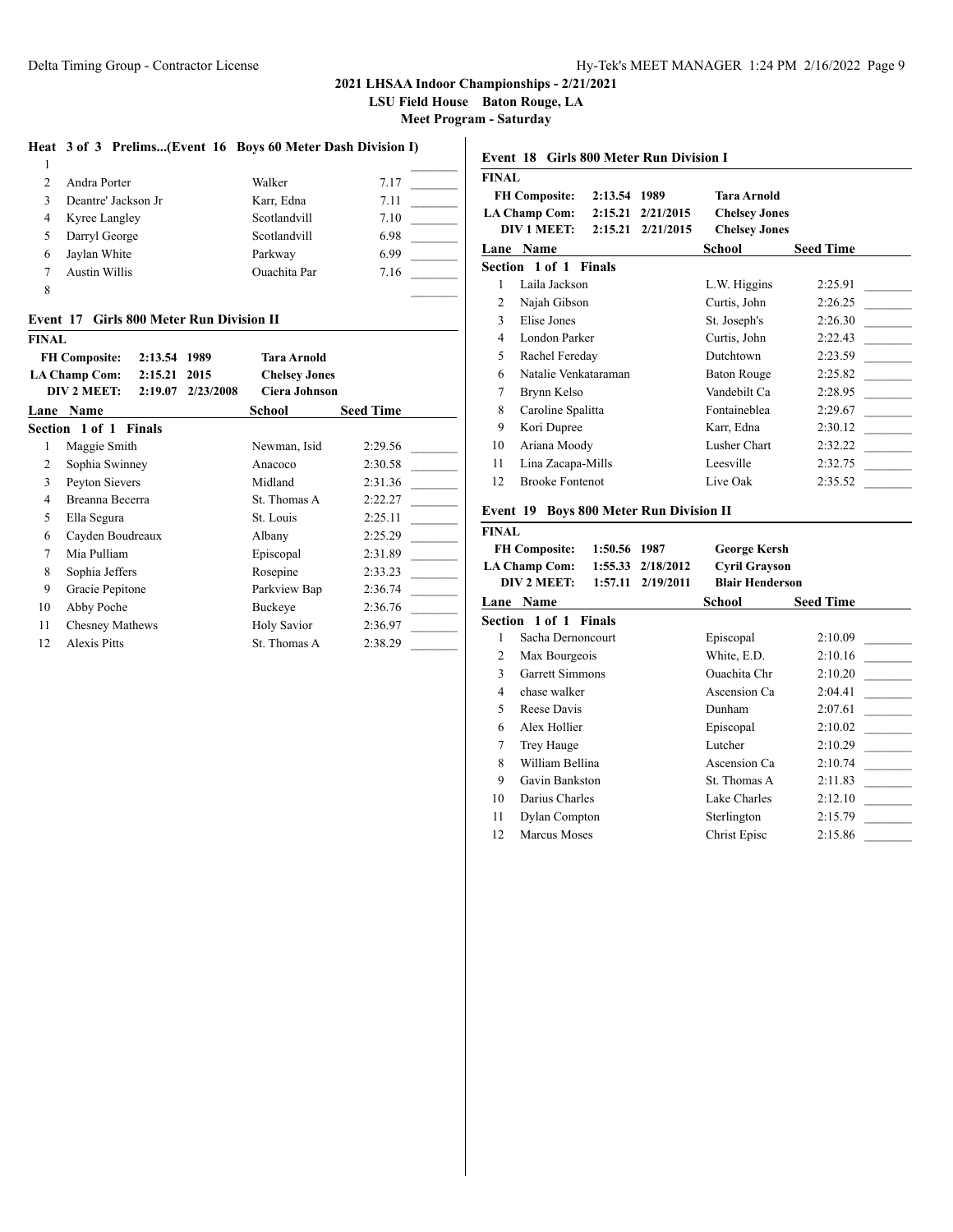**Section 2 of 2 Finals**

# **2021 LHSAA Indoor Championships - 2/21/2021**

**LSU Field House Baton Rouge, LA**

**Meet Program - Saturday**

 $\overline{1}$ 

| Event 20 Boys 800 Meter Run Division I |                              |              |                                         |                         |                  |
|----------------------------------------|------------------------------|--------------|-----------------------------------------|-------------------------|------------------|
| <b>FINAL</b>                           |                              |              |                                         |                         |                  |
|                                        | <b>FH Composite:</b>         | 1:50.56 1987 |                                         | <b>George Kersh</b>     |                  |
|                                        | <b>LA Champ Com:</b>         |              | 1:55.33 2/18/2012                       | <b>Cyril Grayson</b>    |                  |
|                                        | <b>DIV 1 MEET:</b>           | 1:55.33      | 2/18/2012                               | <b>Cyril Grayson</b>    |                  |
|                                        | Lane Name                    |              |                                         | School                  | <b>Seed Time</b> |
|                                        | Section 1 of 1 Finals        |              |                                         |                         |                  |
| 1                                      | Zander Dunbar                |              |                                         | St. Augustin            | 2:00.31          |
| $\overline{2}$                         | Tray'Quan Francis            |              |                                         | Westgate                | 2:00.41          |
| 3                                      | DJ Chestnut                  |              |                                         | <b>Brother Mart</b>     | 2:01.29          |
| $\overline{4}$                         | Rhen Langley                 |              |                                         | Zacharv                 | 1:58.46          |
| 5                                      | Lejaune George, Jr           |              |                                         | Zacharv                 | 1:59.53          |
| 6                                      | Winston DeCuir               |              |                                         | Catholic, Ba            | 1:59.72          |
| 7                                      | Justin Descant               |              |                                         | Pineville               | 2:01.34          |
| 8                                      | Josiah Whitaker              |              |                                         | Ruston                  | 2:01.34          |
| 9                                      | Gage Graham                  |              |                                         | St. Paul's              | 2:04.19          |
| 10                                     | Darrall LaCour               |              |                                         | Tioga                   | 2:04.23          |
| 11                                     | <b>Bryce Campbell</b>        |              |                                         | Carencro                | 2:04.56          |
| 12                                     | Ben Lewis                    |              |                                         | Fontaineblea            | 2:09.08          |
| Event 21                               |                              |              | <b>Girls 400 Meter Dash Division II</b> |                         |                  |
|                                        | <b>SECTIONS AGAINST TIME</b> |              |                                         |                         |                  |
|                                        | <b>FH Composite:</b>         | 55.93 2000   |                                         | <b>Christie Fairley</b> |                  |
|                                        | <b>LA Champ Com:</b>         |              | 55.99 2/18/2017                         | <b>Tahja Mitchell</b>   |                  |
|                                        | DIV 2 MEET:                  | 57.35        | 2/16/2019                               | <b>Ta'la Spates</b>     |                  |
|                                        | Lane Name                    |              |                                         | School                  | <b>Seed Time</b> |
|                                        | Section 1 of 2 Finals        |              |                                         |                         |                  |
| $\mathbf{1}$                           | Kaitlyn Woods                |              |                                         | <b>Brusly</b>           | 1:06.41          |
| 2                                      | Mary Johnson                 |              |                                         | Lacassine               | 1:05.46          |
| $\overline{3}$                         | Lily Nolan                   |              |                                         | D'Arbonne Wo            | 1:05.04          |
| $\overline{4}$                         | Jashyra Thomas               |              |                                         | Lutcher                 | 1:04.27          |
| 5                                      | Brea Baca-White              |              |                                         | Hathaway                | 1:04.39          |
| 6                                      | Kaylie Anderson              |              |                                         | Lafayette Ch            | 1:04.57          |

1 Emily Williams D'Arbonne Wo 1:04.05 2 Janeisha Collins Northwest 1:03.99 3 Ya'mani Allen Lake Charles 1:03.23 4 Jayla Mason Lake Charles 59.22 5 Hannah Boullion St. Louis 1:00.98 6 Kenzie Touchet St. Louis 1:01.03

## **Event 22 Girls 400 Meter Dash Division I**

|                | SECTIONS AGAINST TIME        |       |           |                         |                  |  |
|----------------|------------------------------|-------|-----------|-------------------------|------------------|--|
|                | <b>FH Composite:</b>         | 55.93 | 2000      | <b>Christie Fairley</b> |                  |  |
|                | <b>LA Champ Com:</b>         | 55.99 | 2/18/2017 | Tahja Mitchell          |                  |  |
|                | DIV 1 MEET:                  | 55.99 | 2/18/2017 | Tahja Mitchell          |                  |  |
|                | <b>Lane Name</b>             |       |           | School                  | <b>Seed Time</b> |  |
|                | <b>Section 1 of 2 Finals</b> |       |           |                         |                  |  |
| 1              |                              |       |           |                         |                  |  |
| $\overline{2}$ |                              |       |           |                         |                  |  |
| 3              | <b>Chasity Brown</b>         |       |           | Ouachita Par            | 1:05.45          |  |
| 4              | Jaala Thymes                 |       |           | Zachary                 | 1:00.70          |  |
| 5              | Breana Quinney               |       |           | Alexandria              | 1:01.66          |  |
| 6              | laila Johnson                |       |           | Karr, Edna              | 1:02.64          |  |
|                | <b>Section 2 of 2 Finals</b> |       |           |                         |                  |  |
| 1              |                              |       |           |                         |                  |  |
| $\overline{2}$ |                              |       |           |                         |                  |  |
| $\mathcal{E}$  | Paris Auzenne                |       |           | Baton Rouge             | 59.42            |  |
| 4              | Makeriah Harris              |       |           | Scotlandvill            | 56.78            |  |
| 5              | Jada Williams                |       |           | Ruston                  | 57.03            |  |
| 6              | <b>Quincy Simon</b>          |       |           | Northside               | 58.81            |  |
|                |                              |       |           |                         |                  |  |

## **Event 23 Boys 400 Meter Dash Division II**

|                | SECTIONS AGAINST TIME                                |                          |                 |                                                                       |                  |
|----------------|------------------------------------------------------|--------------------------|-----------------|-----------------------------------------------------------------------|------------------|
|                | <b>FH Composite:</b><br>LA Champ Com:<br>DIV 2 MEET: | 48.15 2001<br>48.15 2001 | 48.22 2/17/2018 | <b>Ashton Collins</b><br><b>Ashton Collins</b><br><b>Darius Davis</b> |                  |
|                | <b>Lane Name</b>                                     |                          |                 | School                                                                | <b>Seed Time</b> |
|                | <b>Section 1 of 2 Finals</b>                         |                          |                 |                                                                       |                  |
| 1              | Kevin Thomas                                         |                          |                 | Lake Charles                                                          | 54.22            |
| 2              | JuJuan Johnson                                       |                          |                 | Lafayette Ch                                                          | 53.56            |
| 3              | Hezekiah Dantlzer                                    |                          |                 | Madison Prep                                                          | 53.28            |
| 4              | Kedarious Terrell                                    |                          |                 | Mansfield                                                             | 52.48            |
| 5              | Tramell Colvin                                       |                          |                 | Sterlington                                                           | 52.74            |
| 6              | Landon Meche                                         |                          |                 | Ascension Ep                                                          | 53.09            |
|                | <b>Section 2 of 2 Finals</b>                         |                          |                 |                                                                       |                  |
| 1              | Terry Simmons                                        |                          |                 | Sophie B. Wr                                                          | 51.42            |
| $\mathfrak{D}$ | Imani Coleman                                        |                          |                 | West Felicia                                                          | 51.30            |
| 3              | Gabe Clement                                         |                          |                 | Kaplan                                                                | 50.71            |
| 4              | Santana Richardson                                   |                          |                 | Kipp Booker                                                           | 50.26            |
| 5              | Jarell Joseph                                        |                          |                 | Lake Charles                                                          | 50.34            |
| 6              | Christopher Gravois                                  |                          |                 | White, E.D.                                                           | 50.63            |
|                |                                                      |                          |                 |                                                                       |                  |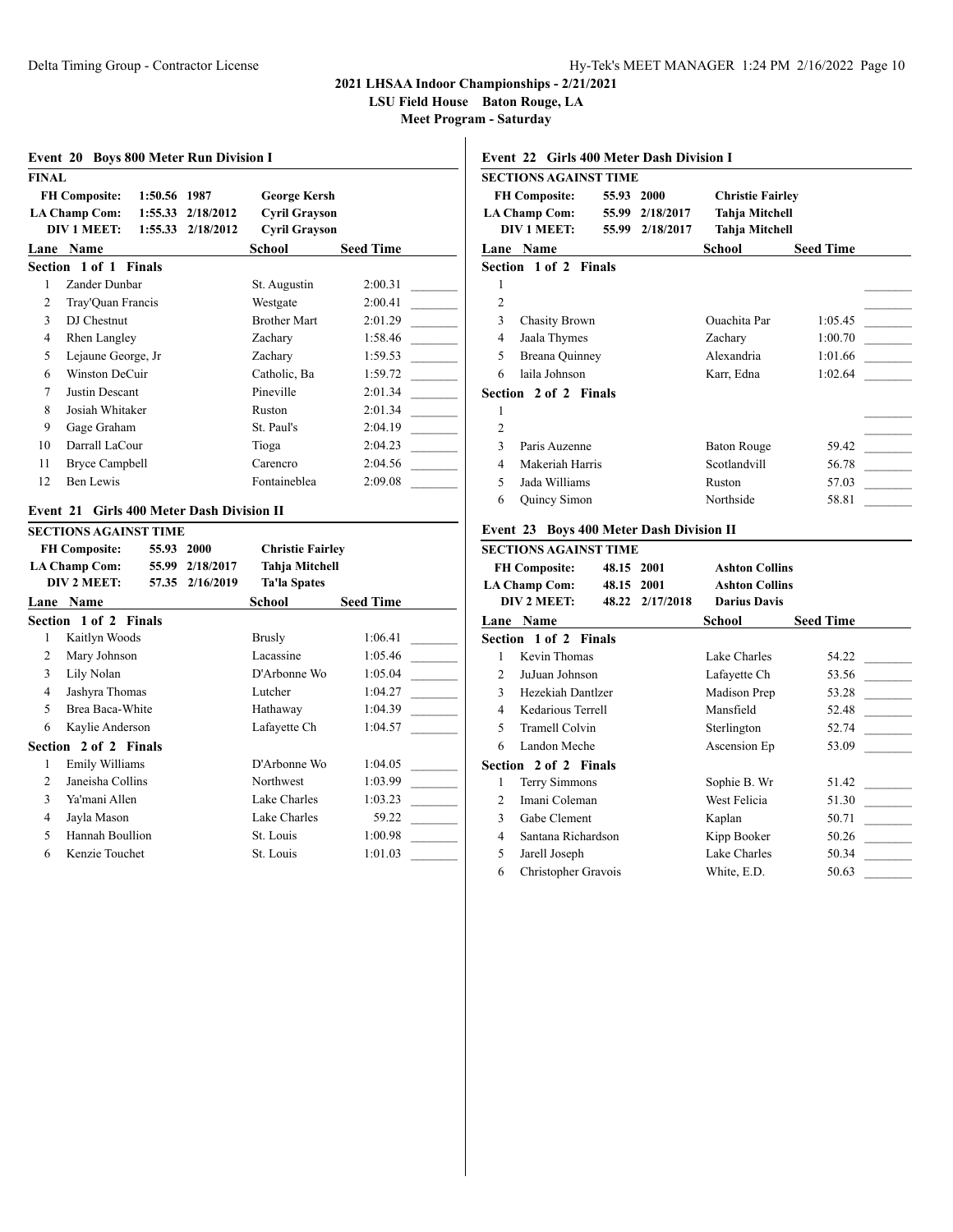**LSU Field House Baton Rouge, LA**

| <b>Event 24 Boys 400 Meter Dash Division I</b> |                                       |                       |                  |
|------------------------------------------------|---------------------------------------|-----------------------|------------------|
|                                                | <b>SECTIONS AGAINST TIME</b>          |                       |                  |
|                                                | <b>FH Composite:</b><br>48.15 2001    | <b>Ashton Collins</b> |                  |
|                                                | <b>LA Champ Com:</b><br>48.15<br>2001 | <b>Ashton Collins</b> |                  |
|                                                | DIV 1 MEET:<br>48.29<br>2/17/2018     | <b>Sean Burrell</b>   |                  |
| Lane                                           | <b>Name</b>                           | School                | <b>Seed Time</b> |
|                                                | Section 1 of 2 Finals                 |                       |                  |
| 1                                              | Savon Jefferson                       | Carver, G.W.          | 53.07            |
| 2                                              | <b>Britton LeBlanc</b>                | Catholic, Ba          | 52.99            |
| 3                                              | Alex Martin                           | Dutchtown             | 52.96            |
| 4                                              | Tray'Quan Francis                     | Westgate              | 51.43            |
| $\overline{\phantom{0}}$                       | Carsen McPherson                      | Ruston                | 51.82            |
| 6                                              | Corey Harrison                        | Carver, G.W.          | 52.69            |
|                                                | Section 2 of 2 Finals                 |                       |                  |
| 1                                              | Mekhi Boutte                          | Westgate              | 51.41            |
| 2                                              | <b>Emery Taylor</b>                   | Lafayette             | 51.38            |
| 3                                              | Joshua Anding                         | Ruston                | 50.89            |
| 4                                              | Marquez Stevenson                     | Captain Shre          | 49.17            |
| 5                                              | Zander Dunbar                         | St. Augustin          | 50.25            |
| 6                                              | King Taylor                           | Curtis, John          | 50.41            |

| Event 25 Girls 4x800 Meter Relay Division II |                                             |       |                                          |  |
|----------------------------------------------|---------------------------------------------|-------|------------------------------------------|--|
| <b>FINAL</b>                                 |                                             |       |                                          |  |
|                                              | <b>FH Composite:</b><br>9:35.29 2/4/2017    |       | <b>Lafayette HS</b>                      |  |
|                                              | G Jacquet, S Minor, T Stansbury, A Primeaux |       |                                          |  |
|                                              | <b>LA Champ Com:</b><br>9:47.71 2/20/2016   |       | <b>Mandeville</b>                        |  |
|                                              | C Crosby, O Murphy, I Baird, C Jones        |       |                                          |  |
|                                              | DIV 2 MEET: 10:02.11 2/16/2019              |       | <b>Sacred Heart, New Orleans</b>         |  |
|                                              | E LeBlanc, O Boyd, O McGoey, M Nusloch      |       |                                          |  |
|                                              | Lane Team                                   | Relay | <b>Seed Time</b>                         |  |
|                                              | Section 1 of 1 Finals                       |       |                                          |  |
| 1                                            | Rosepine                                    | A     | 10:46.34                                 |  |
|                                              | 1) Sophia Jeffers                           |       | 2) Lexa Thompson                         |  |
|                                              | 3) Aubrey Holt                              |       | 4) Alicia Kitchens                       |  |
|                                              | 5) Allie Johnson                            |       | 6) Amaya Shine                           |  |
| 2                                            | White, E.D.                                 | А     | 10:53.76                                 |  |
|                                              | 1) Rylee Methvin                            |       | 2) Elizabeth Rodrigue                    |  |
|                                              | 3) Caroline Dietz                           |       | 4) Emmie Ritchie                         |  |
| 3                                            | Albany                                      | А     | 10:54.02                                 |  |
|                                              | 1) Emma Fuller                              |       | 2) Morgan Crain                          |  |
|                                              | 3) Cayden Boudreaux                         |       | 4) Stormy Williams                       |  |
|                                              | 5) Aubrey Hoyt                              |       | 6) Bella Matherne                        |  |
| 4                                            | St. Louis                                   | A     | 10:18.54                                 |  |
|                                              | 1) Kendal Touchet                           |       | 2) Mollie Maze                           |  |
|                                              | 3) Mary-Claire Groves                       |       | 4) Elizabeth Buttross                    |  |
|                                              | 5) Sydney Guinn                             |       | 6) Kassidy Richard                       |  |
| 5                                            | 7) Mia Medlin<br>St. Thomas A               | А     | 10:28.34                                 |  |
|                                              |                                             |       |                                          |  |
|                                              | 1) Shannen Alack<br>3) Alexis Pitts         |       | 2) Breanna Becerra<br>4) Emilia Lombardo |  |
|                                              | 5) Ashley Graziano                          |       | 6) Jourdan St. Romain                    |  |
|                                              | 7) Kaitlyn Potrament                        |       |                                          |  |
| 6                                            | Episcopal                                   | A     | 10:32.57                                 |  |
|                                              | 1) Ivy Jiang                                |       | 2) Mia Pulliam                           |  |
|                                              | 3) Margaret Harrell                         |       | 4) Lucy Cramer                           |  |
|                                              | 5) Rebekah Reid                             |       | 6) Anna Kurz                             |  |
|                                              | 7) Analise Hyde                             |       | 8) Anna Kate Yale                        |  |
| 7                                            | Newman, Isid                                | А     | 11:16.86                                 |  |
|                                              | 1) Eleanor Lurie                            |       | 2) Kelsey French                         |  |
|                                              | 3) Kate Parrino                             |       | 4) Chloe Incaprera                       |  |
|                                              | 5) Maggie Smith                             |       |                                          |  |
| 8                                            | Metairie Par                                | А     | 11:25.37                                 |  |
|                                              | 1) Mason Poole                              |       | 2) Margo Thionville                      |  |
|                                              | 3) Emmeline Moore                           |       | 4) Kate Corcoran                         |  |
| 9                                            | University L                                | А     | 11:38.79                                 |  |
|                                              | 1) Caroline Cane<br>3) Bylthe Eldered       |       | 2) Meridith Cohn                         |  |
|                                              | 5) Virginia Moore                           |       | 4) Macy McCalip                          |  |
| 10                                           | Highland Bap                                | A     | 11:53.21                                 |  |
|                                              | 1) Emma Blissett                            |       | 2) Madison Champagne                     |  |
|                                              | 3) Maegan Champagne                         |       | 4) Amelia Perello                        |  |
|                                              | 5) Lillian Nicholson                        |       |                                          |  |
| 11                                           | Sacred Heart                                | A     | 12:01.96                                 |  |
|                                              | 1) Katie Kleehammer                         |       | 2) Katherine Benton                      |  |
|                                              | 3) Leah Varisco                             |       | 4) Olivia Boyd                           |  |
|                                              | 5) Maria English                            |       | 6) Juliet Boyd                           |  |
| 12                                           | Lacassine                                   | А     | 12:14.78                                 |  |
|                                              | 1) Kynzlie Singleton                        |       | 2) Taylor Savoy                          |  |
|                                              | 3) Londyn Gaspard                           |       | 4) Breanna Fontenot                      |  |
|                                              | 5) Kassidi Mayo                             |       |                                          |  |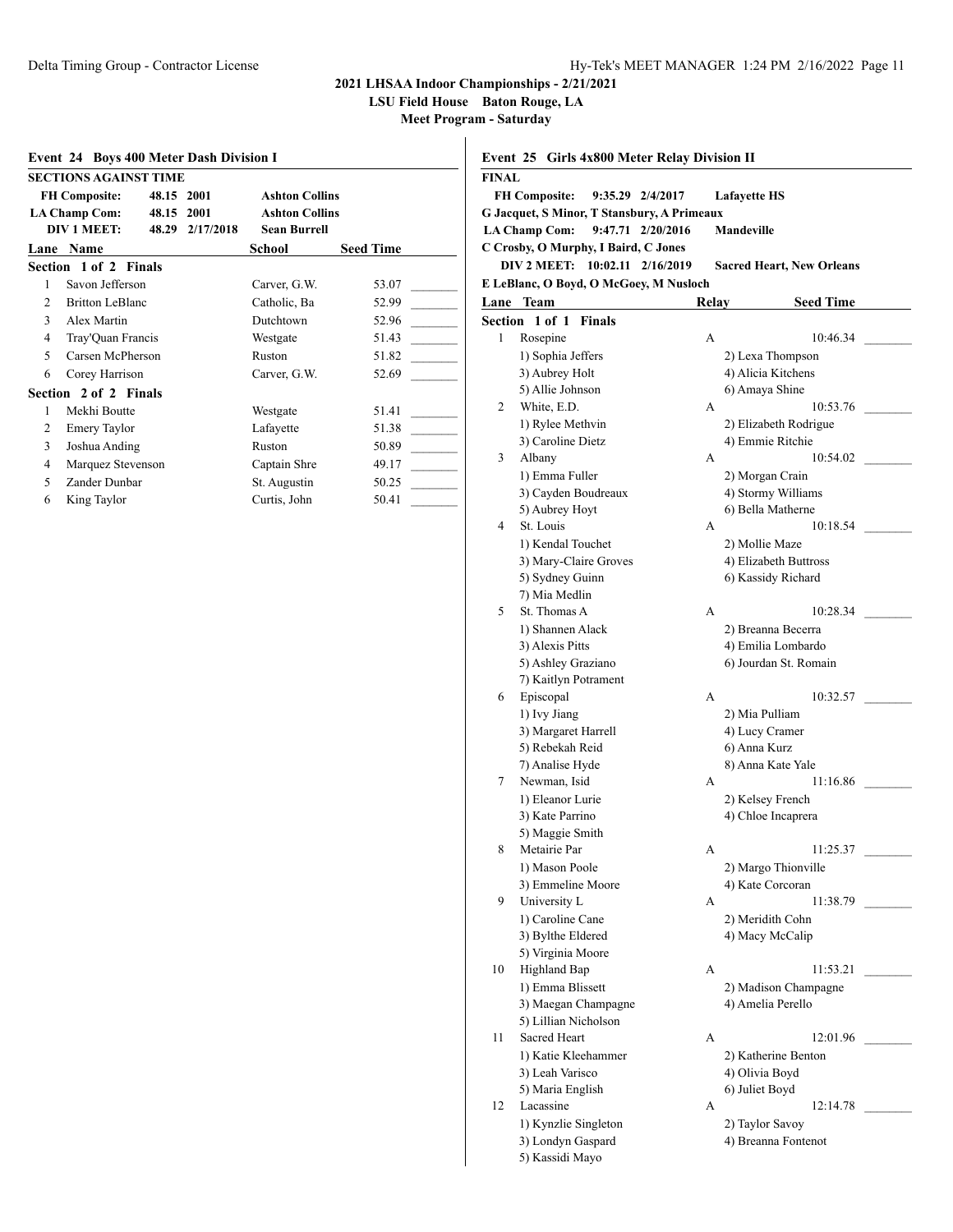**LSU Field House Baton Rouge, LA**

**Meet Program - Saturday**

**Section 1 of 1 Finals**

|              | Event 26 Girls 4x800 Meter Relay Division I |       |                                      |  |
|--------------|---------------------------------------------|-------|--------------------------------------|--|
| <b>FINAL</b> |                                             |       |                                      |  |
|              | <b>FH Composite:</b><br>9:35.29 2/4/2017    |       | <b>Lafayette HS</b>                  |  |
|              | G Jacquet, S Minor, T Stansbury, A Primeaux |       |                                      |  |
|              | <b>LA Champ Com:</b><br>9:47.71 2/20/2016   |       | Mandeville                           |  |
|              | C Crosby, O Murphy, I Baird, C Jones        |       |                                      |  |
|              | DIV 1 MEET:<br>9:47.71<br>2/20/2016         |       | <b>Mandeville</b>                    |  |
|              | C Crosby, O Murphy, I Baird, C Jones        |       |                                      |  |
|              | Lane Team                                   | Relay | <b>Seed Time</b>                     |  |
|              | Section 1 of 1 Finals                       |       |                                      |  |
| 1            | Mt. Carmel                                  | А     | 10:34.28                             |  |
|              | 1) Lucy Quintana                            |       | 2) Katie Kliebert                    |  |
|              | 3) Teresa Cashen                            |       | 4) Emma Meneses                      |  |
|              | 5) Elizabeth Traylor                        |       | 6) Riley Imbornone                   |  |
| 2            | Lafayette                                   | A     | 10:42.91                             |  |
|              | 1) Madison Lightfoot                        |       | 2) Amber Broussard                   |  |
|              | 3) Keelei Dorsey                            |       | 4) Chloe Leblanc                     |  |
|              | 5) Emily Landry                             |       | 6) Victoria Leblanc                  |  |
| 3            | Dominican                                   | А     | 10:50.51                             |  |
|              | 1) Catherine Kernion                        |       | 2) Ella Pitisci                      |  |
|              | 3) Mary Cate Garvey                         |       | 4) Amy Englehardt                    |  |
|              | 5) Roma McAlear                             |       | 6) Maggie Calix                      |  |
| 4            | Ruston                                      | A     | 9:54.59                              |  |
|              | 1) Anna Naff                                |       | 2) Zoie Holstead                     |  |
|              | 3) Sydney Owens                             |       | 4) Sara Naff                         |  |
| 5            | 5) Lily Garrett<br>St. Joseph's             | A     | 6) Parker Nations<br>10:01.92        |  |
|              | 1) Amelia Cochran                           |       |                                      |  |
|              | 3) Hannah Vaughan                           |       | 2) Maddie Gardiner<br>4) Elise Jones |  |
|              | 5) Emma Hendry                              |       | 6) Grace Rennhoff                    |  |
| 6            | Scotlandvill                                | А     | 10:05.85                             |  |
|              | 1) Karlise Davison                          |       | 2) Layden Jack                       |  |
|              | 3) Dezyer Wilford                           |       | 4) Tionna Harris                     |  |
|              | 5) Amari Walker                             |       | 6) Alexus Gibson                     |  |
|              | 7) Ty'Aunna Dempsey                         |       |                                      |  |
| 7            | Zachary                                     | A     | 11:12.19                             |  |
|              | 1) Rylee Deignan                            |       | 2) Katherine Robert                  |  |
|              | 3) Alyssa Major                             |       | 4) Kameron Roussell                  |  |
|              | 5) Deanna Anthony                           |       | 6) Sariah Bethley                    |  |
|              | 7) Hannah Bradford                          |       |                                      |  |
| 8            | Denham Sprin                                | А     | 11:13.10                             |  |
|              | 1) Laney Wilkes                             |       | 2) Lauryn Lewis                      |  |
|              | 3) Kayleigh Ellis                           |       | 4) Allie Wilkes                      |  |
|              | 5) Haley Hoover                             |       | 6) Chloe Bueche                      |  |
| 9            | Curtis, John                                | А     | 11:22.69                             |  |
|              | 1) Janel Nixon                              |       | 2) Miley Percle                      |  |
|              | 3) Zoe Chau                                 |       | 4) Allison Lopez                     |  |
|              | 5) Leah Oddo<br>St. Scholast                |       |                                      |  |
| 10           | 1) Lucia Englehardt                         | A     | 11:30.84<br>2) Sophie McHale         |  |
|              | 3) Elaine Oggs                              |       | 4) Maggie Oggs                       |  |
|              | 5) Presley Lang                             |       | 6) Ella Hammer                       |  |
| 11           | Parkway                                     | А     | 11:34.50                             |  |
|              | 1) Emily Rogers                             |       | 2) Cheyenne Olson                    |  |
|              | 3) Ember Pierce                             |       | 4) Laila Brimmer                     |  |
|              | 5) Ariel Morrow                             |       |                                      |  |
| 12           | <b>Belle Chasse</b>                         | A     | 11:40.67                             |  |
|              | 1) Mayleigh Boudreaux                       |       | 2) Scarlett Dykes                    |  |
|              | 3) Emma Schubnel                            |       | 4) Kateleigh Sauer                   |  |
|              |                                             |       |                                      |  |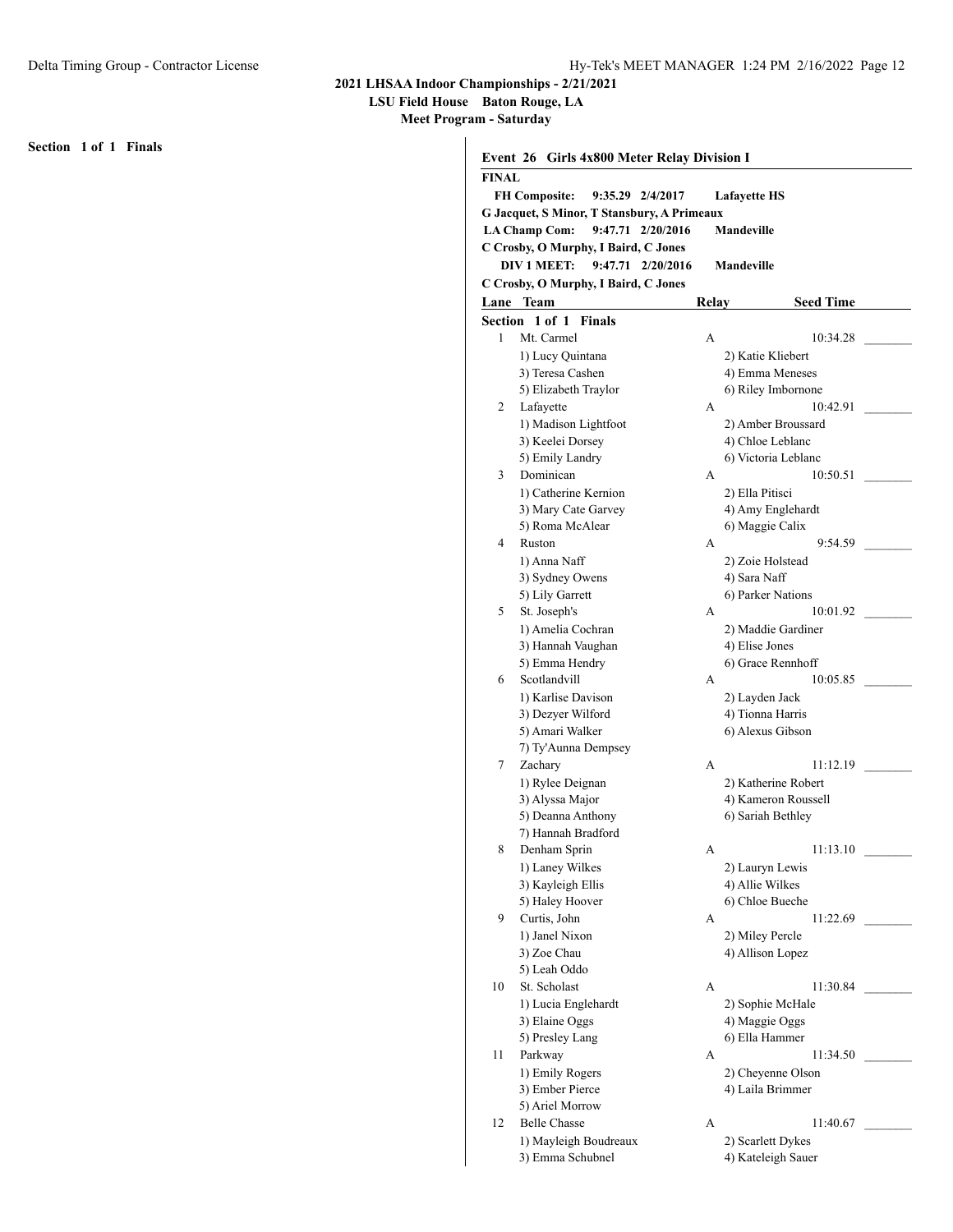**LSU Field House Baton Rouge, LA**

**Meet Program - Saturday**

**Section 1 of 1 Finals**

5) Madeline Fernandez

|              | Event 27 Boys 4x800 Meter Relay Division II        |        |                        |
|--------------|----------------------------------------------------|--------|------------------------|
| <b>FINAL</b> |                                                    |        |                        |
|              | <b>FH Composite:</b><br>8:03.01 2/5/2022           | Ruston |                        |
|              | C. Babineaux, N. Blackburn, B. Madden, A. McKaskle |        |                        |
|              | <b>LA Champ Com:</b><br>8:06.90 1982               |        | <b>O. Perry Walker</b> |
|              | DIV 2 MEET:<br>8:18.64<br>2/22/2014                |        | Curtis, John           |
|              | T Dugas, T Stewart, D Keith, A Brown               |        |                        |
|              | Lane Team                                          | Relay  | <b>Seed Time</b>       |
|              | Section 1 of 1 Finals                              |        |                        |
| 1            | D'Arbonne Wo                                       | A      | 9:16.74                |
|              | 1) Camron Flurry                                   |        | 2) Eric Ramsey         |
|              | 3) Cris Velasquez                                  |        | 4) Trent Futch         |
|              | 5) David Post                                      |        |                        |
| 2            | Parkview Bap                                       | A      | 9:17.53                |
|              | 1) Wyatt Whipp                                     |        | 2) Caleb Whipp         |
|              | 3) Reed Boudreaux                                  |        | 4) Kohl Feucht         |
|              | 5) Aiden Monistere                                 |        | 6) Ethan Delatte       |
| 3            | Metairie Par                                       | A      | 9:19.06                |
|              | 1) Jack Caplan                                     |        | 2) Charlie Kazour      |
|              | 3) Jack Zink                                       |        | 4) Paul Emonet         |
|              | 5) Ethan Taylor                                    |        |                        |
| 4            | Episcopal                                          | A      | 9:03.22                |
|              | 1) Sacha Dernoncourt                               |        | 2) Carter McLean       |
|              | 3) Quinten Messer                                  |        | 4) Alex Hollier        |
|              | 5) Akshay Basireddy                                |        | 6) Patrick Kelly       |
|              | 7) Logan Beane                                     |        | 8) Justin Dynes        |
| 5            | St. Louis                                          | A      | 9:12.59                |
|              | 1) Deacon Stantz                                   |        | 2) William Bright      |
|              | 3) Jonah Austin                                    |        | 4) Cody Lyons          |
|              | 5) Ritter Lejune                                   |        |                        |
| 6            | Lake Charles                                       | A      | 9:14.71                |
|              | 1) Seth Woods                                      |        | 2) Careion Franklin    |
|              | 3) Matthew Higginbotham                            |        | 4) Darius Charles      |
|              | 5) Joe Ward                                        |        | 6) Derrick Leblanc     |
| 7            | <b>Holy Savior</b>                                 | А      | 9:26.62                |
|              | 1) Charles Beard                                   |        | 2) Michael DeRosa      |
|              | 3) Noah Gad                                        |        | 4) Cayden Gorham       |
| 8            | St. Thomas A                                       | А      | 9:27.17                |
|              | 1) Gavin Bankston                                  |        | 2) Jose Dunington      |
|              | 3) Jacob Mullis                                    |        | 4) Landen Schillage    |
| 9            | White, E.D.                                        | А      | 9:30.95                |
|              | 1) Max Bourgeois                                   |        | 2) John Schouest       |
|              | 3) Connor Sacco                                    |        | 4) Joachim Lafaso      |
| 10           | University L                                       | А      | 9:31.56                |
|              | 1) Connor Augustine                                |        | 2) Blayton Bernard     |
|              | 3) Ian Fellows                                     |        | 4) John Hall Hays      |
|              | 5) Anderson Krupula                                |        | 6) Jordan Phillips     |
|              | 7) James Upp                                       |        | 8) Daniel Lee          |
| 11           | Loyola Prep                                        | А      | 9:39.60                |
|              | 1) Tyler Hornsby                                   |        | 2) Warren Graves       |
|              | 3) Cole Adair                                      |        | 4) Franklin Roemer     |
|              | 5) Daniel Boggs                                    |        |                        |
| 12           | Lafayette Ch                                       | А      | 9:46.36                |
|              | 1) Matthew Edwards                                 |        | 2) John Hayes          |
|              | 3) Ty Lee                                          |        | 4) Braelon Batiste     |
|              |                                                    |        |                        |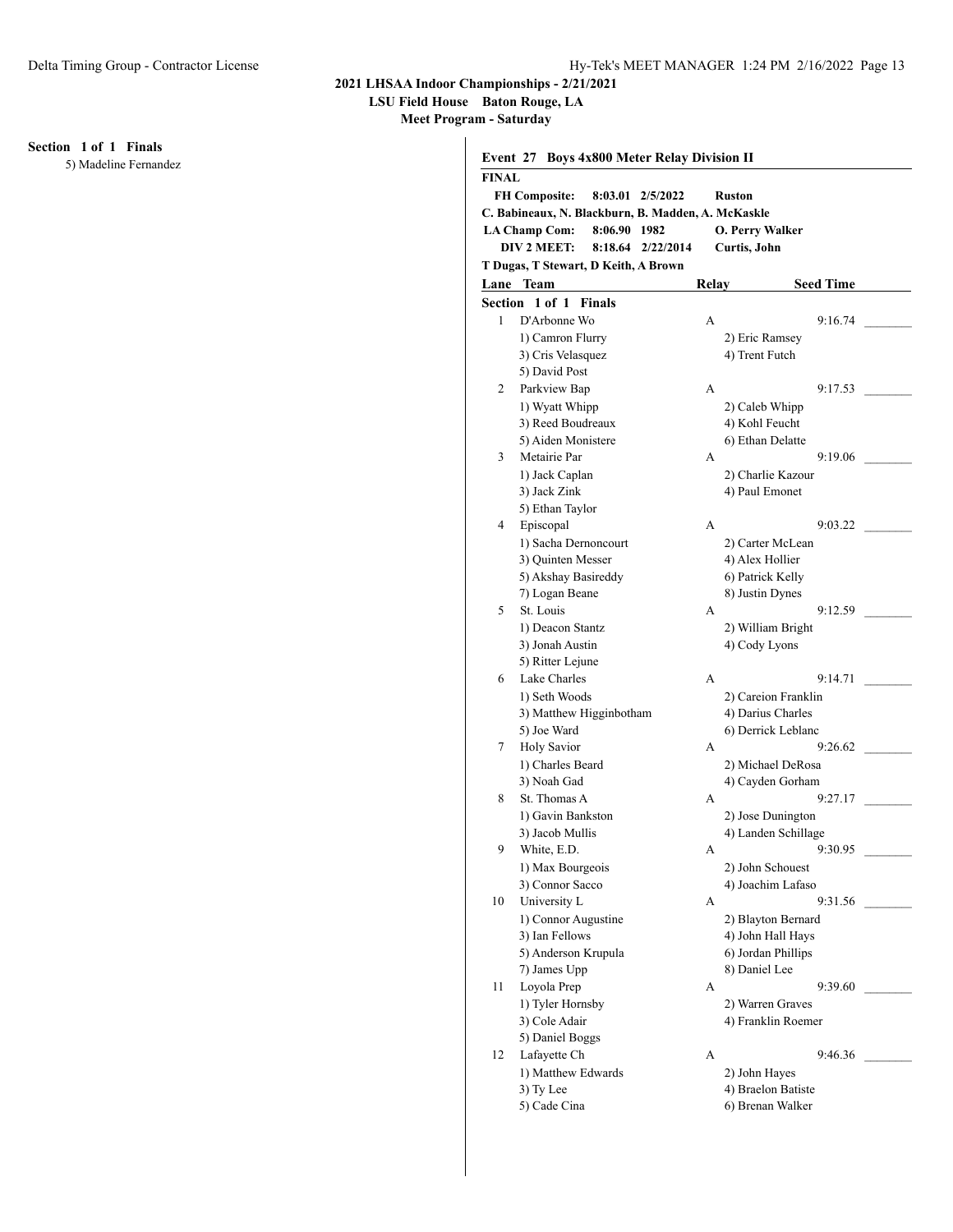**LSU Field House Baton Rouge, LA**

**Event 29 Girls 3200 Meter Run Division II**

**Meet Program - Saturday**

|         | <b>Event 28 Boys 4x800 Meter Relay Division I</b>  |               |                  |       |                                          |  |
|---------|----------------------------------------------------|---------------|------------------|-------|------------------------------------------|--|
| FINAL   |                                                    |               |                  |       |                                          |  |
|         | <b>FH Composite:</b>                               |               | 8:03.01 2/5/2022 |       | Ruston                                   |  |
|         | C. Babineaux, N. Blackburn, B. Madden, A. McKaskle |               |                  |       |                                          |  |
|         | <b>LA Champ Com:</b>                               | 8:06.90 1982  |                  |       | <b>O. Perry Walker</b>                   |  |
|         | <b>DIV 1 MEET:</b>                                 | 8:08.37       | 2/23/2013        |       | <b>Catholic, Baton Rouge</b>             |  |
|         | M Comeaux, R Palmisano, M Rhorer, J St. Cyr        |               |                  |       |                                          |  |
| Lane    | <b>Team</b>                                        |               |                  | Relay | <b>Seed Time</b>                         |  |
| Section | $1$ of $1$                                         | <b>Finals</b> |                  |       |                                          |  |
| 1       | <b>Brother Mart</b>                                |               |                  | A     | 8:20.24                                  |  |
|         | 1) DJ Chestnut                                     |               |                  |       | 2) Eli Levy                              |  |
|         | 3) Gabriel Metoyer                                 |               |                  |       | 4) Luke Regan                            |  |
|         | 5) Gabriel Levy                                    |               |                  |       | 6) Eyan Calico                           |  |
| 2       | Zachary                                            |               |                  | A     | 8:20.64                                  |  |
|         | 1) Caleb Ackman                                    |               |                  |       | 2) Lejaune George, Jr                    |  |
|         | 3) Roy Vance                                       |               |                  |       | 4) Dillon Moree                          |  |
|         | 5) Christopher Williams                            |               |                  |       | 6) Noah McNeeley                         |  |
|         | 7) LaBorn Wells                                    |               |                  |       | 8) Matthew Perkins                       |  |
| 3       | <b>Belle Chasse</b>                                |               |                  | А     | 8:30.09                                  |  |
|         | 1) Jack Howell                                     |               |                  |       | 2) Landin Madere                         |  |
|         | 3) Jace Luckoski                                   |               |                  |       | 4) Keith Toncu                           |  |
|         | 5) Drake Breland                                   |               |                  |       |                                          |  |
| 4       | Ruston                                             |               |                  | A     | 8:03.01                                  |  |
|         | 1) Andrew McKaskle                                 |               |                  |       | 2) Caleb Babineaux                       |  |
|         | 3) Nelson Blackburn                                |               |                  |       | 4) Bryar Madden                          |  |
|         | 5) Jeff Weatherford                                |               |                  |       | 6) Thomas Rogers                         |  |
| 5       | Jesuit, New                                        |               |                  | А     | 8:07.03                                  |  |
|         | 1) Robert Buisson                                  |               |                  |       | 2) Patrick Dowd                          |  |
|         | 3) Jack DesRoches                                  |               |                  |       | 4) Michael Vocke                         |  |
|         | 5) Leland Crawford                                 |               |                  |       |                                          |  |
| 6       | Catholic, Ba                                       |               |                  | A     | 8:09.83                                  |  |
|         | 1) Harrison Thomas                                 |               |                  |       | 2) Max Guillot                           |  |
|         | 3) Matthew Maynard                                 |               |                  |       | 4) Clark Chustz                          |  |
|         | 5) Winston DeCuir<br>7) Daniel Sullivan            |               |                  |       | 6) Courtlin Baunchand<br>8) Steven Mayer |  |
| 7       | Parkway                                            |               |                  | A     | 8:50.73                                  |  |
|         | 1) Gary Smith                                      |               |                  |       | 2) Gabriel Falting                       |  |
|         | 3) Jesus Cordova                                   |               |                  |       | 4) Adrian Orellana                       |  |
|         | 5) Noah Fox                                        |               |                  |       |                                          |  |
| 8       | Scotlandvill                                       |               |                  | А     | 8:56.70                                  |  |
|         | 1) Dylan Evans                                     |               |                  |       | 2) Dominick Baptiste                     |  |
|         | 3) Alden Dupree                                    |               |                  |       | 4) Corinthian Walker                     |  |
|         | 5) Everett Alberty                                 |               |                  |       |                                          |  |
| 9       | Central Lafo                                       |               |                  | A     | 8:57.29                                  |  |
|         | 1) Ethan Milstead                                  |               |                  |       | 2) Owen Folse                            |  |
|         | 3) Benjamin Hodson                                 |               |                  |       | 4) Samuel Hodson                         |  |
|         | 5) Hayes Grabert                                   |               |                  |       | 6) Jose Guerra                           |  |
| 10      | Mandeville                                         |               |                  | A     | 8:58.86                                  |  |
|         | 1) Liam Taylor                                     |               |                  |       | 2) Henri Ransefore                       |  |
|         | 3) Elijah Reeves                                   |               |                  |       | 4) Oliver Rosenau                        |  |
| 11      | Lafayette                                          |               |                  | А     | 9:02.18                                  |  |
|         | 1) Jacob Gondron                                   |               |                  |       | 2) Wyatt Stoute                          |  |
|         | 3) Grant Harris                                    |               |                  |       | 4) Adam Dugas                            |  |
|         | 5) Jacob Angers                                    |               |                  |       |                                          |  |
| 12      | Dutchtown                                          |               |                  | А     | 9:02.63                                  |  |
|         | 1) Carter Chapman                                  |               |                  |       | 2) Brody Chatfield                       |  |
|         | 3) Arie Linton                                     |               |                  |       | 4) Camden Chapmen                        |  |

| <b>FINAL</b>                                       |                                          |           |                         |                             |
|----------------------------------------------------|------------------------------------------|-----------|-------------------------|-----------------------------|
| <b>FH Composite:</b>                               | <b>Kaitlyn Flattman</b>                  |           |                         |                             |
|                                                    | 10:51.81<br><b>LA Champ Com:</b>         | 2/23/2008 | Malia Cali              |                             |
| DIV 2 MEET:<br>10:51.81<br>Malia Cali<br>2/23/2008 |                                          |           |                         |                             |
| Lane Name<br>School<br><b>Seed Time</b>            |                                          |           |                         |                             |
| Section 1 of 1 Finals                              |                                          |           |                         |                             |
| 1                                                  | <b>Riley Ries</b>                        |           | Dunham                  | 11:59.00                    |
| $\overline{2}$                                     | Ava Hartman                              |           | Newman, Isid            | 12:07.06                    |
| 3                                                  | Emma Bourg                               |           | Houma Christ            | 12:11.46<br>$\sim 10^{-11}$ |
| $\overline{4}$                                     | Ella Segura                              |           | St. Louis               | 11:34.53                    |
| 5                                                  | Svenya Stoyanoff                         |           | Christ Episc            | 11:49.25                    |
| 6                                                  | Sophia Swinney                           |           | Anacoco                 | 11:57.83                    |
| 7                                                  | Peyton Sievers                           |           | Midland                 | 12:33.61<br>$\sim 10^{-1}$  |
| 8                                                  | Leah Varisco                             |           | <b>Sacred Heart</b>     | 12:38.85                    |
| 9                                                  | Meera Hijazi                             |           | St. Martin's            | 12:47.00                    |
| 10                                                 | Grace French                             |           | David Thibod            | 12:51.52                    |
| 11                                                 | Anna Kurz                                |           | Episcopal               | 12:56.48                    |
| 12                                                 | Abby Poche                               |           | <b>Buckeye</b>          | 13:07.88                    |
|                                                    | Event 30 Girls 3200 Meter Run Division I |           |                         |                             |
| <b>FINAL</b>                                       |                                          |           |                         |                             |
|                                                    | <b>FH Composite:</b><br>10:45.01         | 2/12/2008 | <b>Kaitlyn Flattman</b> |                             |
|                                                    | <b>LA Champ Com:</b><br>10:51.81         | 2/23/2008 | Malia Cali              |                             |
|                                                    | DIV 1 MEET:<br>11:14.41                  | 2/21/2021 | <b>Sophie Martin</b>    |                             |
|                                                    | Lane Name                                |           | <b>School</b>           | <b>Seed Time</b>            |
|                                                    | Section 1 of 1 Finals                    |           |                         |                             |
| 1                                                  | Grace Rennhoff                           |           | St. Joseph's            | 11:40.36                    |
| $\overline{c}$                                     | Ella Chesnut                             |           | Vandebilt Ca            | 11:47.12                    |
| 3                                                  | Hannah Linebaugh                         |           | Denham Sprin            | 11:52.49                    |
| $\overline{4}$                                     | Lily Garrett                             |           | Ruston                  | 11:03.48                    |

5 Hudson Roberts Byrd, C.E. 11:26.95 6 Emma Hendry St. Joseph's 11:37.97 7 Elise Raque Dominican 11:59.83 8 Jaci Gary Southside 12:02.01 9 Brooke Spalitta Fontaineblea 12:05.32 10 Parker Nations Ruston 12:06.04 11 Lina Zacapa-Mills Leesville 12:13.06 12 Caroline Spalitta Fontaineblea 12:23.33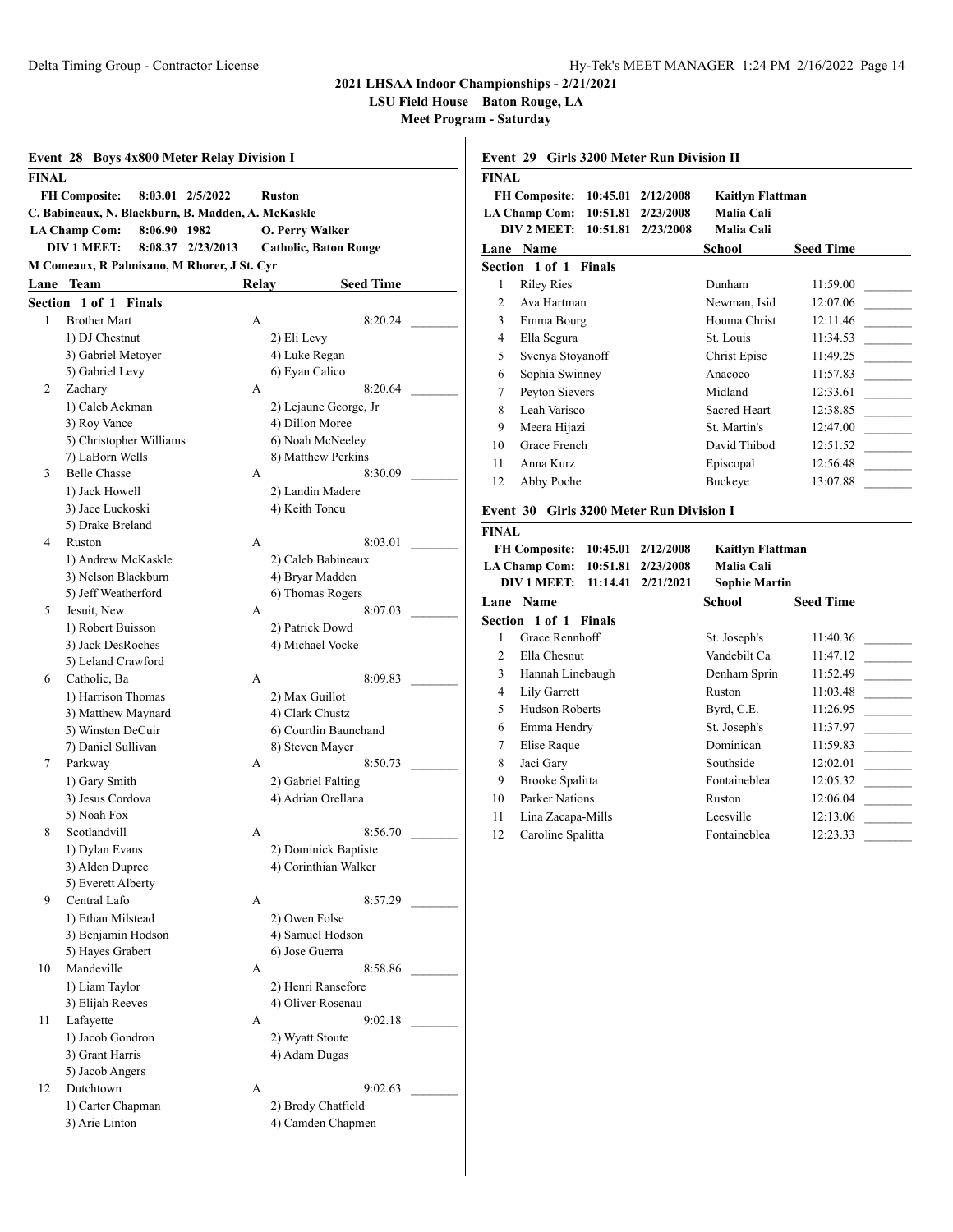**LSU Field House Baton Rouge, LA**

**Meet Program - Saturday**

 $\overline{1}$ 

|                                            | Event 31 Boys 3200 Meter Run Division II |                    |                                       |                                     |                    |
|--------------------------------------------|------------------------------------------|--------------------|---------------------------------------|-------------------------------------|--------------------|
| <b>FINAL</b>                               |                                          |                    |                                       |                                     |                    |
|                                            | <b>FH Composite:</b>                     | 9:17.07            | 2/4/2017                              | <b>Eric Coston</b>                  |                    |
|                                            | <b>LA Champ Com:</b>                     | 9:25.44            | 2/20/2016                             | <b>Eric Coston</b>                  |                    |
|                                            | DIV 2 MEET:                              | 9:39.26            | 2/22/2020                             | <b>Will Dart</b>                    |                    |
|                                            | Lane Name                                |                    |                                       | School                              | <b>Seed Time</b>   |
|                                            | Section 1 of 1                           | <b>Finals</b>      |                                       |                                     |                    |
| 1                                          | Owen Tauzin                              |                    |                                       | White, E.D.                         | 10:00.82           |
| $\overline{c}$                             | Jake Tournillon                          |                    |                                       | Christ Episc                        | 10:05.72           |
| 3                                          | Alex Hollier                             |                    |                                       | Episcopal                           | 10:24.74           |
| $\overline{4}$                             | John Walker McDonald                     |                    |                                       | Dunham                              | 9:53.47            |
| 5                                          | John Hall Hays                           |                    |                                       | University L                        | 9:56.79            |
| 6                                          | <b>Blayton Bernard</b>                   |                    |                                       | University L                        | 10:00.69           |
| 7                                          | Wyatt Whipp                              |                    |                                       | Parkview Bap                        | 10:25.35           |
| 8                                          | Antonio Delgado                          |                    |                                       | Dunham                              | 10:28.02           |
| 9                                          | <b>Tyler Blissett</b>                    |                    |                                       | Highland Bap                        | 10:33.64           |
| 10                                         | Jack Caplan                              |                    |                                       | Metairie Par                        | 10:37.46           |
| 11                                         | Jack Zink                                |                    |                                       | Metairie Par                        | 10:39.53           |
| 12                                         | <b>Brady Sins</b>                        |                    |                                       | Houma Christ                        | 10:48.52           |
| Event 32                                   |                                          |                    | <b>Boys 3200 Meter Run Division I</b> |                                     |                    |
| <b>FINAL</b>                               |                                          |                    |                                       |                                     |                    |
|                                            | <b>FH Composite:</b>                     | 9:17.07            | 2/4/2017                              | <b>Eric Coston</b>                  |                    |
|                                            | <b>LA Champ Com:</b>                     | 9:25.44            | 2/20/2016                             | <b>Eric Coston</b>                  |                    |
| <b>DIV 1 MEET:</b><br>9:25.44<br>2/20/2016 |                                          | <b>Eric Coston</b> |                                       |                                     |                    |
|                                            | Lane Name                                |                    |                                       | <b>School</b>                       | <b>Seed Time</b>   |
|                                            | Section 1 of 1                           | <b>Finals</b>      |                                       |                                     |                    |
| 1                                          | Rhen Langley                             |                    |                                       | Zachary                             | 9:47.99            |
| 2                                          | Mason Haley                              |                    |                                       | Benton                              | 9:48.23            |
| 3                                          | <b>Trent Wells</b>                       |                    |                                       | Byrd, C.E.                          | 9:48.56            |
| $\overline{4}$                             | Nathan Fontan                            |                    |                                       | Mandeville                          | 9:31.58            |
| 5                                          | Daniel Sullivan                          |                    |                                       | Catholic, Ba                        | 9:36.67            |
| 6                                          | Steven Mayer                             |                    |                                       | Catholic, Ba                        | 9:45.75            |
|                                            |                                          |                    |                                       |                                     |                    |
| 7                                          | Peyton Bourgeois                         |                    |                                       | St. Amant                           | 9:51.63            |
| 8                                          | Cameron Bourgeois                        |                    |                                       | East Ascensi                        | 9:52.58            |
| 9                                          | Thomas Rogers                            |                    |                                       | Ruston                              | 9:55.61            |
| 10                                         | Caleb Babineaux                          |                    |                                       | Ruston                              | 9:56.65            |
| 11<br>12                                   | Luke Regan<br>Ty Frazier                 |                    |                                       | <b>Brother Mart</b><br>Fontaineblea | 9:57.12<br>9:57.63 |

## **Event 33 Girls 4x400 Meter Relay Division II SECTIONS AGAINST TIME FH Composite: 3:58.78 2/22/2020 Curtis, John T. Harris, L Jackson, N Gibson, R, Nunnery LA Champ Com: 3:59.44 2002 Baton Rouge Magnet (LA) DIV 2 MEET: 4:04.41 2004 Lake Charles-Boston Lane Team Relay Seed Time Section 1 of 2 Finals**  $1$ 2 Sophie B. Wr A 5:42.54 1) Chastity Hunt 2) Jayla Cummings 3) Jahri Price 4) Cameron Lewis 5) Janay Russell 3 Kenner Disco A 5:41.47 1) Shae Schouest 2) Claire Clement 3) Sara Rasol 4) Julie Southerland 5) Darriyann a Louis 4 Albany A 4:38.43 1) Aubrey Hoyt 2) Sidney Wright 3) Cayden Boudreaux 4) Emma Fuller 5) Stormy Williams 6) Morgan Crain 7) Bella Matherne 5 Lacassine A 4:47.31 \_\_\_\_\_\_\_\_\_ 1) Ava Melville 2) Sydnie Cooley 3) Ali Himel 4) Mary Johnson 5) Londyn Gaspard 6 Madison Prep A 4:53.06 \_ 1) Amaya Edmonds 2) Samarah Hayes 3) Saniya Keller 4) Kodie Brown

5) Michaela Spears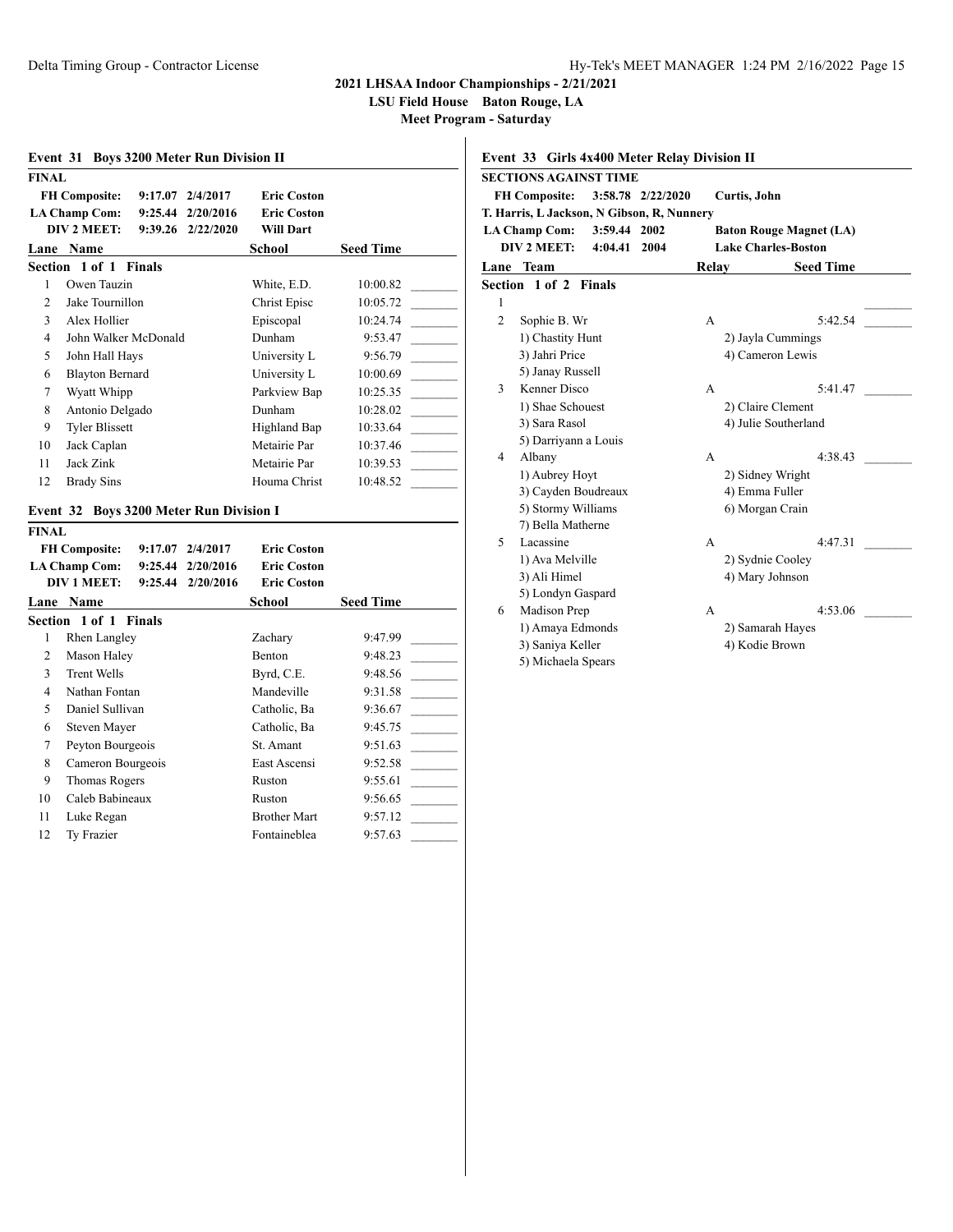**LSU Field House Baton Rouge, LA**

**Meet Program - Saturday**

#### **Section 2 of 2 Finals...(Event 33 Girls 4x400 Meter Relay Division II)**

1 Brusly A 4:30.31 1) Camryn Clayton 2) Meagan Davis 3) Megan Williams 4) Kaitlyn Woods 5) Alayah Gedward 6) De'Andrea Johnson 2 Episcopal A 4:28.57 1) Francie Oliver 2) Chloe Carmouche 3) Ivy Jiang 4) Alana Simon 5) Mia Pulliam 6) Margaret Harrell 7) Daila Young 8) Rebekah Reid 3 Rosepine A 4:28.21 1) Amaya Shine 2) Alicia Kitchens 3) Allie Johnson 4) Sophia Jeffers 5) Lexa Thompson 6) Aubrey Holt 4 St. Louis A 4:10.96 1) Shelby Willis 2) Elizabeth Buttross 3) Kenzie Touchet 4) Hannah Boullion 5) Ella Segura 6) Kassidy Richard 7) Maci Fontenot 8) Mia Medlin 5 Lake Charles A 4:18.42 1) Alaysia Reed 2) Ya'mani Allen 3) Amari Sambolah 4) Jayla Mason 5) Aika Jackson 6 St. Thomas A A 4:25.24 1) Shannen Alack 2) Breanna Becerra 3) Alexis Pitts 4) Emilia Lombardo 5) Ashley Graziano 6) Jourdan St. Romain 7) Kaitlyn Potrament 8) Macie Broussard

|   | <b>Event 34 Girls 4x400 Meter Relay Division I</b> |                   |                         |
|---|----------------------------------------------------|-------------------|-------------------------|
|   | <b>SECTIONS AGAINST TIME</b>                       |                   |                         |
|   | <b>FH Composite:</b>                               | 3:56.86 2/21/2021 | Curtis, John            |
|   | K Magana, L Jackson, L Parker, R Nunnery           |                   |                         |
|   | <b>LA Champ Com:</b>                               | 3:56.86 2/21/2021 | Curtis, John            |
|   | K Magana, L Jackson, L Parker, R Nunnery           |                   |                         |
|   | <b>DIV 1 MEET:</b>                                 | 3:56.86 2/21/2021 | Curtis, John            |
|   | K Magana, L Jackson, L Parker, R Nunnery           |                   |                         |
|   | <b>Lane Team</b>                                   | Relay             | <b>Seed Time</b>        |
|   | Section 1 of 2 Finals                              |                   |                         |
| 1 | Franklin, Be                                       | A                 | 4:33.21                 |
|   | 1) Sarah Christopher                               |                   | 2) T'Zve McCoy          |
|   | 3) Fiona Collins                                   |                   | 4) Reagan Deterville    |
|   | 5) Molly Talbot                                    |                   |                         |
| 2 | Mt. Carmel                                         | A                 | 4:31.10                 |
|   | 1) Peyton Marks                                    |                   | 2) Teresa Cashen        |
|   | 3) Georgia Wetzel                                  |                   | 4) Olivia Stant         |
|   | 5) Mary Ferguson                                   |                   |                         |
| 3 | <b>Ouachita</b> Par                                | А                 | 4:28.05                 |
|   | 1) Tiffany Wiley                                   |                   | 2) Chasity Brown        |
|   | 3) Tyreonna Puckett                                |                   | 4) Zamyrihya Banks      |
| 4 | Northside                                          | A                 | 4:23.23                 |
|   | 1) Danaisha George                                 |                   | 2) Zirra Wilson         |
|   | 3) Kenya Argueta                                   |                   | 4) Quincy Simon         |
|   | 5) Shaylin Lawrence                                |                   |                         |
| 5 | Zachary                                            | А                 | 4:26.16                 |
|   | 1) Ja'Myia Woodall                                 |                   | 2) Kameron Roussell     |
|   | 3) Jaala Thymes                                    |                   | 4) Sariah Bethley       |
|   | 5) Hannah Bradford                                 |                   | 6) Lanay Mealey         |
|   | 7) Alyssa Major                                    |                   | 8) Brittany Hitchens    |
| 6 | Cabrini                                            | А                 | 4:26.41                 |
|   | 1) C'Ira Hulbert                                   |                   | 2) Olivia Javery        |
|   | 3) Shalae' Thomas                                  |                   | 4) Beatrice Bartholomew |
|   | 5) Avia Wright                                     |                   |                         |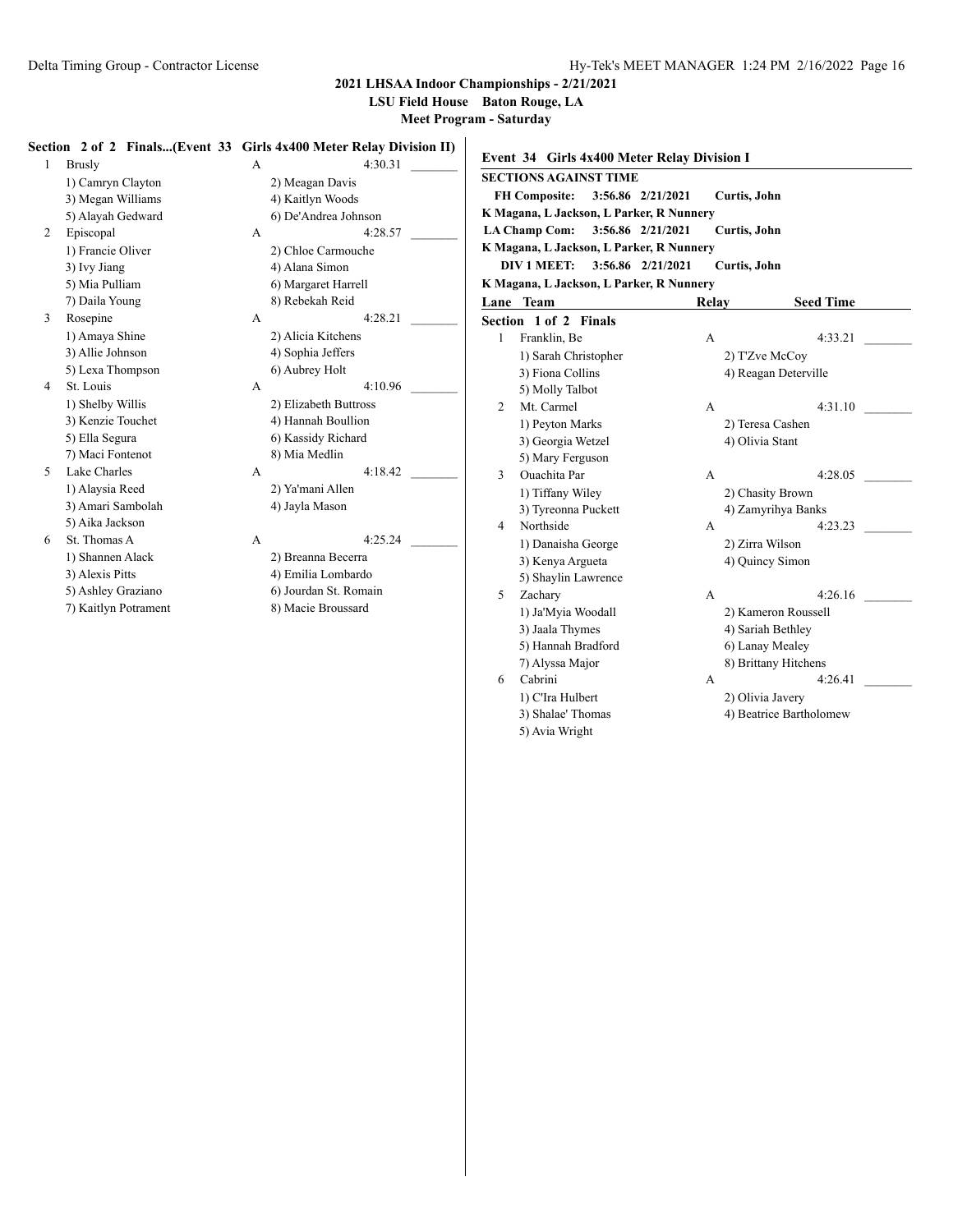**LSU Field House Baton Rouge, LA**

**Meet Program - Saturday**

## **Section 2 of 2 Finals...(Event 34 Girls 4x400 Meter Relay Division I)**

| Alexandria             | A |                        | 4:20 |
|------------------------|---|------------------------|------|
| 1) Grace Brown         |   | 2) Jakyra Edwards      |      |
| 3) Ciara Brazier       |   | 4) Breana Quinney      |      |
| 5) chelsea brooks      |   | 6) Kelise Kelly        |      |
| Curtis, John           | A |                        | 4:19 |
| 1) London Parker       |   | 2) Leah Oddo           |      |
| 3) Janel Nixon         |   | 4) Najah Gibson        |      |
| 5) Miley Percle        |   |                        |      |
| St. Joseph's           | A |                        | 4:16 |
| 1) Alexandria Stewart  |   | 2) Ava Dunn            |      |
| 3) Inessa Robillard    |   | 4) Simone Castelluccio |      |
| 5) Katherine Gonsoulin |   | 6) Dillon Landry       |      |
| Scotlandvill           | A |                        | 4:02 |
| 1) Layden Jack         |   | 2) Sade Gray           |      |
| 3) Tionna Harris       |   | 4) Makeriah Harris     |      |
| 5) Karlise Davison     |   |                        |      |
| Ruston                 | A |                        | 4:07 |
| 1) Shinaya Branch      |   | 2) Bryanna Craig       |      |
| 3) Kiona Mccallister   |   | 4) Jada Williams       |      |
| 5) Zoie Holstead       |   | 6) Lily Garrett        |      |
| 7) Chelsi Tatum        |   | 8) Sara Naff           |      |
| Lafayette              | А |                        | 4:11 |
| 1) Brashanna Charles   |   | 2) Ayden Breaux        |      |

| 1 | Alexandria             | A            | 4:20.56                |  |
|---|------------------------|--------------|------------------------|--|
|   | 1) Grace Brown         |              | 2) Jakyra Edwards      |  |
|   | 3) Ciara Brazier       |              | 4) Breana Quinney      |  |
|   | 5) chelsea brooks      |              | 6) Kelise Kelly        |  |
| 2 | Curtis, John           | A            | 4:19.60                |  |
|   | 1) London Parker       |              | 2) Leah Oddo           |  |
|   | 3) Janel Nixon         |              | 4) Najah Gibson        |  |
|   | 5) Miley Percle        |              |                        |  |
| 3 | St. Joseph's           | A            | 4:16.39                |  |
|   | 1) Alexandria Stewart  |              | 2) Ava Dunn            |  |
|   | 3) Inessa Robillard    |              | 4) Simone Castelluccio |  |
|   | 5) Katherine Gonsoulin |              | 6) Dillon Landry       |  |
| 4 | Scotlandvill           | $\mathsf{A}$ | 4:02.34                |  |
|   | 1) Layden Jack         |              | 2) Sade Gray           |  |
|   | 3) Tionna Harris       |              | 4) Makeriah Harris     |  |
|   | 5) Karlise Davison     |              |                        |  |
| 5 | Ruston                 | $\mathsf{A}$ | 4:07.11                |  |
|   | 1) Shinaya Branch      |              | 2) Bryanna Craig       |  |
|   | 3) Kiona Mccallister   |              | 4) Jada Williams       |  |
|   | 5) Zoie Holstead       |              | 6) Lily Garrett        |  |
|   | 7) Chelsi Tatum        |              | 8) Sara Naff           |  |
| 6 | Lafayette              | A            | 4:11.97                |  |
|   | 1) Brashanna Charles   |              | 2) Ayden Breaux        |  |
|   | 3) Daija Bickham       |              | 4) Chloe Leblanc       |  |
|   | 5) Keelei Dorsey       |              | 6) Destiny Hooper      |  |
|   |                        |              |                        |  |

| <b>SECTIONS AGAINST TIME</b><br><b>FH Composite:</b><br>3:22.68 1/25/2020<br>Zachary<br>K. Lazard, D. Jones, S. Burrell, C. Hilton<br><b>LA Champ Com:</b><br>3:22.90 2002<br><b>JS Clark (NO)</b><br>R. Marshall, A.Collins, M. Weaver, A.Collins<br>DIV 2 MEET:<br>3:26.58<br>2006<br>Southern Lab<br><b>Team</b><br><b>Seed Time</b><br>Lane<br>Relay<br>Section 1 of 2<br><b>Finals</b><br>4:02.42<br>1<br>Lacassine<br>A<br>1) Lucas Corbello<br>2) Brandon McMahon<br>3) Jake Lebert<br>4) Aaron Garcia<br>5) Gavin Dupuis<br>Kenner Disco<br>2<br>4:00.46<br>A<br>1) Dallas Horton<br>2) Herman Mack<br>3) Keegan Cox<br>4) Marcus Clark<br>3<br>Newman, Isid<br>4:00.40<br>A<br>1) Landry Beard<br>2) Joe Carey<br>3) Hudson Mazzanti<br>4) Tee Williams<br>5) Parker Davis<br>6) Seth Perrilliat<br>University L<br>3:46.95<br>4<br>A |
|------------------------------------------------------------------------------------------------------------------------------------------------------------------------------------------------------------------------------------------------------------------------------------------------------------------------------------------------------------------------------------------------------------------------------------------------------------------------------------------------------------------------------------------------------------------------------------------------------------------------------------------------------------------------------------------------------------------------------------------------------------------------------------------------------------------------------------------------|
|                                                                                                                                                                                                                                                                                                                                                                                                                                                                                                                                                                                                                                                                                                                                                                                                                                                |
|                                                                                                                                                                                                                                                                                                                                                                                                                                                                                                                                                                                                                                                                                                                                                                                                                                                |
|                                                                                                                                                                                                                                                                                                                                                                                                                                                                                                                                                                                                                                                                                                                                                                                                                                                |
|                                                                                                                                                                                                                                                                                                                                                                                                                                                                                                                                                                                                                                                                                                                                                                                                                                                |
|                                                                                                                                                                                                                                                                                                                                                                                                                                                                                                                                                                                                                                                                                                                                                                                                                                                |
|                                                                                                                                                                                                                                                                                                                                                                                                                                                                                                                                                                                                                                                                                                                                                                                                                                                |
|                                                                                                                                                                                                                                                                                                                                                                                                                                                                                                                                                                                                                                                                                                                                                                                                                                                |
|                                                                                                                                                                                                                                                                                                                                                                                                                                                                                                                                                                                                                                                                                                                                                                                                                                                |
|                                                                                                                                                                                                                                                                                                                                                                                                                                                                                                                                                                                                                                                                                                                                                                                                                                                |
|                                                                                                                                                                                                                                                                                                                                                                                                                                                                                                                                                                                                                                                                                                                                                                                                                                                |
|                                                                                                                                                                                                                                                                                                                                                                                                                                                                                                                                                                                                                                                                                                                                                                                                                                                |
|                                                                                                                                                                                                                                                                                                                                                                                                                                                                                                                                                                                                                                                                                                                                                                                                                                                |
|                                                                                                                                                                                                                                                                                                                                                                                                                                                                                                                                                                                                                                                                                                                                                                                                                                                |
|                                                                                                                                                                                                                                                                                                                                                                                                                                                                                                                                                                                                                                                                                                                                                                                                                                                |
|                                                                                                                                                                                                                                                                                                                                                                                                                                                                                                                                                                                                                                                                                                                                                                                                                                                |
|                                                                                                                                                                                                                                                                                                                                                                                                                                                                                                                                                                                                                                                                                                                                                                                                                                                |
|                                                                                                                                                                                                                                                                                                                                                                                                                                                                                                                                                                                                                                                                                                                                                                                                                                                |
|                                                                                                                                                                                                                                                                                                                                                                                                                                                                                                                                                                                                                                                                                                                                                                                                                                                |
|                                                                                                                                                                                                                                                                                                                                                                                                                                                                                                                                                                                                                                                                                                                                                                                                                                                |
|                                                                                                                                                                                                                                                                                                                                                                                                                                                                                                                                                                                                                                                                                                                                                                                                                                                |
| 1) Austin Ausberry<br>2) Carsen Manuel                                                                                                                                                                                                                                                                                                                                                                                                                                                                                                                                                                                                                                                                                                                                                                                                         |
| 3) Jacob Phillips<br>4) Jordan Phillips                                                                                                                                                                                                                                                                                                                                                                                                                                                                                                                                                                                                                                                                                                                                                                                                        |
| 6) John Hall Hays<br>5) Edan Stagg                                                                                                                                                                                                                                                                                                                                                                                                                                                                                                                                                                                                                                                                                                                                                                                                             |
| 7) Connor Augustine<br>8) Anderson Krupula                                                                                                                                                                                                                                                                                                                                                                                                                                                                                                                                                                                                                                                                                                                                                                                                     |
| Episcopal<br>5<br>3:48.32<br>A                                                                                                                                                                                                                                                                                                                                                                                                                                                                                                                                                                                                                                                                                                                                                                                                                 |
| 1) Dryden Duggins<br>2) Jayden Hiles                                                                                                                                                                                                                                                                                                                                                                                                                                                                                                                                                                                                                                                                                                                                                                                                           |
| 3) Akshay Basireddy<br>4) Justin Dynes                                                                                                                                                                                                                                                                                                                                                                                                                                                                                                                                                                                                                                                                                                                                                                                                         |
| 5) Carter McLean<br>6) Cooper Braud                                                                                                                                                                                                                                                                                                                                                                                                                                                                                                                                                                                                                                                                                                                                                                                                            |
| 8) Quinten Messer<br>7) Sacha Dernoncourt                                                                                                                                                                                                                                                                                                                                                                                                                                                                                                                                                                                                                                                                                                                                                                                                      |
| St. Louis<br>3:53.50<br>6<br>A                                                                                                                                                                                                                                                                                                                                                                                                                                                                                                                                                                                                                                                                                                                                                                                                                 |
| 1) Jonah Austin<br>2) Ross Anderson                                                                                                                                                                                                                                                                                                                                                                                                                                                                                                                                                                                                                                                                                                                                                                                                            |
| 3) Cody Lyons<br>4) Stephen Polito<br>5) Deacon Stantz<br>6) Kyle Turner                                                                                                                                                                                                                                                                                                                                                                                                                                                                                                                                                                                                                                                                                                                                                                       |
| 7) William Bright                                                                                                                                                                                                                                                                                                                                                                                                                                                                                                                                                                                                                                                                                                                                                                                                                              |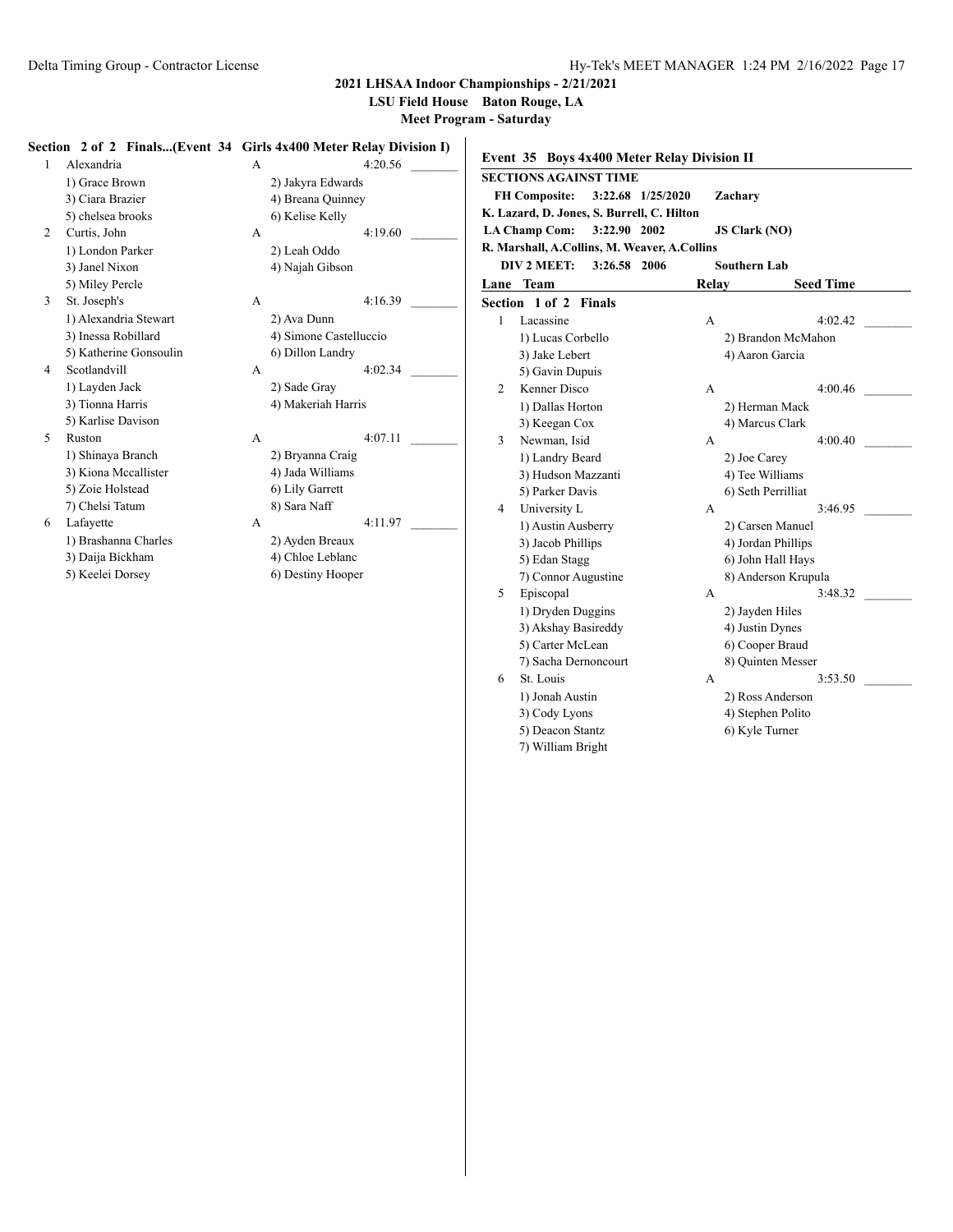**LSU Field House Baton Rouge, LA**

**Meet Program - Saturday**

#### **Section 2 of 2 Finals...(Event 35 Boys 4x400 Meter Relay Division II)**

| 1 | Sophie B. Wr         | А |                     | 3:45.64 |
|---|----------------------|---|---------------------|---------|
|   | 1) Terry Simmons     |   | 2) Jordan Winder    |         |
|   | 3) Dale Albert       |   | 4) Dallas Hughes    |         |
|   | 5) Levar Humble      |   | 6) Takwan Daniels   |         |
| 2 | McDonogh#35          | А |                     | 3:45.49 |
|   | 1) Tyrus Morris      |   | 2) Santana Price    |         |
|   | 3) Dameon McCloud    |   | 4) Ethan Gatlin     |         |
| 3 | <b>Berwick</b>       | A |                     | 3:43.60 |
|   | 1) Nisaiah Bennett   |   | 2) Brett Bearb      |         |
|   | 3) Luke Tarver       |   | 4) Kaden Thomas     |         |
|   | 5) Gavin White       |   | 6) Zachary Campbell |         |
| 4 | Lake Charles         | А |                     | 3:33.32 |
|   | 1) Eric Belony       |   | 2) Kevin Thomas     |         |
|   | 3) Trevonte Citizen  |   | 4) Jarell Joseph    |         |
|   | 5) Joe Ward          |   |                     |         |
| 5 | Madison Prep         | А |                     | 3:39.40 |
|   | 1) Hezekiah Dantlzer |   | 2) Carlos Freeman   |         |
|   | 3) Germari Wyre      |   | 4) Chris Hughes     |         |
| 6 | Lafayette Ch         | A |                     | 3:42.24 |

- 3) Luke Arogona (4) Ty Lee
- 5) Braelon Batiste

A 3:45.64 \_ 2) Jordan Winder 4) Dallas Hughes 6) Takwan Daniels 2) Santana Price 4) Ethan Gatlin A  $3:43.60$ 2) Brett Bearb 4) Kaden Thomas 6) Zachary Campbell A 3:33.32 2) Kevin Thomas 4) Jarell Joseph A  $3:39.40$ 2) Carlos Freeman 4) Chris Hughes 1) JuJuan Johnson 2) Devin Walton

|      | Event 36 Boys 4x400 Meter Relay Division I   |                      |                       |
|------|----------------------------------------------|----------------------|-----------------------|
|      | <b>SECTIONS AGAINST TIME</b>                 |                      |                       |
|      | <b>FH Composite:</b><br>3:22.68 1/25/2020    | Zachary              |                       |
|      | K. Lazard, D. Jones, S. Burrell, C. Hilton   |                      |                       |
|      | 3:22.90 2002<br><b>LA Champ Com:</b>         | <b>JS Clark (NO)</b> |                       |
|      | R. Marshall, A.Collins, M. Weaver, A.Collins |                      |                       |
|      | DIV 1 MEET:<br>3:23.06 2/22/2020             | Zachary              |                       |
|      | K Lazard, D Jones, S Burrell, C Hilton       |                      |                       |
| Lane | Team                                         | Relay                | <b>Seed Time</b>      |
|      | Section 1 of 2 Finals                        |                      |                       |
| 1    | Alexandria                                   | А                    | 3:46.99               |
|      | 1) Eric Jones                                |                      | 2) Kameron Washington |
|      | 3) Joshua Marie                              |                      | 4) Jason Blackwell    |
|      | 5) Amareon King                              |                      |                       |
| 2    | Airline                                      | A                    | 3:42.28               |
|      | 1) Cameron Jefferson                         | 2) Kye Lehr          |                       |
|      | 3) Gabe Laval                                |                      | 4) Daxton Chavez      |
|      | 5) Bob Patterson                             |                      |                       |
| 3    | East Ascensi                                 | A                    | 3:38.37               |
|      | 1) Mathews Collins                           | 2) Allen Starks      |                       |
|      | 3) Jase Campbell                             |                      | 4) Christian McGhee   |
| 4    | Zachary                                      | A                    | 3:36.67               |
|      | 1) Lejaune George, Jr                        | 2) Roy Vance         |                       |
|      | 3) Matthew Perkins                           | 4) Jalen Wright      |                       |
|      | 5) Vederek Matthews                          |                      | 6) Rhen Langley       |
|      | 7) Christopher Williams                      |                      |                       |
| 5    | St. Augustin                                 | A                    | 3:36.75               |
|      | 1) Kaser Dunbar                              |                      | 2) Zander Dunbar      |
|      | 3) Javin Nicholas                            | 4) Tyriq Wilson      |                       |
|      | 5) Leoance Williams                          | 6) Seth Simien       |                       |
|      | 7) Chase Barrow                              |                      | 3:37.57               |
| 6    | Karr, Edna                                   | A                    |                       |
|      | 1) Camren Hardy                              |                      | 2) Jeremy Geary       |
|      | 3) Jeremiah Jones                            |                      | 4) Markel Myles       |
|      | 5) Ra'hji Dennis                             |                      |                       |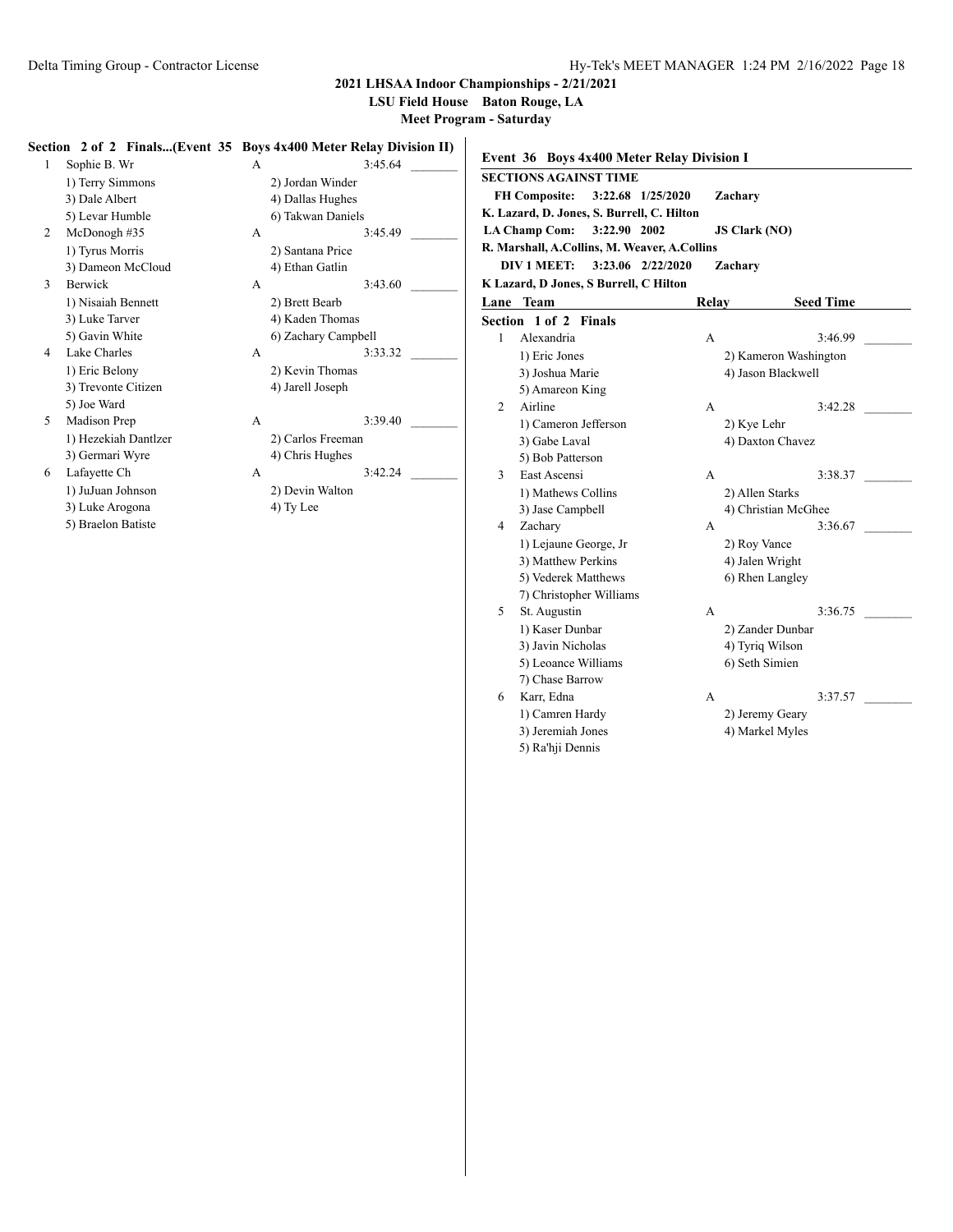**LSU Field House Baton Rouge, LA**

**Meet Program - Saturday**

## **Section 2 of 2 Finals...(Event 36 Boys 4x400 Meter Relay Division I)**

| 1 | <b>Brother Mart</b>      | A |                    |
|---|--------------------------|---|--------------------|
|   | 1) DJ Chestnut           |   | 2) Austin Tatum    |
|   | 3) Corey Lambert         |   | 4) Torey Lambert   |
|   | 5) Eddie Randazzo        |   | 6) Elijah Williams |
| 2 | Scotlandvill             | A |                    |
|   | 1) Dominick Baptiste     |   | 2) Darryl George   |
|   | 3) Broderick Davis       |   | 4) Dylan Evans     |
|   | 5) Kyree Langley         |   | 6) Damion Terrell  |
|   | 7) Marlon Gunn           |   | 8) Everett Alberty |
| 3 | Curtis, John             | A |                    |
|   | 1) Jermal Callio         |   | 2) King Taylor     |
|   | 3) Malik Smith           |   | 4) Justin Horne    |
|   | 5) Paul Facione          |   | 6) Anthony Johnsor |
|   | 7) Javon Stoudmire-Davis |   |                    |
| 4 | Catholic, Ba             | A |                    |
|   | 1) Britton LeBlanc       |   | 2) Winston DeCuir  |
|   | 3) Bennett LeJeune       |   | 4) Louis Rudge     |
|   | 5) Adler Rice            |   | 6) Harrison Thoma  |
|   | 7) Gunnar Tatum          |   | 8) Hunter Ullrich  |
| 5 | Westgate                 | А |                    |
|   | 1) Camron Spencer        |   | 2) Davian Hill     |
|   | 3) Mekhi Boutte          |   | 4) Tray'Quan Franc |
|   | 5) Daveyon Hypolite      |   | 6) Jordan Doucet   |
|   | 7) Amare Porter          |   |                    |
| 6 | Ruston                   | A |                    |
|   | 1) Brady Beason          |   | 2) Josiah Whitaker |
|   | 3) Carsen McPherson      |   | 4) Joshua Anding   |
|   | 5) Brandon Green         |   | 6) Jayden Osborne  |

| 7) Bryar Madden | 8) Andrew Mcclinton |
|-----------------|---------------------|
|                 |                     |

## A 3:33.67 \_ 2) Austin Tatum 3) Corey Lambert 4) Torey Lambert 6) Elijah Williams A  $3:31.83$ 2) Darryl George 4) Dylan Evans 6) Damion Terrell 8) Everett Alberty A  $3:30.83$ 2) King Taylor 4) Justin Horne 6) Anthony Johnson A 3:28.04 \_ 2) Winston DeCuir 4) Louis Rudge 6) Harrison Thomas 8) Hunter Ullrich A  $3:29.18$ 2) Davian Hill 4) Tray'Quan Francis 6) Jordan Doucet A  $3:30.51$ 2) Josiah Whitaker 4) Joshua Anding

|                                                           | <b>Event 39 Girls Pole Vault Division I</b>                                                                                                                      |  |  |                                                      |                            |
|-----------------------------------------------------------|------------------------------------------------------------------------------------------------------------------------------------------------------------------|--|--|------------------------------------------------------|----------------------------|
|                                                           | <b>STARTING HEIGHT - 2.70 (8-10.25)</b>                                                                                                                          |  |  |                                                      |                            |
|                                                           | 2.70 (8-10.25), 2.90 (9-6.25), 3.05 (10-0), 3.20 (10-6)                                                                                                          |  |  |                                                      |                            |
|                                                           | 3.35 (10-11.75), 3.50 (11-5.75), 3.65 (11-11.75)                                                                                                                 |  |  |                                                      |                            |
|                                                           | 3.75 (12-3.5), 3.85 (12-7.5), 3.90 (12-9.5) (5 cm)                                                                                                               |  |  |                                                      |                            |
|                                                           | FH Composite: 13-09.25 2008                                                                                                                                      |  |  | <b>Rachel Laurent</b>                                |                            |
| LA Champ Com: 13-09.25 2/23/2008<br><b>Rachel Laurent</b> |                                                                                                                                                                  |  |  |                                                      |                            |
| DIV 1 MEET: 13-09.25 2/23/2008<br><b>Rachel Laurent</b>   |                                                                                                                                                                  |  |  |                                                      |                            |
| Pos                                                       | <b>Name</b>                                                                                                                                                      |  |  | School                                               | <b>Seed Mark</b>           |
|                                                           | Flight 1 of 1 Finals                                                                                                                                             |  |  |                                                      |                            |
| 1                                                         | Cameron Huot                                                                                                                                                     |  |  | Thibodaux                                            | 8-11.75                    |
| 2                                                         | chloe adams                                                                                                                                                      |  |  | Sulphur                                              | 8-11.75                    |
| 3                                                         | <b>Grace Ross</b>                                                                                                                                                |  |  | Walker                                               | 8-11.75                    |
| 4                                                         | Kayla Lavin                                                                                                                                                      |  |  | Hahnville                                            | 8-11.75                    |
| 5                                                         | <b>Lindsey Doucet</b>                                                                                                                                            |  |  | Breaux Bridg                                         | 9-11.75                    |
| 6                                                         | Grace Wallace                                                                                                                                                    |  |  | Mt. Carmel                                           | 9-11.75                    |
| 7                                                         | Sierra Schmidt                                                                                                                                                   |  |  | Walker                                               | 9-11.75                    |
| 8                                                         | Ava McAllister                                                                                                                                                   |  |  | St. Scholast                                         | 10-08.00                   |
| 9                                                         | Natalie Doiron                                                                                                                                                   |  |  | Mt. Carmel                                           | 10-08.00                   |
| 10                                                        | Rachel Kerr                                                                                                                                                      |  |  | St. Joseph's                                         | 10-08.00                   |
| 11                                                        | <b>Lauren Roberts</b>                                                                                                                                            |  |  | Alexandria                                           | 11-01.75                   |
| 12                                                        | Rylie Jenkins                                                                                                                                                    |  |  | Hammond                                              | 11-01.75                   |
| 13                                                        | Cameron Mount                                                                                                                                                    |  |  | DeRidder                                             | 11-07.75                   |
| 14                                                        | Ava Riche                                                                                                                                                        |  |  | St. Joseph's                                         | 12-01.50                   |
| 15                                                        | <b>Addison Richey</b>                                                                                                                                            |  |  | Teurlings Ca                                         | 12-01.50<br>$\sim 10^{11}$ |
| 16                                                        | <b>Emery Prentice</b>                                                                                                                                            |  |  | Vandebilt Ca                                         | 12-07.50                   |
|                                                           | <b>Event 38 Girls High Jump Division II</b>                                                                                                                      |  |  |                                                      |                            |
|                                                           | <b>STARTING HEIGHT - 1.30 (4-3.25)</b>                                                                                                                           |  |  |                                                      |                            |
|                                                           |                                                                                                                                                                  |  |  | PROGRESSIONS - 1.30 (4-3.25), 1.35 (4-5), 1.40 (4-7) |                            |
|                                                           | 1.45 (4-9), 1.50 (4-11), 1.55 (5-1), 1.58 (5-2.25) (3 cm)                                                                                                        |  |  |                                                      |                            |
|                                                           | FH Composite: 5-09.75 2/5/2022                                                                                                                                   |  |  | <b>Bryanna Craig</b>                                 |                            |
|                                                           | LA Champ Com: 5-09.50 2/18/2017                                                                                                                                  |  |  | <b>Abigail O'Donoghue</b>                            |                            |
|                                                           | $\mathbf{D}\mathbf{I}\mathbf{V}$ $\mathbf{A}\mathbf{F}\mathbf{F}$ $\mathbf{F}$ $\mathbf{F}$ $\mathbf{A}\mathbf{Q}$ $\mathbf{A}\mathbf{A}$ $\mathbf{A}\mathbf{A}$ |  |  | Filia Cilvia                                         |                            |

|     | DIVZMBEL:<br>3-08 2/22/2014 | еше эпуна           |                  |
|-----|-----------------------------|---------------------|------------------|
| Pos | Name                        | School              | <b>Seed Mark</b> |
|     | Flight 1 of 1 Finals        |                     |                  |
| 1   | Arin Primus                 | Brusly              | 4-04.00          |
| 2   | Audrey Hardy                | Lacassine           | 4-04.00          |
| 3   | Amireyah Williams           | Brusly              | 4-04.00          |
| 4   | Natalie Sloane              | Central Cath        | 4-04.00          |
| 5   | Karlissa Smith              | West Felicia        | 4-04.00          |
| 6   | Hilary Pillaro              | Hanson Memor        | 4-06.75          |
| 7   | <b>Emily Voisin</b>         | Houma Christ        | 4-06.75          |
| 8   | Allie Johnson               | Rosepine            | 4-06.75          |
| 9   | Olivia Boyd                 | Sacred Heart        | 4-09.75          |
| 10  | Maci Fontenot               | St. Louis           | 4-09.75          |
| 11  | Lauren Cazabat              | West Felicia        | 4-09.75          |
| 12  | Elaine Marie Ehrensing      | <b>Sacred Heart</b> | 4-09.75          |
| 13  | Shannen Alack               | St. Thomas A        | $5-00.50$        |
| 14  | Francie Oliver              | Episcopal           | 5-00.50          |
| 15  | Alana Simon                 | Episcopal           | 5-05.00          |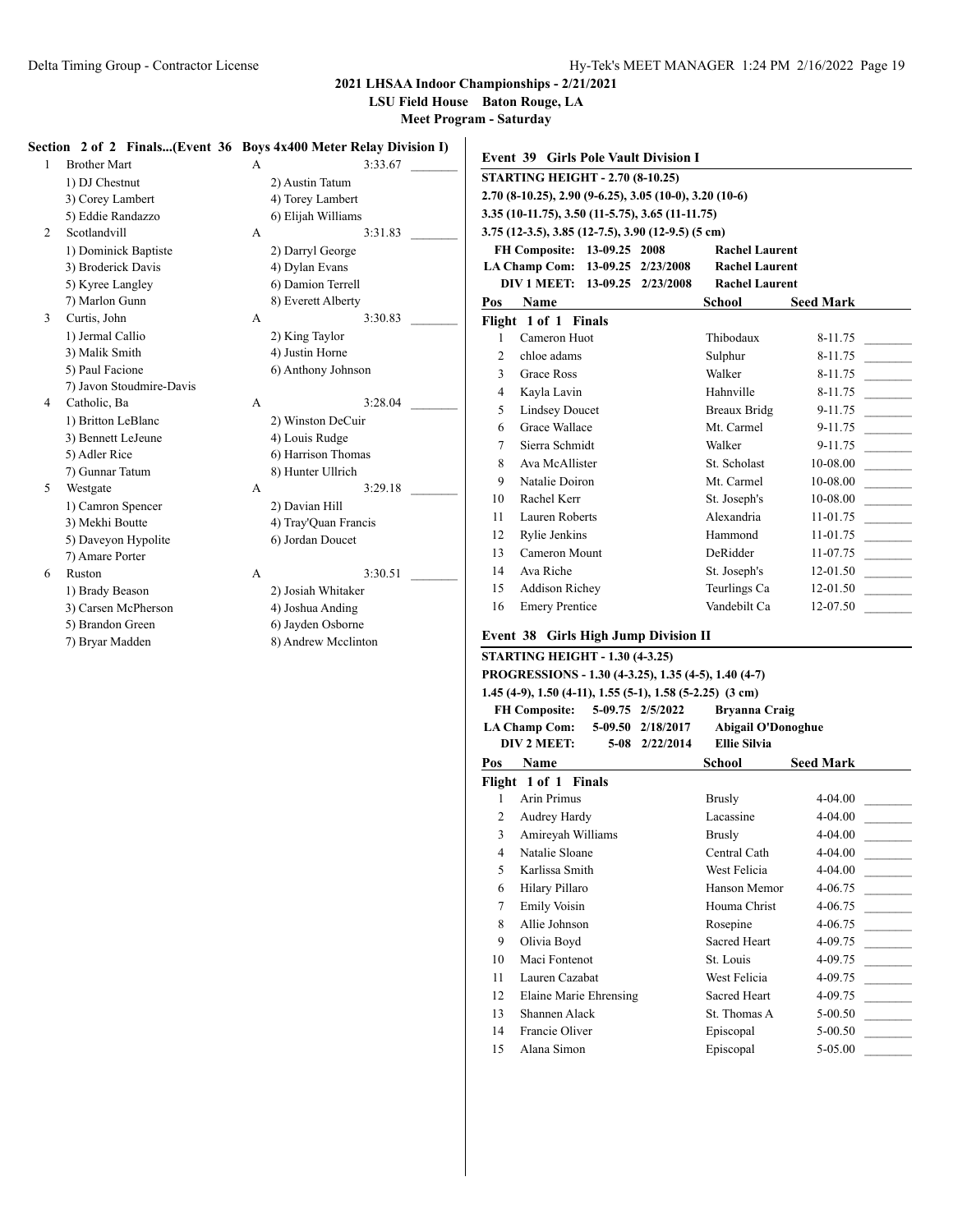**LSU Field House Baton Rouge, LA**

**Meet Program - Saturday**

|          | <b>Event 40 Girls Shot Put Division I</b>             |                    |           |                                            |                      |
|----------|-------------------------------------------------------|--------------------|-----------|--------------------------------------------|----------------------|
|          | TOP 7 ADVANCE TO FINAL                                |                    |           |                                            |                      |
|          | FH Composite: 46-01.75 2/18/2017                      |                    |           | <b>Kristian Jackson</b>                    |                      |
|          | LA Champ Com: 46-01.75 2/18/2017                      |                    |           | <b>Kristian Jackson</b>                    |                      |
|          | DIV 1 MEET: 46-01.75                                  |                    | 2/18/2017 | Kristian Jackson                           |                      |
| Pos      | <b>Name</b>                                           |                    |           | School                                     | <b>Seed Mark</b>     |
|          | Flight 1 of 1 Finals                                  |                    |           |                                            |                      |
| 1        | Rowyn Hall                                            |                    |           | Zachary                                    | 31-00.00             |
| 2        | Catherine Burkhalter                                  |                    |           | St. Joseph's                               | 31-00.00             |
| 3        | Kori Jones                                            |                    |           | Denham Sprin                               | 31-10.25             |
| 4        | Layla Branch-King                                     |                    |           | Alexandria                                 | 32-00.75             |
| 5        | Key'Shyra Horton                                      |                    |           | Scotlandvill                               | 32-00.75             |
| 6        | Enaya Kimble                                          |                    |           | Destrehan                                  | 32-04.25             |
| 7        | Keva Thomas                                           |                    |           | Curtis, John                               | 34-00.75             |
| 8        | Leah Whittington                                      |                    |           | Covington                                  | 35-05.00             |
| 9        | Kimora Daniel                                         |                    |           | Ouachita Par                               | 35-08.50             |
| 10       | Renee Anderson                                        |                    |           | Karr, Edna                                 | 36-11.50             |
| 11       | Leah Guy                                              |                    |           | Lee Stem / V                               | 37-02.50             |
| 12       | Lyndsey Darensbourg                                   |                    |           | St. Joseph's                               | 37-11.25             |
| 13       | Autumn Craig                                          |                    |           | Ruston                                     | 38-00.75             |
| 14       | Reese Grossie                                         |                    |           | Lafavette                                  | 38-01.25             |
| 15       | Jaydan Jackson                                        |                    |           | Zachary                                    | 41-08.50             |
| 16       | Laila Guy                                             |                    |           | <b>Baton Rouge</b>                         | 42-11.00             |
|          | <b>Event 37 Boys Long Jump Division II</b>            |                    |           |                                            |                      |
|          | <b>TOP 7 ADVANCE TO FINAL</b>                         |                    |           |                                            |                      |
|          | FH Composite: 24-11.50 1991<br>LA Champ Com: 24-07.75 |                    | 2006      | <b>Troy Twillie</b><br><b>Will Coppage</b> |                      |
|          | DIV 2 MEET:                                           | 23-05.50           | 2/20/2016 | <b>Cameron Dantzler</b>                    |                      |
| Pos      | Name                                                  |                    |           | School                                     | <b>Seed Mark</b>     |
|          | Flight 1 of 1 Finals                                  |                    |           |                                            |                      |
| 1        | Jayden Hiles                                          |                    |           | Episcopal                                  | 18-03.25             |
| 2        | Cade Dauzat                                           |                    |           | Oakdale                                    | 18-03.25             |
| 3        | Alonzo Ryes                                           |                    |           | Lafavette Ch                               | 18-05.75             |
| 4        | Joseph Landry                                         |                    |           | Houma Christ                               | 18-06.00             |
| 5        | Namon Bennett                                         |                    |           | Berwick                                    | 18-07.00             |
| 6        | Jacob Lafitte                                         |                    |           | Loyola Prep                                | 18-07.25             |
| 7        | Dray Hudson                                           |                    |           | Glenmora HS                                | 18-08.50             |
| 8        | Joe Ward                                              |                    |           | Lake Charles                               | 18-08.50             |
| 9        | Clayton Braud                                         |                    |           | Episcopal                                  | 18-10.50             |
| 10       | Dale Albert                                           |                    |           | Sophie B. Wr                               | 19-00.75             |
| $11\,$   | Edan Stagg                                            |                    |           | University L                               | 19-06.75             |
| 12       | Micheal Berry                                         |                    |           | Ville Platte                               | 19-07.00             |
| 13       | Aiden Jones                                           |                    |           | Oakdale                                    | 20-07.25             |
| 14       |                                                       |                    |           |                                            |                      |
|          |                                                       |                    |           |                                            |                      |
|          |                                                       | Santana Richardson |           | Kipp Booker                                | 20-07.25             |
| 15<br>16 | Jack Schwing<br>Braylen Walker                        |                    |           | Metairie Par<br>Lake Charles               | 21-00.75<br>22-00.75 |

17 Tristan Goodley Westlake 22-01.00

#### **Event 43 Girls Long Jump Division II**

|     | <b>TOP 7 ADVANCE TO FINAL</b>            |                        |                  |
|-----|------------------------------------------|------------------------|------------------|
|     | <b>FH Composite:</b><br>19-06 1997       | <b>Myra Combs</b>      |                  |
|     | <b>LA Champ Com:</b><br>19-06 1997       | <b>Myra Combs</b>      |                  |
|     | DIV 2 MEET: 19-00.50<br>2005             | <b>Kenyatta Brooks</b> |                  |
| Pos | <b>Name</b>                              | School                 | <b>Seed Mark</b> |
|     | Flight 1 of 1 Finals                     |                        |                  |
| 1   | Malaya Malveaux                          | Lake Charles           | 13-07.50         |
| 2   | Gabrielle Alphonse                       | Patrick Tayl           | 14-01.75         |
| 3   | Ekua Commey                              | <b>Sacred Heart</b>    | $14-02.50$       |
| 4   | Lulu Real                                | Sacred Heart           | 14-07.25         |
| 5   | Ella Laborde                             | Christ Episc           | 14-11.25         |
| 6   | Abryanna Marsden                         | ARCA                   | $15-03.50$       |
| 7   | Ayanah McCray                            | West Felicia           | 15-05.00         |
| 8   | Peyten Ware                              | North Webste           | 15-05.50         |
| 9   | Taylor Gouisha                           | Brusly                 | 15-07.75         |
| 10  | De'Shell Carr                            | Kipp Booker            | 15-09.50         |
| 11  | <b>Tristen Harris</b>                    | West Felicia           | 15-11.75         |
| 12  | Francie Oliver                           | Episcopal              | $16-01.50$       |
| 13  | A'Shyria Burns                           | Holy Savior            | $16 - 05.25$     |
| 14  | Aly Jo Warren                            | <b>Holy Savior</b>     | $16-10.75$       |
| 15  | Jashyra Thomas                           | Lutcher                | 16-11.25         |
| 16  | Tia Reder                                | St. Louis              | 17-03.25         |
|     | <b>Event 42 Boys Shot Put Division I</b> |                        |                  |

## **TOP 7 ADVANCE TO FINAL FH Composite: 68-06.50 1984 Arnold Campbell LA Champ Com: 68-06 1984 Arnold Campbell DIV 1 MEET: 59-07.75 2007 Will Phillips Pos Name School Seed Mark Flight 1 of 1 Finals** 1 Kaleb Saavedra Curtis, John 41-10.75 2 Cole Martin Dutchtown 42-05.50 3 Logan Potter Covington 42-11.75 4 Trey Norman Curtis, John 43-06.00 5 Jake Morton Parkway 44-06.25 6 Jae'lon Shumake Airline 44-06.75 7 Kaden Adams Central Lafo 44-11.00 8 Kameron Hamilton Zachary 44-11.50 9 Porter Gibson Denham Sprin 45-08.50 10 Latour Jones West Jeffers 46-06.25 11 Kendrick Alexander Cecilia 46-10.25 12 Makhi Smith Scotlandvill 47-02.50 13 Hayden Christman Tioga 47-07.75 14 Prince Edwards Catholic, Ba 48-08.00 15 Taishon Nelson Zachary 51-03.75 16 Grant Griffin Catholic, Ba 54-08.00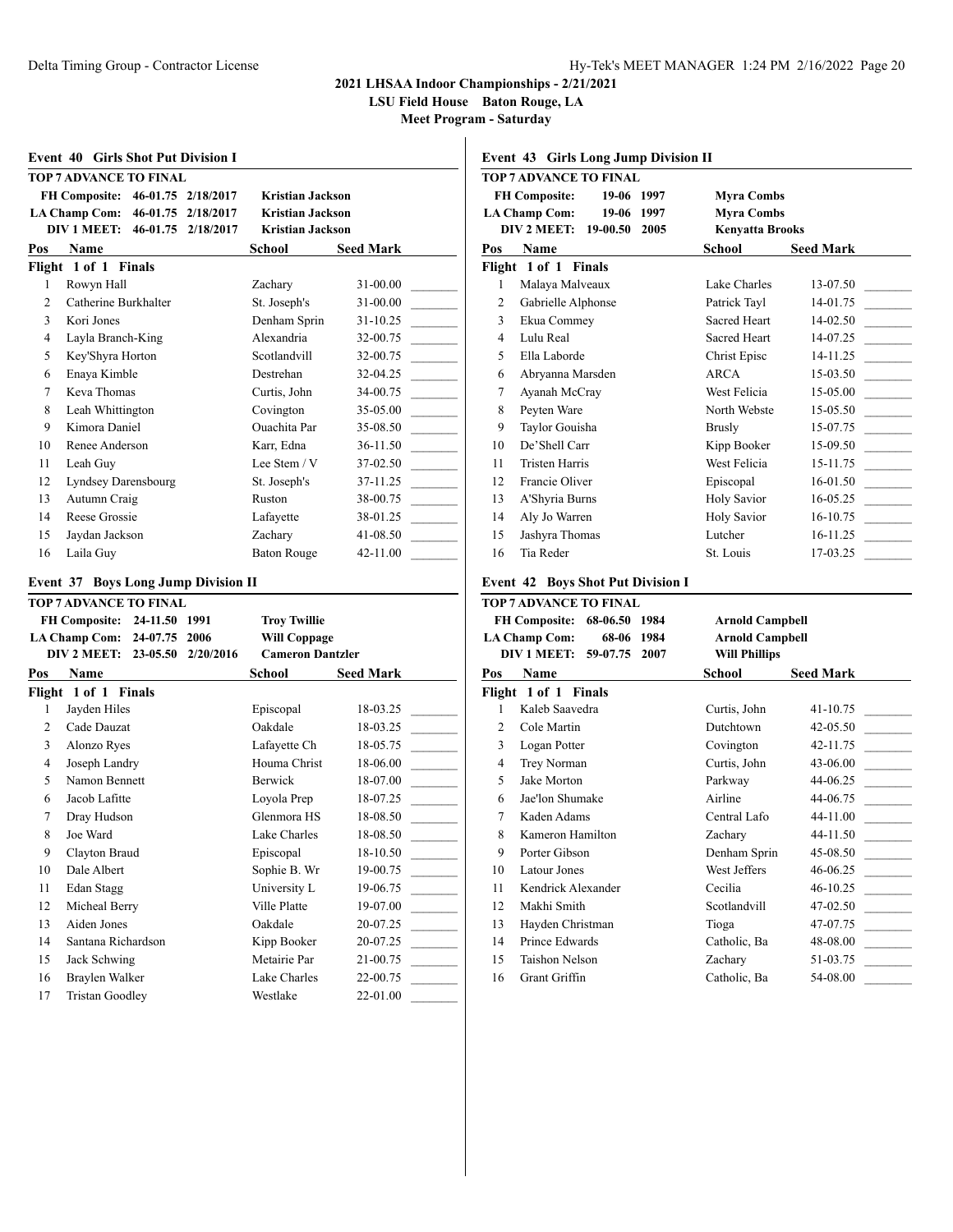**LSU Field House Baton Rouge, LA**

**Meet Program - Saturday**

## **Event 45 Girls Pole Vault Division II STARTING HEIGHT - 2.40 (7-10.5) PROGRESSIONS - 2.40 (7-10.5), 2.60 (8-6.25) 2.80 (9-2.5), 2.95 (9-8), 3.10 (10-2), 3.20 (10-6) 3.30 (10-10) 10 cm FH Composite: 13-09.25 2008 Rachel Laurent LA Champ Com: 13-09.25 2/23/2008 Rachel Laurent DIV 2 MEET: 13-06 2/20/2010 Morgann Leleux Pos Name School Seed Mark Flight 1 of 1 Finals** 1 Ali Myers St. Louis 7-11.50 2 Rachel Owens ARCA 7-11.50 3 Anna Marino White, E.D. 7-11.50 4 Cecile Oliver Newman, Isid 7-11.50 5 Carlisle Quackenbos Vermilion Ca 7-11.50 6 Olivia Marcentel Holy Savior 8-11.75 7 Meg Graves Ascension Ep 8-11.75 8 Maryah Harrington Kaplan 8-11.75 9 Elizabeth Hebert White, E.D. 9-11.75 10 Brycelyn Bujard Vinton 10-08.00 11 Peyten Ware North Webste 11-01.75 12 Aly Jo Warren Holy Savior 12-07.50 **Event 44 Boys High Jump Division II STARTING HEIGHT - 1.65 (5-5) PROGRESSIONS - 1.65 (5-5), 1.70 (5-7), 1.75 (5-8.75) 1.78 (5-10), 1.81 (5-11.25) 3 cm FH Composite: 7-01 1996 JJ Barton LA Champ Com: 7-01 1996 JJ Barton DIV 2 MEET: 6-08 2/22/2020 Reginald Poole Jr Pos Name School Seed Mark Flight 1 of 1 Finals** 1 Elijah Garrick Lake Charles 5-05.75 2 Quen'braylon Dunn East Felicia 5-05.75 3 Lane Guidry Midland 5-05.75 4 Josiah Bushnell Lake Charles 5-08.75

5 Clayton Braud Episcopal 5-08.75 6 Gavin White Berwick 5-08.75 7 Pierre Wade Oakdale 5-08.75 8 Dane Grow Berwick 5-11.50 9 Micheal Berry Ville Platte 6-04.00

#### **Event 41 Boys Long Jump Division I**

|     | <b>TOP 7 ADVANCE TO FINAL</b>         |                     |                  |
|-----|---------------------------------------|---------------------|------------------|
|     | <b>FH Composite: 24-11.50</b><br>1991 | <b>Troy Twillie</b> |                  |
|     | LA Champ Com: 24-07.75<br>2006        | <b>Will Coppage</b> |                  |
|     | DIV 1 MEET: 24-07.75<br>2006          | <b>Will Coppage</b> |                  |
| Pos | Name                                  | School              | <b>Seed Mark</b> |
|     | Flight 1 of 1 Finals                  |                     |                  |
| 1   | <b>Bradley Wright</b>                 | Catholic, Ba        | 20-01.75         |
| 2   | Ian Goodly                            | Covington           | 20-02.25         |
| 3   | Carlton Johnson                       | Zachary             | 20-03.75         |
| 4   | Davonte White                         | Ponchatoula         | 20-04.50         |
| 5   | Jordan Adams                          | Bourgeois, H        | 20-07.00         |
| 6   | Jeremy Nelson                         | <b>Ouachita</b> Par | 20-09.25         |
| 7   | Jordan Doucet                         | Westgate            | 20-10.00         |
| 8   | Jaylen Kincaid                        | <b>Ouachita</b> Par | 20-11.75         |
| 9   | <b>Bennett Saia</b>                   | Catholic, Ba        | 21-00.75         |
| 10  | D'Andre Taylor                        | St. Amant           | 21-01.50         |
| 11  | Montrell Morris                       | <b>Dutchtown</b>    | 21-07.50         |
| 12  | Falon Short                           | Bourgeois, H        | 21-07.50         |
| 13  | Jerome Robinson                       | Zachary             | 21-11.75         |
| 14  | <b>Broderick Davis</b>                | Scotlandvill        | 22-03.75         |
| 15  | Dylan Sonnier                         | Southside           | 22-04.25         |
| 16  | Brandon Green                         | Ruston              | 22-07.25         |

#### **Event 47 Girls Long Jump Division I**

|     | <b>TOP 7 ADVANCE TO FINAL</b> |         |      |                    |                  |  |
|-----|-------------------------------|---------|------|--------------------|------------------|--|
|     | <b>FH Composite:</b>          | 19-06   | 1997 | <b>Myra Combs</b>  |                  |  |
|     | <b>LA Champ Com:</b>          | 19-06   | 1997 | <b>Myra Combs</b>  |                  |  |
|     | <b>DIV 1 MEET:</b>            | $19-05$ | 2003 | <b>Tina Harris</b> |                  |  |
| Pos | Name                          |         |      | School             | <b>Seed Mark</b> |  |
|     | Flight 1 of 1 Finals          |         |      |                    |                  |  |
| 1   | Kiearra Wallace               |         |      | <b>Baton Rouge</b> | 15-06.25         |  |
| 2   | Zirra Wilson                  |         |      | Northside          | 15-06.25         |  |
| 3   | Tenosh Landry                 |         |      | Ehret, John        | 15-07.00         |  |
| 4   | <b>Whitney Harris</b>         |         |      | Scotlandvill       | 15-07.75         |  |
| 5   | Mackenzie Darbonne            |         |      | East Ascensi       | 15-11.50         |  |
| 6   | Tyana Jackson                 |         |      | Ruston             | 15-11.50         |  |
| 7   | Ma'Kiya Fontenette            |         |      | Westgate           | 16-01.50         |  |
| 8   | Simone Castelluccio           |         |      | St. Joseph's       | 17-00.75         |  |
| 9   | Ke'yona Gabriel               |         |      | Central Lafo       | 17-00.75         |  |
| 10  | Kerrington Baham              |         |      | Covington          | 17-05.25         |  |
| 11  | Courtney Wiltz                |         |      | Lafayette          | 17-06.25         |  |
| 12  | Jordyn Taylor                 |         |      | Denham Sprin       | 17-06.25         |  |
| 13  | Ava Riche                     |         |      | St. Joseph's       | 17-07.50         |  |
| 14  | Demetria Harris               |         |      | Huntington         | 17-09.00         |  |
| 15  | Marley Richard                |         |      | Destrehan          | 17-09.75         |  |
| 16  | <b>Emery Prentice</b>         |         |      | Vandebilt Ca       | 18-01.75         |  |
| 17  | Bryanna Craig                 |         |      | Ruston             | 18-05.25         |  |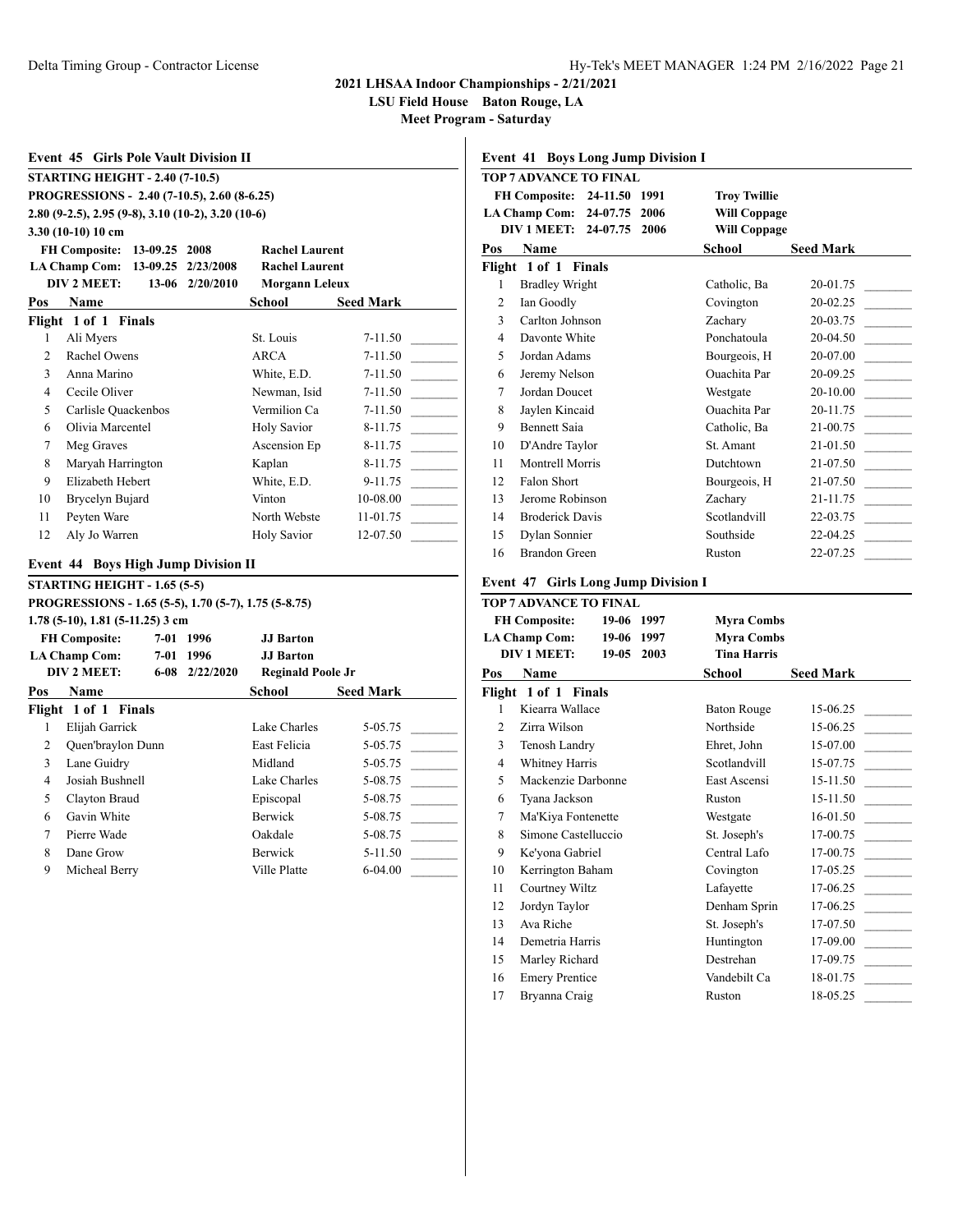**LSU Field House Baton Rouge, LA**

| <b>Event 46 Girls Shot Put Division II</b>                         |                                                 |                      | Event 53 Girls Triple Jump Division II                         |                                                      |
|--------------------------------------------------------------------|-------------------------------------------------|----------------------|----------------------------------------------------------------|------------------------------------------------------|
| <b>TOP 7 ADVANCE TO FINAL</b>                                      |                                                 |                      | <b>TOP 7 ADVANCE TO FINAL</b>                                  |                                                      |
| FH Composite: 46-01.75 2/18/2017                                   | <b>Kristian Jackson</b>                         |                      | <b>BOARD - 26-0</b>                                            |                                                      |
| LA Champ Com: 46-01.75 2/18/2017<br>DIV 2 MEET: 44-10.50 2/20/2016 | <b>Kristian Jackson</b><br><b>Rhea Thompson</b> |                      | FH Composite: 39-08.75 2/6/2021<br>LA Champ Com: 39-08.50 1997 | Orsciana Beard<br><b>Danielle Brown</b>              |
| Pos                                                                |                                                 | <b>Seed Mark</b>     | DIV 2 MEET:<br>37-04 2/21/2021                                 | <b>Genesis Jackson</b>                               |
| Name                                                               | <b>School</b>                                   |                      | DIV 2 MEET: 36-09.75 2/16/2019                                 | <b>Madyson Rideau</b>                                |
| Flight 1 of 1 Finals                                               |                                                 |                      |                                                                |                                                      |
| Jillian Garriet<br>1                                               | Hamilton Chr                                    | 28-05.00             | Name<br>Pos                                                    | <b>School</b><br><b>Seed Mark</b>                    |
| Amber Humphrey<br>2<br>3                                           | Lacassine<br>Lake Charles                       | 28-10.50<br>29-01.25 | Flight 1 of 1 Finals<br>Audrey Hardy                           | Lacassine<br>28-09.75                                |
| Giya Williams<br>4                                                 |                                                 |                      | 1<br>$\overline{c}$                                            | North Webste                                         |
| Kate Ebarb                                                         | Loyola Prep                                     | 29-04.00             | Paige ware                                                     | 28-11.25                                             |
| 5<br>Tia Anderson                                                  | <b>Brusly</b>                                   | 29-10.00             | 3<br>Znyah Armant                                              | 29-02.75<br>St. James                                |
| My'Kia Freeney<br>6                                                | Pickering                                       | 30-01.00             | $\overline{4}$<br>Mandy Belgard                                | Buckeye<br>29-11.50                                  |
| $\overline{7}$<br><b>Samillion Mims</b>                            | West Felicia                                    | 30-10.25             | 5<br>Sydnie Cooley                                             | 30-00.25<br>Lacassine                                |
| 8<br>Lawryn Sampson                                                | <b>Brusly</b>                                   | 31-05.25             | Cecile Oliver<br>6                                             | 30-06.25<br>Newman, Isid                             |
| 9<br>Riley Hebert                                                  | Delcambre                                       | 32-00.00             | 7<br>Kaitlyn Ambeau                                            | 31-00.50<br><b>Brusly</b>                            |
| Destiny Clarkston<br>10                                            | Slaughter Co                                    | 32-05.75             | 8<br>Alayah Gedward                                            | 31-04.75<br><b>Brusly</b>                            |
| Jaslyn Russsell<br>11                                              | Oakdale                                         | 32-07.00             | 9<br>Ella Simoneaux                                            | 31-05.75<br>St. Louis                                |
| 12<br><b>Bethany Wells</b>                                         | Mentorship A                                    | 32-09.50             | 10<br>Gabrielle Alphonse                                       | 31-08.50<br>Patrick Tayl                             |
| Rayonna Rousell<br>13                                              | Patrick Tayl                                    | 33-02.50             | Madison Ackerman<br>11                                         | 31-08.75<br>Loranger                                 |
| Emma Freeman<br>14                                                 | St. Louis                                       | 33-11.50             | 12<br>Abryanna Marsden                                         | <b>ARCA</b><br>32-02.75                              |
| Amerie Guillory<br>15                                              | St. Louis                                       | 34-07.50             | Ja'liah Garrett<br>13                                          | Northwest<br>32-08.25                                |
| 16<br>Ja'Myah Williams                                             | Madison Prep                                    | 39-08.50             | 14<br>A'Shyria Burns                                           | 33-09.50<br><b>Holy Savior</b>                       |
|                                                                    |                                                 |                      | Tia Reder<br>15                                                | St. Louis<br>34-07.75                                |
| <b>Event 49 Boys Triple Jump Division II</b>                       |                                                 |                      | Francie Oliver<br>16                                           | 35-02.00<br>Episcopal                                |
| <b>TOP 7 ADVANCE TO FINAL</b><br><b>BOARD - 34-0</b>               |                                                 |                      | <b>Event 48 Boys Shot Put Division II</b>                      |                                                      |
| 50-01 1988<br><b>FH Composite:</b>                                 | <b>Sidney Celestine</b>                         |                      | <b>TOP 7 ADVANCE TO FINAL</b>                                  |                                                      |
| 50-01 1988<br><b>LA Champ Com:</b>                                 | <b>Sidney Celestine</b>                         |                      | FH Composite: 68-06.50 1984                                    | <b>Arnold Campbell</b>                               |
| DIV 2 MEET: 48-01.25 2006                                          | <b>Reggie Haslem</b>                            |                      | 68-06 1984<br><b>LA Champ Com:</b>                             | <b>Arnold Campbell</b>                               |
| Name<br>Pos                                                        | School                                          | <b>Seed Mark</b>     | DIV 2 MEET:<br>59-08 2/23/2013                                 | <b>Anthony Taylor</b>                                |
| Flight 1 of 1 Finals                                               |                                                 |                      | Name<br>Pos                                                    | School<br><b>Seed Mark</b>                           |
| Aaron Garcia<br>$\mathbf{1}$                                       | Lacassine                                       | 35-00.50             | Flight 1 of 1 Finals                                           |                                                      |
| Brandon McMahon<br>2                                               | Lacassine                                       | 35-06.75             | $\mathbf{1}$<br>Haywood Gallien                                | Northwest<br>36-11.00                                |
| 3<br>Parker Davis                                                  | Newman, Isid                                    | 35-07.75             | 2<br>Charlie Aucoin                                            | 37-03.00<br>Newman, Isid                             |
| Andre Marceaux<br>4                                                | Kaplan                                          | 35-10.75             | 3<br>Jackson Barron                                            | D'Arbonne Wo<br>38-00.75                             |
| Yaseen Kaseed<br>5                                                 | Kenner Disco                                    | 36-04.75             | $\overline{4}$<br><b>Wesley Moore</b>                          | Northwest<br>38-10.25                                |
| Dray Hudson<br>6                                                   | Glenmora HS                                     | 36-05.50             | 5<br>Gage Toups                                                | 39-00.25<br>Berwick                                  |
|                                                                    | Berwick                                         | 38-04.25             | Markeis Batiste<br>6                                           | Madison Prep<br>39-01.25                             |
|                                                                    |                                                 |                      | $\tau$<br>Thomas D'Armond                                      | Episcopal<br>40-00.75                                |
| Drake Macaluso                                                     |                                                 |                      |                                                                |                                                      |
| 8<br>Jayden Hiles                                                  | Episcopal                                       | 38-07.75             |                                                                |                                                      |
| Jacob Lafitte<br>9                                                 | Loyola Prep                                     | 39-01.75             | 8<br>Reginald Burks                                            | Lake Charles<br>40-11.50                             |
| Braylen Walker<br>10                                               | Lake Charles                                    | 40-01.50             | 9<br>Nicholas Mcgee                                            | Highland Bap<br>41-10.00                             |
| Dale Albert<br>11                                                  | Sophie B. Wr                                    | 40-03.25             | Seth Longino<br>10                                             | Oakdale<br>42-04.25                                  |
| Benjamin Rodrigue<br>12                                            | White, E.D.                                     | 40-04.00             | Mitch Hodnett<br>11                                            | Sterlington<br>42-05.50                              |
| 13<br>Clayton Braud                                                | Episcopal                                       | 40-09.75             | Gavin Jones<br>12                                              | 42-09.75<br>University L                             |
| Edan Stagg<br>14                                                   | University L                                    | 41-01.75             | 13<br>James David Miller                                       | Ouachita Chr<br>42-11.50                             |
| Cade Dauzat<br>15                                                  | Oakdale                                         | 42-07.50             | <b>Kyron Ross</b><br>14                                        | 43-03.25<br>Northlake Ch                             |
| <b>Tristan Goodley</b><br>16                                       | Westlake                                        | 45-07.25             | Micah Miller<br>15<br>Derrick Williams<br>16                   | 48-07.50<br>Lafayette Ch<br>49-09.25<br>Hamilton Chr |

|                | TOP 7 ADVANCE TO FINAL                    |                    |                        |                  |
|----------------|-------------------------------------------|--------------------|------------------------|------------------|
|                | <b>BOARD - 26-0</b>                       |                    |                        |                  |
|                | <b>FH Composite:</b>                      | 39-08.75 2/6/2021  | Orsciana Beard         |                  |
|                | 39-08.50 1997<br>LA Champ Com:            |                    | <b>Danielle Brown</b>  |                  |
|                | DIV 2 MEET:                               | 37-04 2/21/2021    | <b>Genesis Jackson</b> |                  |
|                | DIV 2 MEET:                               | 36-09.75 2/16/2019 | <b>Madyson Rideau</b>  |                  |
| Pos            | Name                                      |                    | School                 | <b>Seed Mark</b> |
|                | Flight 1 of 1 Finals                      |                    |                        |                  |
| 1              | Audrey Hardy                              |                    | Lacassine              | 28-09.75         |
| $\overline{c}$ | Paige ware                                |                    | North Webste           | 28-11.25         |
| 3              | Znyah Armant                              |                    | St. James              | 29-02.75         |
| 4              | Mandy Belgard                             |                    | Buckeye                | 29-11.50         |
| 5              | Sydnie Cooley                             |                    | Lacassine              | 30-00.25         |
| 6              | Cecile Oliver                             |                    | Newman, Isid           | 30-06.25         |
| 7              | Kaitlyn Ambeau                            |                    | <b>Brusly</b>          | 31-00.50         |
| 8              | Alayah Gedward                            |                    | <b>Brusly</b>          | 31-04.75         |
| 9              | Ella Simoneaux                            |                    | St. Louis              | 31-05.75         |
| 10             | Gabrielle Alphonse                        |                    | Patrick Tayl           | 31-08.50         |
| 11             | Madison Ackerman                          |                    | Loranger               | 31-08.75         |
| 12             | Abrvanna Marsden                          |                    | <b>ARCA</b>            | 32-02.75         |
| 13             | Ja'liah Garrett                           |                    | Northwest              | 32-08.25         |
| 14             | A'Shyria Burns                            |                    | <b>Holy Savior</b>     | 33-09.50         |
| 15             | Tia Reder                                 |                    | St. Louis              | 34-07.75         |
| 16             | Francie Oliver                            |                    | Episcopal              | 35-02.00         |
|                |                                           |                    |                        |                  |
|                | <b>Event 48 Boys Shot Put Division II</b> |                    |                        |                  |
|                | <b>TOP 7 ADVANCE TO FINAL</b>             |                    |                        |                  |
|                | FH Composite: 68-06.50 1984               |                    | <b>Arnold Campbell</b> |                  |
|                | <b>LA Champ Com:</b><br>68-06             | 1984               | <b>Arnold Campbell</b> |                  |
|                | DIV 2 MEET:<br>59-08                      | 2/23/2013          | <b>Anthony Taylor</b>  |                  |
|                |                                           |                    |                        |                  |
|                | Name                                      |                    | School                 | <b>Seed Mark</b> |
|                | Flight 1 of 1 Finals                      |                    |                        |                  |
| 1              | Haywood Gallien                           |                    | Northwest              | 36-11.00         |
| $\overline{c}$ | Charlie Aucoin                            |                    | Newman, Isid           | 37-03.00         |
| 3              | Jackson Barron                            |                    | D'Arbonne Wo           | 38-00.75         |
| 4              | <b>Wesley Moore</b>                       |                    | Northwest              | 38-10.25         |
| 5              | Gage Toups                                |                    | Berwick                | 39-00.25         |
| 6              | Markeis Batiste                           |                    | Madison Prep           | 39-01.25         |
| 7              | Thomas D'Armond                           |                    | Episcopal              | 40-00.75         |
| 8              | Reginald Burks                            |                    | Lake Charles           | 40-11.50         |
| 9              | Nicholas Mcgee                            |                    | Highland Bap           | 41-10.00         |
| Pos<br>10      | Seth Longino                              |                    | Oakdale                | 42-04.25         |
| 11             | Mitch Hodnett                             |                    | Sterlington            | 42-05.50         |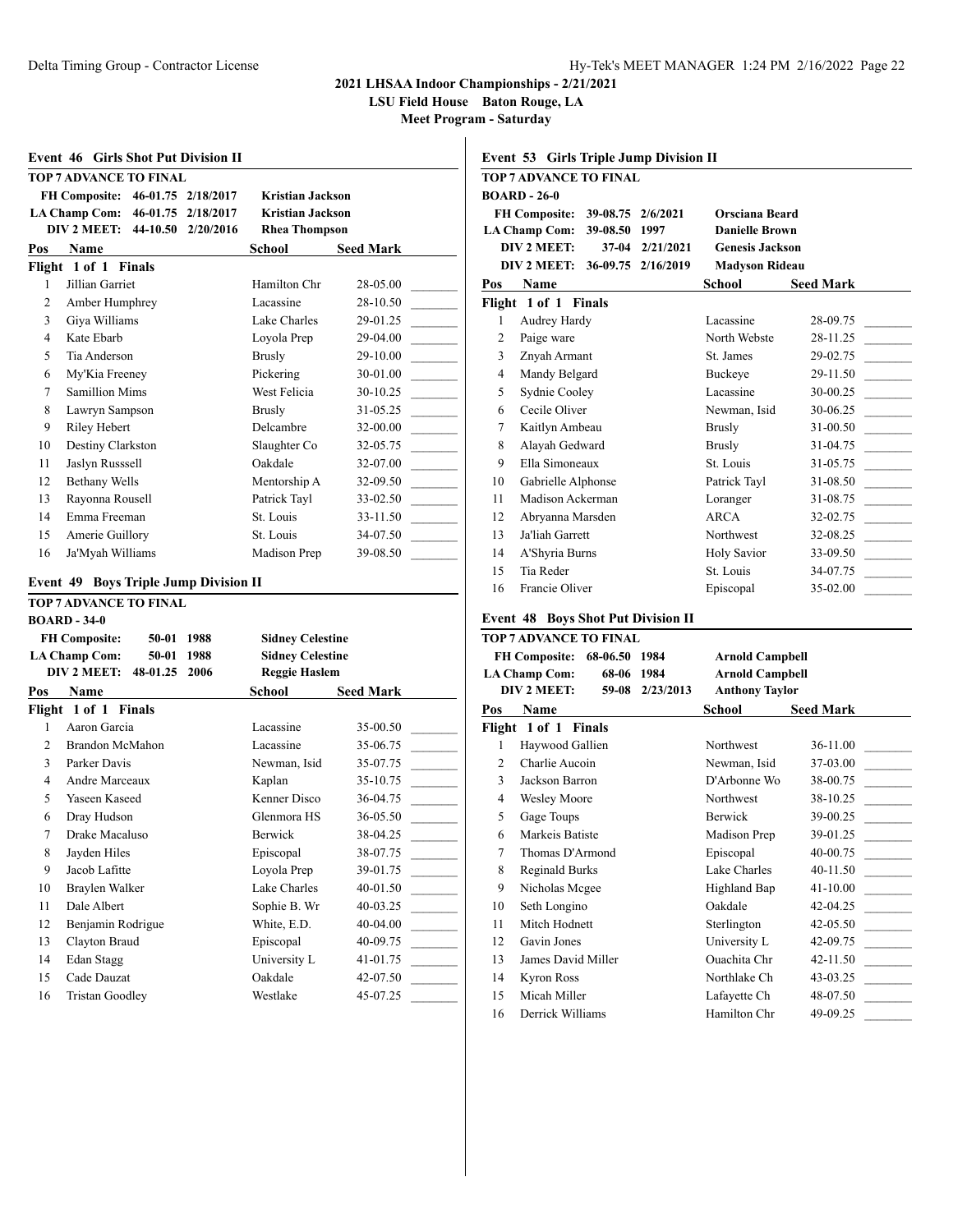**LSU Field House Baton Rouge, LA**

**Meet Program - Saturday**

| <b>Event 51 Boys Pole Vault Division I</b><br><b>STARTING HEIGHT - 3.05 (10-0)</b><br>3.05 (10-0), 3.25 (10-8), 3.65 (11-11.75), 3.80 (12-5.5)<br>3.95 (12-11.5), 4.10 (13-5.25), 4.25 (13-11.25)<br>4.40 (14-5.25), 4.50 (14-9) 10 cm<br><b>Armand Duplantis</b><br><b>FH Composite:</b><br>18-09.25 2/4/2017<br><b>Armand Duplantis</b><br><b>LA Champ Com:</b><br>18-08.25 2/17/2018<br><b>DIV 1 MEET:</b><br>18-08.25<br>2/17/2018<br><b>Armand Duplantis</b><br>School<br>Pos<br><b>Name</b><br><b>Seed Mark</b><br>Flight 1 of 1 Finals<br><b>Blaise Cormier</b><br>1<br>Lafayette<br>10-00.75<br>$\overline{2}$<br>Nathan Sams<br>West Ouachit<br>11-00.75<br>3<br>West Ouachit<br>Oliver McCurdy<br>11-00.75<br>4<br>Vandebilt Ca<br>Cooper Robert<br>11-00.75<br>5<br>Samuel Maggio<br>Natchitoches<br>11-00.75<br>6<br><b>Braxton Hebert</b><br>Cecilia<br>11-00.75<br>7<br><b>Bransen Phillips</b><br>Catholic, Ba<br>12-00.75<br>Conner Bilello<br>Thibodaux<br>8<br>12-00.75<br>9<br><b>Bryce Watkins</b><br>East St. Joh<br>12-00.75<br>Seth Martinez<br>Fontaineblea<br>10<br>12-00.75<br>11<br>Ean Outley<br>Ruston<br>12-00.75<br>12<br>Justin Perault<br>Denham Sprin<br>13-00.75<br>Jonathan Woods<br>St. Thomas M<br>13<br>13-00.75<br>St. Paul's<br>14<br><b>Trey Faherty</b><br>13-09.00<br>15<br>Beau Dominigue<br>Hammond<br>16-02.00<br><b>Event 50 Girls High Jump Division I</b><br>STARTING HEIGHT - 1.45 (4-9)<br>PROGRESSIONS - 1.45 (4-9), 1.49 (4-10.5)<br>$1.53$ (5-0.25), 1.57 (5-1.75), 1.60 (5-3) (3 cm)<br><b>FH Composite:</b><br>5-09.75 2/5/2022<br><b>Bryanna Craig</b><br><b>Abigail O'Donoghue</b><br><b>LA Champ Com:</b><br>5-09.50 2/18/2017<br><b>DIV 1 MEET:</b><br>5-09.50 2/18/2017<br><b>Abigail O'Donoghue</b><br>School<br><b>Seed Mark</b><br>Pos Name<br>Flight 1 of 1 Finals<br>1<br>Reese Favaloro<br>St. Joseph's<br>4-09.75<br>$\overline{2}$<br>Scotlandvill<br>Lauryn Martin<br>4-09.75<br>3<br>Kallie Calvaruso<br>Denham Sprin<br>4-09.75<br>4<br>Madyson Kent<br>Scotlandvill<br>4-09.75<br>5<br>Maison Wilbanks<br>DeRidder<br>4-09.75<br>6<br>Hazel Hymel<br>St. Scholast<br>4-09.75<br>$\tau$<br>Aaryona Kinchen<br><b>Baton Rouge</b><br>4-09.75<br>$\,8\,$<br>Kate Wooley<br>West Ouachit<br>4-09.75<br>9<br>Destiny Hooper<br>Lafayette<br>4-09.75<br>Alyssa Parker<br>West Ouachit<br>10<br>4-09.75<br>Asyia Blount<br>11<br>Cox, Helen<br>4-09.75<br>12<br>Sophia Agner<br>Ponchatoula<br>4-09.75 |    |              |  |         |
|---------------------------------------------------------------------------------------------------------------------------------------------------------------------------------------------------------------------------------------------------------------------------------------------------------------------------------------------------------------------------------------------------------------------------------------------------------------------------------------------------------------------------------------------------------------------------------------------------------------------------------------------------------------------------------------------------------------------------------------------------------------------------------------------------------------------------------------------------------------------------------------------------------------------------------------------------------------------------------------------------------------------------------------------------------------------------------------------------------------------------------------------------------------------------------------------------------------------------------------------------------------------------------------------------------------------------------------------------------------------------------------------------------------------------------------------------------------------------------------------------------------------------------------------------------------------------------------------------------------------------------------------------------------------------------------------------------------------------------------------------------------------------------------------------------------------------------------------------------------------------------------------------------------------------------------------------------------------------------------------------------------------------------------------------------------------------------------------------------------------------------------------------------------------------------------------------------------------------------------------------------------------------------------------------------------------------------------------------------------------------------------------------------------------------------------------------------------------------|----|--------------|--|---------|
|                                                                                                                                                                                                                                                                                                                                                                                                                                                                                                                                                                                                                                                                                                                                                                                                                                                                                                                                                                                                                                                                                                                                                                                                                                                                                                                                                                                                                                                                                                                                                                                                                                                                                                                                                                                                                                                                                                                                                                                                                                                                                                                                                                                                                                                                                                                                                                                                                                                                           |    |              |  |         |
|                                                                                                                                                                                                                                                                                                                                                                                                                                                                                                                                                                                                                                                                                                                                                                                                                                                                                                                                                                                                                                                                                                                                                                                                                                                                                                                                                                                                                                                                                                                                                                                                                                                                                                                                                                                                                                                                                                                                                                                                                                                                                                                                                                                                                                                                                                                                                                                                                                                                           |    |              |  |         |
|                                                                                                                                                                                                                                                                                                                                                                                                                                                                                                                                                                                                                                                                                                                                                                                                                                                                                                                                                                                                                                                                                                                                                                                                                                                                                                                                                                                                                                                                                                                                                                                                                                                                                                                                                                                                                                                                                                                                                                                                                                                                                                                                                                                                                                                                                                                                                                                                                                                                           |    |              |  |         |
|                                                                                                                                                                                                                                                                                                                                                                                                                                                                                                                                                                                                                                                                                                                                                                                                                                                                                                                                                                                                                                                                                                                                                                                                                                                                                                                                                                                                                                                                                                                                                                                                                                                                                                                                                                                                                                                                                                                                                                                                                                                                                                                                                                                                                                                                                                                                                                                                                                                                           |    |              |  |         |
|                                                                                                                                                                                                                                                                                                                                                                                                                                                                                                                                                                                                                                                                                                                                                                                                                                                                                                                                                                                                                                                                                                                                                                                                                                                                                                                                                                                                                                                                                                                                                                                                                                                                                                                                                                                                                                                                                                                                                                                                                                                                                                                                                                                                                                                                                                                                                                                                                                                                           |    |              |  |         |
|                                                                                                                                                                                                                                                                                                                                                                                                                                                                                                                                                                                                                                                                                                                                                                                                                                                                                                                                                                                                                                                                                                                                                                                                                                                                                                                                                                                                                                                                                                                                                                                                                                                                                                                                                                                                                                                                                                                                                                                                                                                                                                                                                                                                                                                                                                                                                                                                                                                                           |    |              |  |         |
|                                                                                                                                                                                                                                                                                                                                                                                                                                                                                                                                                                                                                                                                                                                                                                                                                                                                                                                                                                                                                                                                                                                                                                                                                                                                                                                                                                                                                                                                                                                                                                                                                                                                                                                                                                                                                                                                                                                                                                                                                                                                                                                                                                                                                                                                                                                                                                                                                                                                           |    |              |  |         |
|                                                                                                                                                                                                                                                                                                                                                                                                                                                                                                                                                                                                                                                                                                                                                                                                                                                                                                                                                                                                                                                                                                                                                                                                                                                                                                                                                                                                                                                                                                                                                                                                                                                                                                                                                                                                                                                                                                                                                                                                                                                                                                                                                                                                                                                                                                                                                                                                                                                                           |    |              |  |         |
|                                                                                                                                                                                                                                                                                                                                                                                                                                                                                                                                                                                                                                                                                                                                                                                                                                                                                                                                                                                                                                                                                                                                                                                                                                                                                                                                                                                                                                                                                                                                                                                                                                                                                                                                                                                                                                                                                                                                                                                                                                                                                                                                                                                                                                                                                                                                                                                                                                                                           |    |              |  |         |
|                                                                                                                                                                                                                                                                                                                                                                                                                                                                                                                                                                                                                                                                                                                                                                                                                                                                                                                                                                                                                                                                                                                                                                                                                                                                                                                                                                                                                                                                                                                                                                                                                                                                                                                                                                                                                                                                                                                                                                                                                                                                                                                                                                                                                                                                                                                                                                                                                                                                           |    |              |  |         |
|                                                                                                                                                                                                                                                                                                                                                                                                                                                                                                                                                                                                                                                                                                                                                                                                                                                                                                                                                                                                                                                                                                                                                                                                                                                                                                                                                                                                                                                                                                                                                                                                                                                                                                                                                                                                                                                                                                                                                                                                                                                                                                                                                                                                                                                                                                                                                                                                                                                                           |    |              |  |         |
|                                                                                                                                                                                                                                                                                                                                                                                                                                                                                                                                                                                                                                                                                                                                                                                                                                                                                                                                                                                                                                                                                                                                                                                                                                                                                                                                                                                                                                                                                                                                                                                                                                                                                                                                                                                                                                                                                                                                                                                                                                                                                                                                                                                                                                                                                                                                                                                                                                                                           |    |              |  |         |
|                                                                                                                                                                                                                                                                                                                                                                                                                                                                                                                                                                                                                                                                                                                                                                                                                                                                                                                                                                                                                                                                                                                                                                                                                                                                                                                                                                                                                                                                                                                                                                                                                                                                                                                                                                                                                                                                                                                                                                                                                                                                                                                                                                                                                                                                                                                                                                                                                                                                           |    |              |  |         |
|                                                                                                                                                                                                                                                                                                                                                                                                                                                                                                                                                                                                                                                                                                                                                                                                                                                                                                                                                                                                                                                                                                                                                                                                                                                                                                                                                                                                                                                                                                                                                                                                                                                                                                                                                                                                                                                                                                                                                                                                                                                                                                                                                                                                                                                                                                                                                                                                                                                                           |    |              |  |         |
|                                                                                                                                                                                                                                                                                                                                                                                                                                                                                                                                                                                                                                                                                                                                                                                                                                                                                                                                                                                                                                                                                                                                                                                                                                                                                                                                                                                                                                                                                                                                                                                                                                                                                                                                                                                                                                                                                                                                                                                                                                                                                                                                                                                                                                                                                                                                                                                                                                                                           |    |              |  |         |
|                                                                                                                                                                                                                                                                                                                                                                                                                                                                                                                                                                                                                                                                                                                                                                                                                                                                                                                                                                                                                                                                                                                                                                                                                                                                                                                                                                                                                                                                                                                                                                                                                                                                                                                                                                                                                                                                                                                                                                                                                                                                                                                                                                                                                                                                                                                                                                                                                                                                           |    |              |  |         |
|                                                                                                                                                                                                                                                                                                                                                                                                                                                                                                                                                                                                                                                                                                                                                                                                                                                                                                                                                                                                                                                                                                                                                                                                                                                                                                                                                                                                                                                                                                                                                                                                                                                                                                                                                                                                                                                                                                                                                                                                                                                                                                                                                                                                                                                                                                                                                                                                                                                                           |    |              |  |         |
|                                                                                                                                                                                                                                                                                                                                                                                                                                                                                                                                                                                                                                                                                                                                                                                                                                                                                                                                                                                                                                                                                                                                                                                                                                                                                                                                                                                                                                                                                                                                                                                                                                                                                                                                                                                                                                                                                                                                                                                                                                                                                                                                                                                                                                                                                                                                                                                                                                                                           |    |              |  |         |
|                                                                                                                                                                                                                                                                                                                                                                                                                                                                                                                                                                                                                                                                                                                                                                                                                                                                                                                                                                                                                                                                                                                                                                                                                                                                                                                                                                                                                                                                                                                                                                                                                                                                                                                                                                                                                                                                                                                                                                                                                                                                                                                                                                                                                                                                                                                                                                                                                                                                           |    |              |  |         |
|                                                                                                                                                                                                                                                                                                                                                                                                                                                                                                                                                                                                                                                                                                                                                                                                                                                                                                                                                                                                                                                                                                                                                                                                                                                                                                                                                                                                                                                                                                                                                                                                                                                                                                                                                                                                                                                                                                                                                                                                                                                                                                                                                                                                                                                                                                                                                                                                                                                                           |    |              |  |         |
|                                                                                                                                                                                                                                                                                                                                                                                                                                                                                                                                                                                                                                                                                                                                                                                                                                                                                                                                                                                                                                                                                                                                                                                                                                                                                                                                                                                                                                                                                                                                                                                                                                                                                                                                                                                                                                                                                                                                                                                                                                                                                                                                                                                                                                                                                                                                                                                                                                                                           |    |              |  |         |
|                                                                                                                                                                                                                                                                                                                                                                                                                                                                                                                                                                                                                                                                                                                                                                                                                                                                                                                                                                                                                                                                                                                                                                                                                                                                                                                                                                                                                                                                                                                                                                                                                                                                                                                                                                                                                                                                                                                                                                                                                                                                                                                                                                                                                                                                                                                                                                                                                                                                           |    |              |  |         |
|                                                                                                                                                                                                                                                                                                                                                                                                                                                                                                                                                                                                                                                                                                                                                                                                                                                                                                                                                                                                                                                                                                                                                                                                                                                                                                                                                                                                                                                                                                                                                                                                                                                                                                                                                                                                                                                                                                                                                                                                                                                                                                                                                                                                                                                                                                                                                                                                                                                                           |    |              |  |         |
|                                                                                                                                                                                                                                                                                                                                                                                                                                                                                                                                                                                                                                                                                                                                                                                                                                                                                                                                                                                                                                                                                                                                                                                                                                                                                                                                                                                                                                                                                                                                                                                                                                                                                                                                                                                                                                                                                                                                                                                                                                                                                                                                                                                                                                                                                                                                                                                                                                                                           |    |              |  |         |
|                                                                                                                                                                                                                                                                                                                                                                                                                                                                                                                                                                                                                                                                                                                                                                                                                                                                                                                                                                                                                                                                                                                                                                                                                                                                                                                                                                                                                                                                                                                                                                                                                                                                                                                                                                                                                                                                                                                                                                                                                                                                                                                                                                                                                                                                                                                                                                                                                                                                           |    |              |  |         |
|                                                                                                                                                                                                                                                                                                                                                                                                                                                                                                                                                                                                                                                                                                                                                                                                                                                                                                                                                                                                                                                                                                                                                                                                                                                                                                                                                                                                                                                                                                                                                                                                                                                                                                                                                                                                                                                                                                                                                                                                                                                                                                                                                                                                                                                                                                                                                                                                                                                                           |    |              |  |         |
|                                                                                                                                                                                                                                                                                                                                                                                                                                                                                                                                                                                                                                                                                                                                                                                                                                                                                                                                                                                                                                                                                                                                                                                                                                                                                                                                                                                                                                                                                                                                                                                                                                                                                                                                                                                                                                                                                                                                                                                                                                                                                                                                                                                                                                                                                                                                                                                                                                                                           |    |              |  |         |
|                                                                                                                                                                                                                                                                                                                                                                                                                                                                                                                                                                                                                                                                                                                                                                                                                                                                                                                                                                                                                                                                                                                                                                                                                                                                                                                                                                                                                                                                                                                                                                                                                                                                                                                                                                                                                                                                                                                                                                                                                                                                                                                                                                                                                                                                                                                                                                                                                                                                           |    |              |  |         |
|                                                                                                                                                                                                                                                                                                                                                                                                                                                                                                                                                                                                                                                                                                                                                                                                                                                                                                                                                                                                                                                                                                                                                                                                                                                                                                                                                                                                                                                                                                                                                                                                                                                                                                                                                                                                                                                                                                                                                                                                                                                                                                                                                                                                                                                                                                                                                                                                                                                                           |    |              |  |         |
|                                                                                                                                                                                                                                                                                                                                                                                                                                                                                                                                                                                                                                                                                                                                                                                                                                                                                                                                                                                                                                                                                                                                                                                                                                                                                                                                                                                                                                                                                                                                                                                                                                                                                                                                                                                                                                                                                                                                                                                                                                                                                                                                                                                                                                                                                                                                                                                                                                                                           |    |              |  |         |
|                                                                                                                                                                                                                                                                                                                                                                                                                                                                                                                                                                                                                                                                                                                                                                                                                                                                                                                                                                                                                                                                                                                                                                                                                                                                                                                                                                                                                                                                                                                                                                                                                                                                                                                                                                                                                                                                                                                                                                                                                                                                                                                                                                                                                                                                                                                                                                                                                                                                           |    |              |  |         |
|                                                                                                                                                                                                                                                                                                                                                                                                                                                                                                                                                                                                                                                                                                                                                                                                                                                                                                                                                                                                                                                                                                                                                                                                                                                                                                                                                                                                                                                                                                                                                                                                                                                                                                                                                                                                                                                                                                                                                                                                                                                                                                                                                                                                                                                                                                                                                                                                                                                                           |    |              |  |         |
|                                                                                                                                                                                                                                                                                                                                                                                                                                                                                                                                                                                                                                                                                                                                                                                                                                                                                                                                                                                                                                                                                                                                                                                                                                                                                                                                                                                                                                                                                                                                                                                                                                                                                                                                                                                                                                                                                                                                                                                                                                                                                                                                                                                                                                                                                                                                                                                                                                                                           |    |              |  |         |
|                                                                                                                                                                                                                                                                                                                                                                                                                                                                                                                                                                                                                                                                                                                                                                                                                                                                                                                                                                                                                                                                                                                                                                                                                                                                                                                                                                                                                                                                                                                                                                                                                                                                                                                                                                                                                                                                                                                                                                                                                                                                                                                                                                                                                                                                                                                                                                                                                                                                           |    |              |  |         |
|                                                                                                                                                                                                                                                                                                                                                                                                                                                                                                                                                                                                                                                                                                                                                                                                                                                                                                                                                                                                                                                                                                                                                                                                                                                                                                                                                                                                                                                                                                                                                                                                                                                                                                                                                                                                                                                                                                                                                                                                                                                                                                                                                                                                                                                                                                                                                                                                                                                                           |    |              |  |         |
|                                                                                                                                                                                                                                                                                                                                                                                                                                                                                                                                                                                                                                                                                                                                                                                                                                                                                                                                                                                                                                                                                                                                                                                                                                                                                                                                                                                                                                                                                                                                                                                                                                                                                                                                                                                                                                                                                                                                                                                                                                                                                                                                                                                                                                                                                                                                                                                                                                                                           |    |              |  |         |
|                                                                                                                                                                                                                                                                                                                                                                                                                                                                                                                                                                                                                                                                                                                                                                                                                                                                                                                                                                                                                                                                                                                                                                                                                                                                                                                                                                                                                                                                                                                                                                                                                                                                                                                                                                                                                                                                                                                                                                                                                                                                                                                                                                                                                                                                                                                                                                                                                                                                           |    |              |  |         |
|                                                                                                                                                                                                                                                                                                                                                                                                                                                                                                                                                                                                                                                                                                                                                                                                                                                                                                                                                                                                                                                                                                                                                                                                                                                                                                                                                                                                                                                                                                                                                                                                                                                                                                                                                                                                                                                                                                                                                                                                                                                                                                                                                                                                                                                                                                                                                                                                                                                                           |    |              |  |         |
|                                                                                                                                                                                                                                                                                                                                                                                                                                                                                                                                                                                                                                                                                                                                                                                                                                                                                                                                                                                                                                                                                                                                                                                                                                                                                                                                                                                                                                                                                                                                                                                                                                                                                                                                                                                                                                                                                                                                                                                                                                                                                                                                                                                                                                                                                                                                                                                                                                                                           |    |              |  |         |
|                                                                                                                                                                                                                                                                                                                                                                                                                                                                                                                                                                                                                                                                                                                                                                                                                                                                                                                                                                                                                                                                                                                                                                                                                                                                                                                                                                                                                                                                                                                                                                                                                                                                                                                                                                                                                                                                                                                                                                                                                                                                                                                                                                                                                                                                                                                                                                                                                                                                           |    |              |  |         |
|                                                                                                                                                                                                                                                                                                                                                                                                                                                                                                                                                                                                                                                                                                                                                                                                                                                                                                                                                                                                                                                                                                                                                                                                                                                                                                                                                                                                                                                                                                                                                                                                                                                                                                                                                                                                                                                                                                                                                                                                                                                                                                                                                                                                                                                                                                                                                                                                                                                                           |    |              |  |         |
|                                                                                                                                                                                                                                                                                                                                                                                                                                                                                                                                                                                                                                                                                                                                                                                                                                                                                                                                                                                                                                                                                                                                                                                                                                                                                                                                                                                                                                                                                                                                                                                                                                                                                                                                                                                                                                                                                                                                                                                                                                                                                                                                                                                                                                                                                                                                                                                                                                                                           |    |              |  |         |
|                                                                                                                                                                                                                                                                                                                                                                                                                                                                                                                                                                                                                                                                                                                                                                                                                                                                                                                                                                                                                                                                                                                                                                                                                                                                                                                                                                                                                                                                                                                                                                                                                                                                                                                                                                                                                                                                                                                                                                                                                                                                                                                                                                                                                                                                                                                                                                                                                                                                           |    |              |  |         |
|                                                                                                                                                                                                                                                                                                                                                                                                                                                                                                                                                                                                                                                                                                                                                                                                                                                                                                                                                                                                                                                                                                                                                                                                                                                                                                                                                                                                                                                                                                                                                                                                                                                                                                                                                                                                                                                                                                                                                                                                                                                                                                                                                                                                                                                                                                                                                                                                                                                                           |    |              |  |         |
|                                                                                                                                                                                                                                                                                                                                                                                                                                                                                                                                                                                                                                                                                                                                                                                                                                                                                                                                                                                                                                                                                                                                                                                                                                                                                                                                                                                                                                                                                                                                                                                                                                                                                                                                                                                                                                                                                                                                                                                                                                                                                                                                                                                                                                                                                                                                                                                                                                                                           |    |              |  |         |
|                                                                                                                                                                                                                                                                                                                                                                                                                                                                                                                                                                                                                                                                                                                                                                                                                                                                                                                                                                                                                                                                                                                                                                                                                                                                                                                                                                                                                                                                                                                                                                                                                                                                                                                                                                                                                                                                                                                                                                                                                                                                                                                                                                                                                                                                                                                                                                                                                                                                           |    |              |  |         |
| 13<br>Airline<br>4-09.75                                                                                                                                                                                                                                                                                                                                                                                                                                                                                                                                                                                                                                                                                                                                                                                                                                                                                                                                                                                                                                                                                                                                                                                                                                                                                                                                                                                                                                                                                                                                                                                                                                                                                                                                                                                                                                                                                                                                                                                                                                                                                                                                                                                                                                                                                                                                                                                                                                                  |    |              |  |         |
|                                                                                                                                                                                                                                                                                                                                                                                                                                                                                                                                                                                                                                                                                                                                                                                                                                                                                                                                                                                                                                                                                                                                                                                                                                                                                                                                                                                                                                                                                                                                                                                                                                                                                                                                                                                                                                                                                                                                                                                                                                                                                                                                                                                                                                                                                                                                                                                                                                                                           |    | Arriana Hill |  |         |
| Lakeshore                                                                                                                                                                                                                                                                                                                                                                                                                                                                                                                                                                                                                                                                                                                                                                                                                                                                                                                                                                                                                                                                                                                                                                                                                                                                                                                                                                                                                                                                                                                                                                                                                                                                                                                                                                                                                                                                                                                                                                                                                                                                                                                                                                                                                                                                                                                                                                                                                                                                 | 14 |              |  | 5-00.50 |
| Miranda Tillery<br>15<br>Tenosh Landry<br>Ehret, John<br>5-00.50                                                                                                                                                                                                                                                                                                                                                                                                                                                                                                                                                                                                                                                                                                                                                                                                                                                                                                                                                                                                                                                                                                                                                                                                                                                                                                                                                                                                                                                                                                                                                                                                                                                                                                                                                                                                                                                                                                                                                                                                                                                                                                                                                                                                                                                                                                                                                                                                          |    |              |  |         |
|                                                                                                                                                                                                                                                                                                                                                                                                                                                                                                                                                                                                                                                                                                                                                                                                                                                                                                                                                                                                                                                                                                                                                                                                                                                                                                                                                                                                                                                                                                                                                                                                                                                                                                                                                                                                                                                                                                                                                                                                                                                                                                                                                                                                                                                                                                                                                                                                                                                                           |    |              |  |         |
|                                                                                                                                                                                                                                                                                                                                                                                                                                                                                                                                                                                                                                                                                                                                                                                                                                                                                                                                                                                                                                                                                                                                                                                                                                                                                                                                                                                                                                                                                                                                                                                                                                                                                                                                                                                                                                                                                                                                                                                                                                                                                                                                                                                                                                                                                                                                                                                                                                                                           |    |              |  |         |

|              | <b>Event 52 Boys Triple Jump Division I</b> |                         |                  |
|--------------|---------------------------------------------|-------------------------|------------------|
|              | <b>TOP 7 ADVANCE TO FINAL</b>               |                         |                  |
|              | <b>BOARD - 34-0</b>                         |                         |                  |
|              | <b>FH Composite:</b><br>1988<br>50-01       | <b>Sidney Celestine</b> |                  |
|              | <b>LA Champ Com:</b><br>50-01<br>1988       | <b>Sidney Celestine</b> |                  |
|              | DIV 1 MEET:<br>49-08<br>2007                | <b>Zedric Thomas</b>    |                  |
| Pos          | Name                                        | School                  | <b>Seed Mark</b> |
|              | Flight 1 of 1 Finals                        |                         |                  |
| $\mathbf{1}$ | Connor Wisham                               | Zachary                 | 40-06.00         |
| 2            | Jaylen Kincaid                              | <b>Ouachita</b> Par     | 40-09.00         |
| 3            | Lemanuel Turnipseed                         | <b>Dutchtown</b>        | 40-11.75         |
| 4            | Clayton Warner                              | Catholic, Ba            | $41 - 02.50$     |
| 5            | Dedrick Latulas                             | Westgate                | $41 - 07.00$     |
| 6            | <b>Bennett Saia</b>                         | Catholic, Ba            | 41-07.00         |
| $\tau$       | Kevin Jenkins                               | Karr, Edna              | 41-07.25         |
| 8            | Davonte White                               | Ponchatoula             | $42 - 03.50$     |
| 9            | Falon Short                                 | Bourgeois, H            | 42-09.75         |
| 10           | Dylan Sonnier                               | Southside               | 43-03.00         |
| 11           | Mike Hall                                   | West Ouachit            | 43-04.25         |
| 12           | Demarion Sowell                             | <b>Natchitoches</b>     | 43-09.25         |
| 13           | <b>Broderick Davis</b>                      | Scotlandvill            | $43 - 11.25$     |
| 14           | Montrell Morris                             | Dutchtown               | 45-07.25         |
| 15           | Brandon Green                               | Ruston                  | 48-11.00         |
| 16           | Jeremy Nelson                               | <b>Ouachita</b> Par     | 49-08.25         |
|              |                                             |                         |                  |

## **Event 56 Girls Triple Jump Division I**

|                | TOP 7 ADVANCE TO FINAL          |           |                       |                  |
|----------------|---------------------------------|-----------|-----------------------|------------------|
|                | <b>BOARD - 26-0</b>             |           |                       |                  |
|                | FH Composite: 39-08.75 2/6/2021 |           | Orsciana Beard        |                  |
|                | LA Champ Com: 39-08.50          | 1997      | <b>Danielle Brown</b> |                  |
|                | DIV 1 MEET:<br>39-08            | 2/21/2021 | <b>Orsciana Beard</b> |                  |
| Pos            | Name                            |           | School                | <b>Seed Mark</b> |
|                | Flight 1 of 1 Finals            |           |                       |                  |
| $\mathbf{1}$   | Whitney Harris                  |           | Scotlandvill          | 31-09.25         |
| $\overline{c}$ | Maison Wilbanks                 |           | DeRidder              | 32-00.00         |
| 3              | Emma Taucer                     |           | Denham Sprin          | 32-03.00         |
| 4              | Isabella Tran                   |           | Mt. Carmel            | 32-03.75         |
| 5              | Kennedy Brown                   |           | Lafayette             | 32-05.00         |
| 6              | Faith Miller                    |           | Ruston                | 32-08.50         |
| 7              | Ma'Kiya Fontenette              |           | Westgate              | 33-05.25         |
| 8              | Marley Richard                  |           | Destrehan             | 33-06.50         |
| 9              | Catina Davenport                |           | Huntington            | 34-02.00         |
| 10             | Kerrington Baham                |           | Covington             | 34-07.50         |
| 11             | Tyana Jackson                   |           | Ruston                | 34-08.25         |
| 12             | Ava Riche                       |           | St. Joseph's          | 35-05.00         |
| 13             | Simone Castelluccio             |           | St. Joseph's          | 36-01.25         |
| 14             | <b>Zhanell Francios</b>         |           | East St. Joh          | 36-02.25         |
| 15             | Jordyn Taylor                   |           | Denham Sprin          | 36-11.50         |
| 16             | Ke'yona Gabriel                 |           | Central Lafo          | 39-05.25         |
|                |                                 |           |                       |                  |